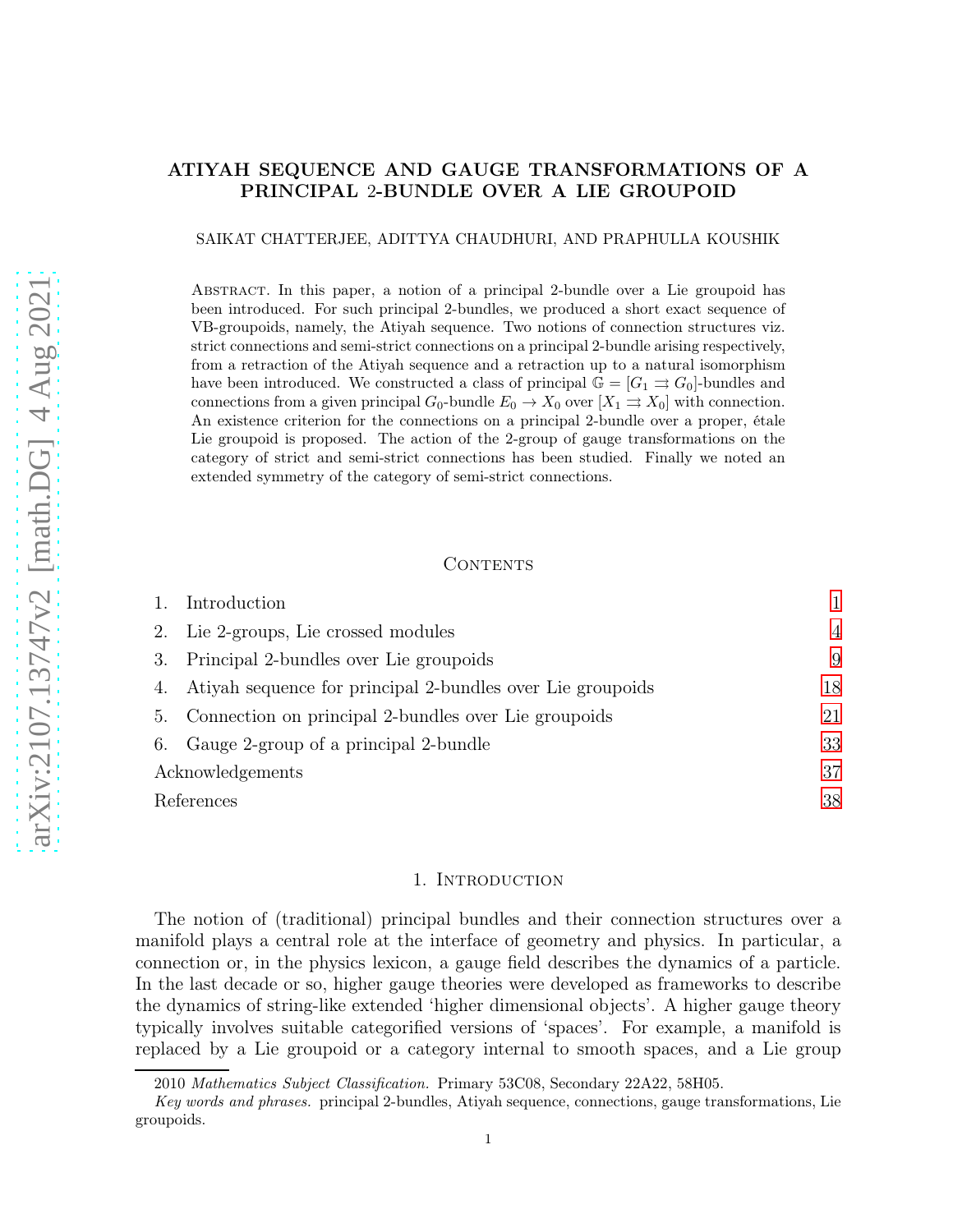is replaced by a Lie 2-group, a smooth map is replaced by a smooth functor, and so on, and an appropriate notion of a connection consistent with this categorification. In this context, intuitively, a principal 2-bundle would be understood as a smooth functor  $\pi: \mathbb{E} \to \mathbb{B}$  between categories internal to smooth spaces with the structure group a suitably categorified version of a Lie group (weak or strict or coherent Lie 2-group). The precise descriptions of the 'categorical spaces' depend on the framework. Among the earliest works in this direction, we refer to the following papers [\[9,](#page-37-1) [6,](#page-37-2) [4,](#page-37-3) [3,](#page-37-4) [5\]](#page-37-5), and the other papers cited therein. The list is, of course, far from complete.

More recently, Wockel in [\[45\]](#page-38-0) introduced a notion of semi-strict principal 2-bundles over a discrete smooth 2-space and describes their classification up to Morita equivalence by non-abelian Cěch cohomology. A further generalization of Wockel's framework of principal 2-bundles can be found in [\[38\]](#page-38-1). Among other approaches to principal 2-bundles, one can mention non-abelian bundle gerbes of Aschieri, Cantini, and Jurčo [\[1\]](#page-37-6), and G-gerbes [\[26\]](#page-37-7) of Laurent-Gengoux, Stiénon, and Xu. [\[37\]](#page-38-2) investigate the relation between non-abelian bundle gerbes of [\[1\]](#page-37-6) and principal 2-bundles over a discrete smooth 2-space. Ginot and Stiénon introduced the notion of a principal 2-bundle over a Lie groupoid X with a strict structure Lie 2-group as a Hilsum & Skandalis generalized morphism of Lie 2-groupoids  $\mathbb{X} \to \mathbb{G}$ , where both  $\mathbb{X}$  and  $\mathbb{G}$  are treated as Lie 2-groupoids [\[21\]](#page-37-8). In particular, the paper shows that a  $G$ -gerbe is the same as (up to a Morita equivalence) a principal automorphism 2-group bundle.

The connections structure on the principal 2-bundles over a discrete smooth 2-space and its various aspects are also well studied. Some of the works which will be relevant in this context, are Breen-Messing [\[13\]](#page-37-9), Baez-Schreiber [\[6,](#page-37-2) [39\]](#page-38-3) , Jurco-Samann-Wolf [\[23\]](#page-37-10), Aschieri-Cantini-Jurco [\[1\]](#page-37-6), Gengoux-Stienon-Xu [\[26\]](#page-37-7). In [\[43\]](#page-38-4) Waldorf introduced the notion of a connection on Wockel's principal 2-bundle.

Some of the papers, which discuss higher gauge theory over path-space groupoids are [\[17,](#page-37-11) [19,](#page-37-12) [18,](#page-37-13) [31\]](#page-38-5). For higher gauge theories, which go beyond 2-spaces, we refer to [\[24,](#page-37-14) [7,](#page-37-15) [8\]](#page-37-16) for a framework involving Kan simplicial manifolds, and more generally, for  $\infty$ -topos theory framework, we refer to [\[20,](#page-37-17) [35,](#page-38-6) [36,](#page-38-7) [40\]](#page-38-8).

In this paper, we introduce a notion of a principal 2-bundle  $\mathbb{E} := [E_1 \Rightarrow E_0]$  over a Lie groupoid  $\mathbb{X} := [X_1 \rightrightarrows X_0]$ , having a structure group a strict Lie 2-group  $\mathbb{G} = [G_1 \rightrightarrows G_0]$ , as a smooth functor  $\mathbb{E} \to \mathbb{X}$  with a functorial action  $\mathbb{G} \times \mathbb{E} \to \mathbb{E}$  of  $\mathbb{G}$  on  $\mathbb{E}$  such that we have  $G_1$  and  $G_0$ -bundles  $E_1 \to X_1$  and  $E_0 \to X_0$  respectively over  $X_1, X_0$ . The definition of 2-principal bundle we consider here similar to the one in [\[17\]](#page-37-11) with suitable smoothness conditions, and the definition is slightly stronger than that of Ginot and Stiénon in [\[21\]](#page-37-8).

The definition of a G-bundle over a Lie groupoid  $[X_1 \Rightarrow X_0]$ , introduced in [\[27\]](#page-37-18), can be viewed as a special case of ours. The Atiyah sequence associated to a principal G-bundle of [\[27\]](#page-37-18) have been studied in [\[10,](#page-37-19) [11\]](#page-37-20). The main purpose of this paper is to explore the connections and gauge transformations on a strict Lie 2-group bundle over a Lie groupoid in terms of the Atiyah sequence. Recall that in the traditional set-up, with a principal G-bundle  $P \to M$  one can associate the Atiyah sequence, a short exact sequence of vector bundles over  $M$  [\[2\]](#page-37-21),

$$
0 \to \mathrm{Ad}(P) \xrightarrow{j/G} \mathrm{At}(P) \xrightarrow{\pi/^G} TM \to 0.
$$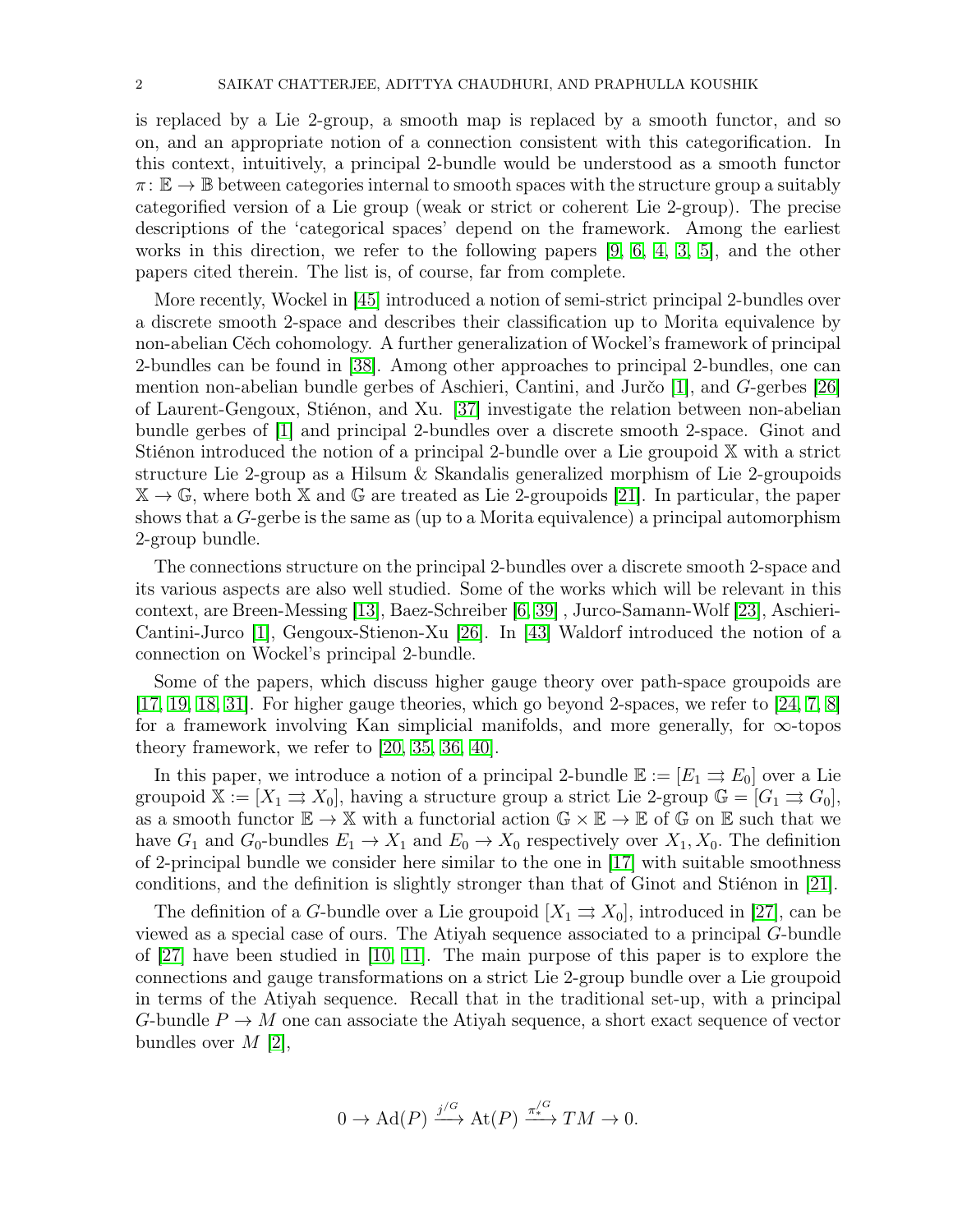Here  $L(G)$  denote the Lie algebra of G,  $Ad(P) := (P \times L(G))/G \rightarrow M$  and  $At(P) :=$  $TP/G \rightarrow M$  are respectively the adjoint bundle and the Atiyah vector bundle of the principal G-bundle  $\pi: P \to M$ . Then a retraction of the Atiyah sequence is a connection on  $P \to M$ . We show that associated to a principal 2-bundle  $\mathbb{E} := [E_1 \Rightarrow E_0]$  over a Lie groupoid  $\mathbb{X} := [X_1 \Rightarrow X_0]$ , we have a short exact sequence of VB-groupoids (for the discussion on VB-groupoids, we refer to [\[22,](#page-37-22) [29\]](#page-38-9)). Then a 'strict connection' on the principal 2-bundle is defined as a retraction of the short exact sequence of the VBgroupoids. However, enrichment is more interesting when we impose an obstruction, given by a certain natural isomorphism, on the retraction. The corresponding structure thus obtained will be called a 'semi-strict connection'. Just as a side note on our terminology, we remark here that we reserve the word 'weak connection' for a more general set-up of a simplicial principal bundle obtained from a principal 2-bundle as above, which we will pursue in our subsequent work. The category of gauge transformations on our principal 2-bundles naturally defines a 2-group, which acts on the category of strict and semi-strict connections. We show that the category of semi-strict connections enjoys an 'extended gauge symmetry.' In particular, considering the category of semi-strict connections on a 2-bundle over a discrete Lie groupoid  $[X \Rightarrow X]$ , this extended gauge symmetry offers a natural interpretation of the gauge transformation of the connection 1-forms in higher BF theories (for example, see [\[30,](#page-38-10) [33,](#page-38-11) [31\]](#page-38-5)).

Along the course of this paper, we illustrate our constructions and results with several examples and highlight the relations with other relevant works. We believe that the framework provides a general treatment of connections on Lie 2-group bundles over a Lie groupoid. We show that given a Lie group G-bundle over a Lie groupoid  $[X_1 \Rightarrow X_0]$ with connection, in the sense of [\[27\]](#page-37-18), one can construct a Lie 2-group  $\mathbb{G}$  bundle with a connection, with  $Obj(\mathbb{G}) = G$ . Moreover, the construction gives us a criterion for the existence of strict and semi-strict connections on a principal 2-bundle over a proper, étale Lie groupoid (or an orbifold). As an outcome, we prove the existence of connections on a Lie 2-group bundle over a discrete Lie groupoid (compare, [\[43,](#page-38-4) Theorem 5.2.14]). We also emphasize that to the best of our knowledge, the approach of the Atiyah sequence has not been explored in the higher gauge theory literature, other than a casual reference in the lecture notes [\[42\]](#page-38-12). Particularly one interesting outcome of this approach is the notion of semi-strict connections on a Lie 2-group bundle. Having said that, we have not studied Chern-Weil theory or Morita invariance of our construction for this paper. In a sequel of this paper, we intend to study these topics in the set-up of simplicial principal bundles.

The outline and organization of the paper. [Section 2](#page-3-0) recalls the definition of a strict Lie 2-group, its correspondence with a Lie crossed module, and some properties and identities of the associated Lie 2-algebra.

In [Section 3](#page-8-0) we introduced the definition of a principal 2-bundle over a Lie groupoid and constructed a principal 2-bundle, namely a decorated bundle over a Lie groupoid from a Lie group bundle over the same. We introduce a notion of a categorical connection and characterize the decorated principal bundles. We also explored the relationship with a 'Lie groupoid G-extension'.

In [Section 4](#page-17-0) we show that a principal 2-bundle over a Lie groupoid produces a short exact sequence of VB-groupoids, namely the Atiyah sequence.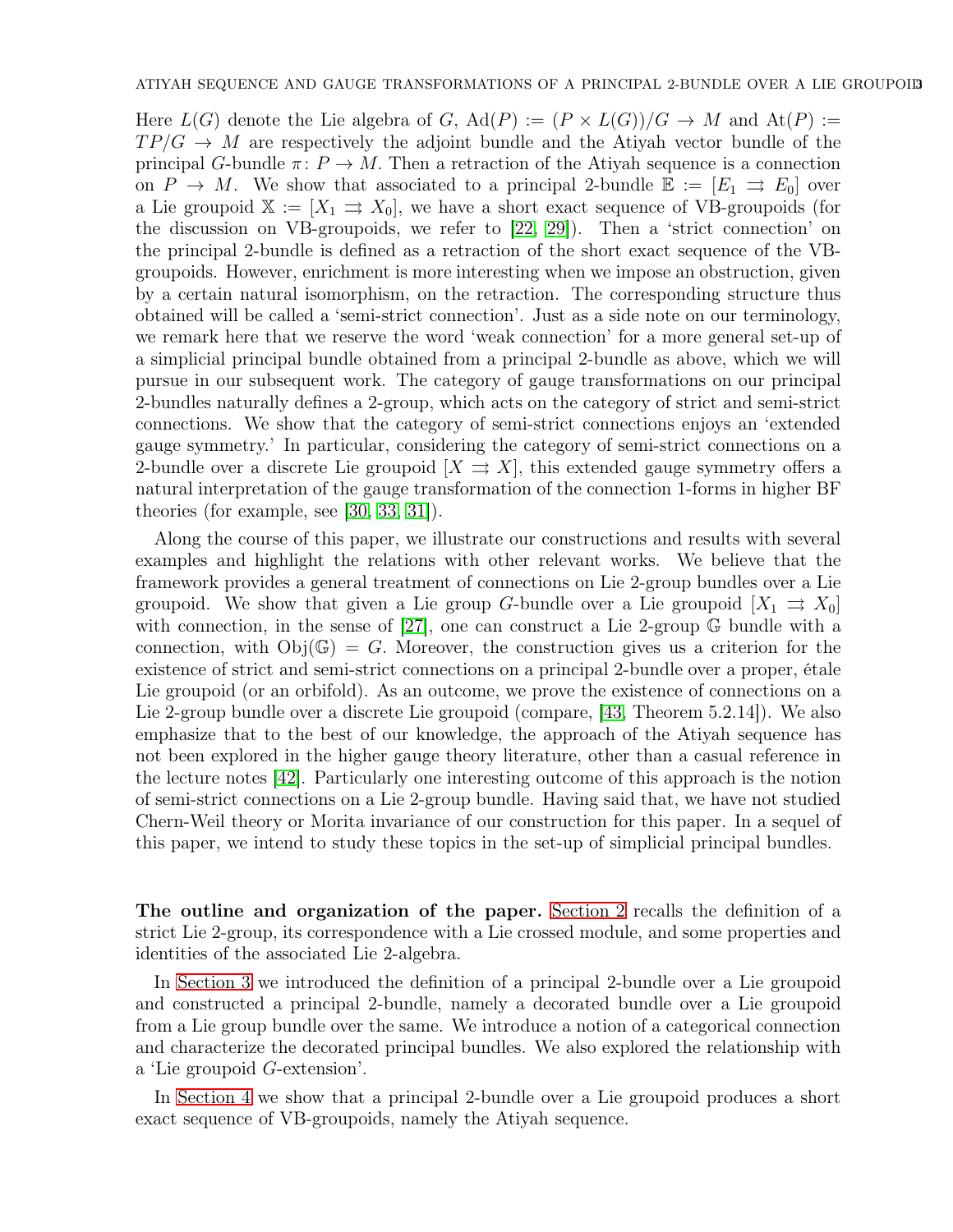In [Section 5](#page-20-0) we introduce the strict and semi-strict connections on a principal 2-bundle, respectively, as a retraction of the associated Atiyah sequence and a retraction up to a certain natural isomorphism. We express the strict and semi-strict connections in terms of Lie 2-algebra valued differential forms. Further, we give an explicit construction of the connection structure on a decorated bundle and obtain a criterion for the existence of a connection on a principal 2-bundle over an orbifold.

In [Section 6,](#page-32-0) we introduce the notion of the 2-group of the gauge transformations on a principal 2-bundle. The gauge 2-group naturally acts on the categories of strict and semi-strict connections. We observe an extended gauge symmetry of the category of semistrict connections, and we relate to the gauge transformations of the connection 1-forms in higher BF theories.

Notations and conventions: Here, we fix some conventions and notations which will be followed throughout this paper.

All manifolds assumed to be the smooth, second countable, Hausdorff. Let Man be category of such manifolds. For a smooth map  $f: M \to N$ , the differential at  $m \in M$  will be denoted as  $f_{*,m}$ :  $T_m M \to T_{f(m)} N$ . A smooth right (resp. left) action of a Lie group G on a smooth manifold P will be denoted as  $(p, g) \mapsto pg$  (resp.  $(g, p) \mapsto gp$ ), for  $g \in G$ and  $p \in P$ . The corresponding differentials  $T_p P \to T_{pg} P$  or  $T_p P \to T_{gp} P$  will be denoted respectively as  $v \mapsto v \cdot g$  or  $v \mapsto g \cdot v$ , for  $v \in T_pP$ . For a fixed  $p \in P$ , let  $\delta_p : T_eG \to T_pP$ denote the differential of the map  $G \to P$ ,  $g \mapsto pg$ , at the identity element. We will denote the fundamental vector field corresponding to an element  $B \in L(G)$  evaluated at p by  $\delta_p(B)$ .

We assume our Lie groups to be matrix groups for computational simplicity. For a Lie group G, we denote its Lie algebra by  $L(G)$ .

In any category, s, t will denote the source and target maps, and the composition of a pair of morphisms  $f_2, f_1$  will be denoted as  $f_2 \circ f_1$ , where  $t(f_1) = s(f_2)$ .

By a Lie groupoid we mean a groupoid object in Man, whose source, target maps are surjective submersions. We use the blackboard bold notation to denote Lie groupoids; that is, E for  $[E_1 \Rightarrow E_0]$  and so on. Given a Lie groupoid  $\mathbb{X} = [X_1 \Rightarrow X_0]$ , we have the associated tangent Lie groupoid, denoted  $TX = [TX_1 \Rightarrow TX_0]$ , structure maps of TX are given by the differentials of the respective structure maps of X. In particular if  $(m(\gamma_2, \gamma_1), m_{*(\gamma_2, \gamma_1)}(X_2, X_1))$  as  $(\gamma_2 \circ \gamma_1, X_2 \circ X_1)$ , where m is the composition map of the  $(\gamma_2, X_2), (\gamma_1, X_1)$  are composable morphisms in TX, then we denote  $(\gamma_2, X_2) \circ (\gamma_1, X_1) =$ Lie groupoid X.

### 2. Lie 2-groups, Lie crossed modules

<span id="page-3-0"></span>In this section, we briefly overview the notions of Lie 2-groups and Lie crossed modules. We then describe a correspondence between the two. This section does not contain any new material. For further reading on this topic, we refer to several papers by Baez, Schreiber, Lauda, Crans and others, [\[6,](#page-37-2) [5,](#page-37-5) [4,](#page-37-3) [3,](#page-37-4) [17,](#page-37-11) [19\]](#page-37-12).

**Definition 2.1** (strict 2-category [\[12\]](#page-37-23)). A *strict 2-category D*, consists of the following data,

(1) a collection of objects,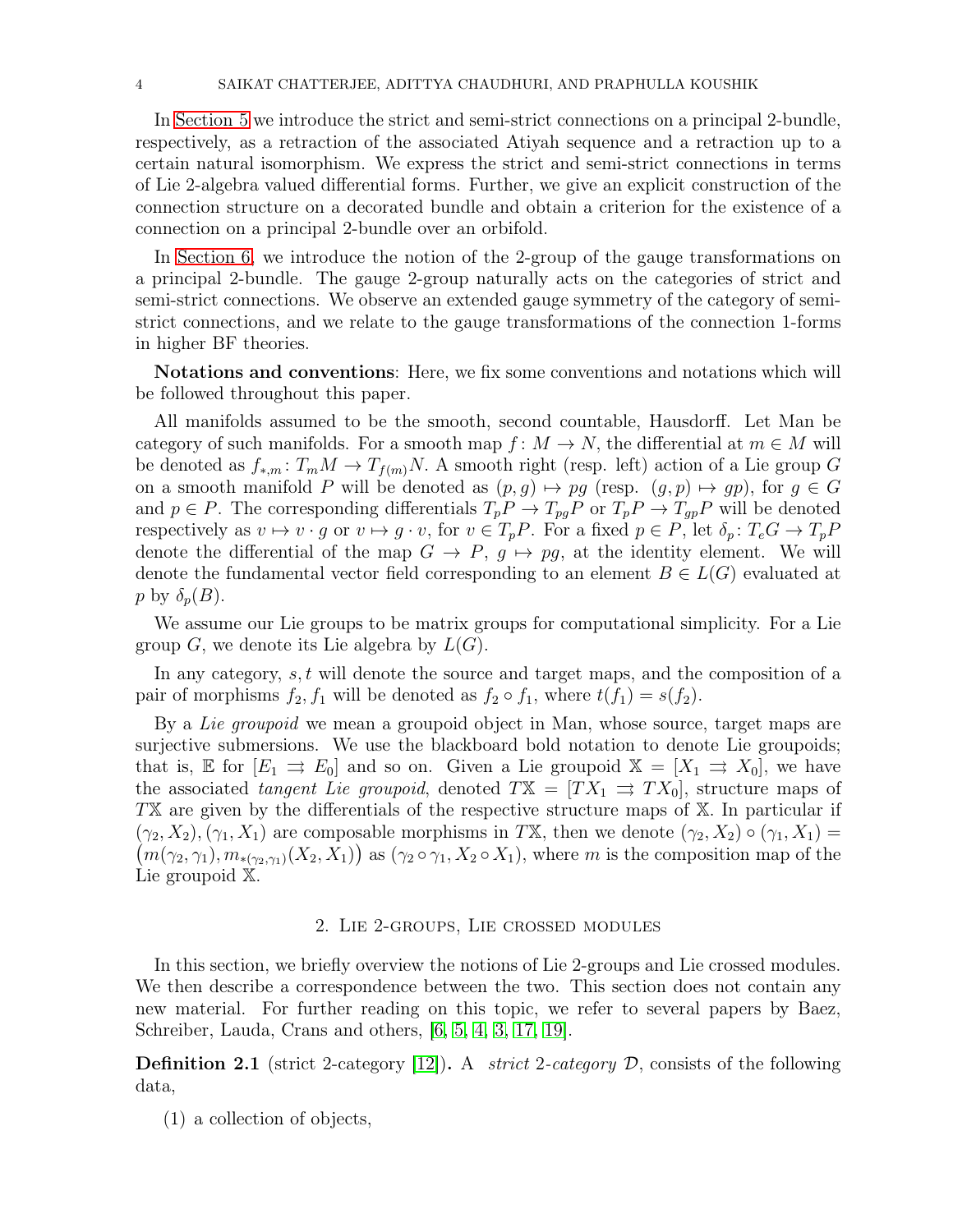- (2) a small category  $\mathcal{D}(x, y)$  for each pair of objects  $(x, y)$  in  $\mathcal{D}$ ,
- (3) a functor  $\{1\} \rightarrow \mathcal{D}(x, x)$  for each object x in  $\mathcal{D}$ ,
- (4) a functor  $\circ_{xyz} : \mathcal{D}(x, y) \times \mathcal{D}(y, z) \to \mathcal{D}(x, z)$  for each triple  $(x, y, z)$  of objects in  $\mathcal{D},$

satisfying the usual strict associativity and unital compatibility conditions.

**Definition 2.2.** A strict Lie 2-group  $\mathbb{G} = [G_1 \Rightarrow G_0]$  is a group object in the category of Lie groupoids.

Though there are more general versions of Lie 2-groups, as we will be working with only strict Lie 2-groups, by a Lie 2-group we always mean a strict Lie 2-group in this paper. For a more general notion of Lie 2-groups, we refer the reader to [\[5\]](#page-37-5).

Remark 2.1. One can show that a Lie 2-group is a Lie groupoid G equipped with a morphism of Lie groupoids ⊗ :  $\mathbb{G} \times \mathbb{G} \to \mathbb{G}$  such that ⊗ induce Lie group structures on both  $Obj(\mathbb{G})$  and  $Mor(\mathbb{G})$ , and all the structure maps are Lie group homomorphisms. Let  $k_2, k'_2 \in \text{Mor}(\mathbb{G})$  and  $k_1, k'_1 \in \text{Mor}(\mathbb{G})$  be pairs of composable morphisms. Let <sup>-1</sup> and  $\circ$ respectively denote the group inverse functor and the composition. Then

$$
(k_2 \otimes k_1) \circ (k'_2 \otimes k'_1) = (k_2 \circ k'_2) \otimes (k_1 \circ k'_1),
$$
  

$$
(k_2 \circ k_1)^{-1} = k_2^{-1} \circ k_1^{-1}.
$$
 (2.1)

Another description of Lie 2-group is given by a Lie crossed module which we define below:

Definition 2.3. A Lie crossed module is a 4-tuple

$$
(G, H, \tau, \alpha)
$$

<span id="page-4-0"></span>where, G, H are Lie groups,  $\alpha: G \times H \to H$  is a smooth map giving an action of G on H, and  $\tau : H \to G$  is a morphism of Lie groups such that the following conditions are satisfied:

$$
\tau(\alpha(g, h)) = g\tau(h)g^{-1} \text{ for all } (g, h) \in G \times H,
$$
  
\n
$$
\alpha(\tau(h), h') = hh'h^{-1} \text{ for all } h, h' \in H.
$$
\n(2.2)

The conditions in [Equation \(2.2\)](#page-4-0) are called *Peiffer identities*.

2.1. Lie 2-group associated to a Lie crossed module. Given a Lie crossed module  $(G, H, \tau, \alpha)$ , the associated Lie 2-group is given by the Lie groupoid  $\mathbb{G} = [H \rtimes_{\alpha} G \rightrightarrows G]$ , where  $H \rtimes_{\alpha} G$  denotes the semidirect product of groups H and G with respect to the action  $\alpha$  of G on H. The various maps and operations on this Lie 2-group are as listed below.

- the source map is given by  $s(h, g) = g$ ,
- the target map is given by  $t(h, g) = \tau(h)g$
- the composition map is given by  $m((h_2, g_2), (h_1, g_1)) = (h_2 h_1, g_1),$
- the identity map is given by  $1_q = (e_H, g)$
- the inverse map is given by  $i(h, g) = (h^{-1}, \tau(h)g)$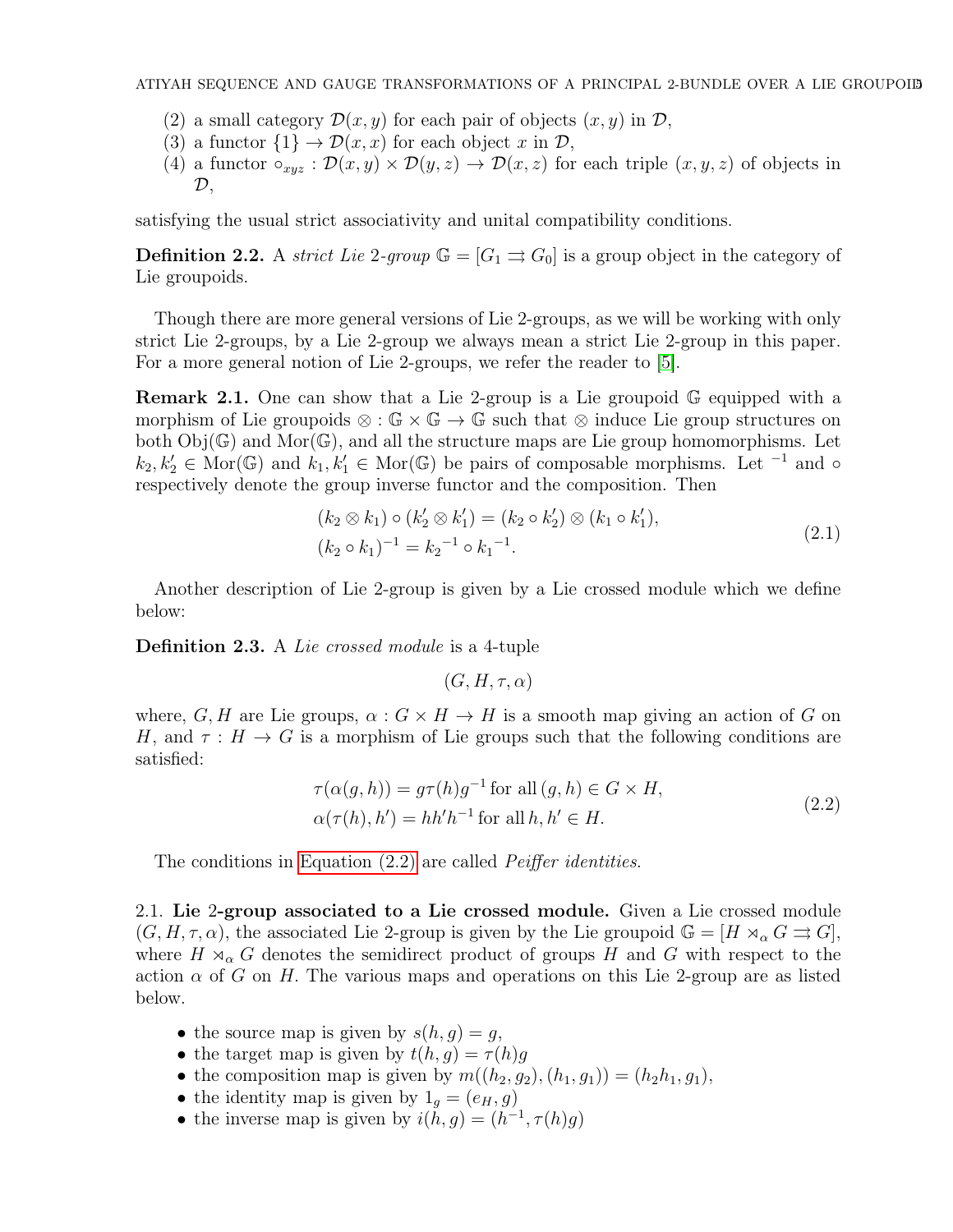• the group properties of  $H \rtimes_{\alpha} G$  are those of the standard semidirect product of the groups, that is the bi-functor  $\otimes : \mathbb{G} \times \mathbb{G} \to \mathbb{G}$  is defined as

<span id="page-5-0"></span>
$$
\otimes_0 : (g_1, g_2) \mapsto g_1 g_2, \n\otimes_1 : ((h_2, g_2), (h_1, g_1)) \mapsto (h_2 \alpha(g_2, h_1), g_2 g_1),
$$
\n(2.3)

whereas the group inverse and the identity elements are respectively given by  $(h, g)^{-1} =$  $(\alpha(g^{-1}, h^{-1}), g^{-1})$  and  $(e_H, e_G)$ . It is a routine verification that G is a Lie 2-group. We call G to be the Lie 2-group associated to the Lie crossed module  $(G, H, \tau, \alpha)$ .

2.2. Lie crossed module associated to a Lie 2-group. Let  $\mathbb{G} = [G_1 \rightrightarrows G_0]$  be a Lie 2-group. Consider the Lie group ker(s) = { $\gamma \in G_1 : s(\gamma) = 1_{G_0}$ }, and the morphism  $\alpha$ :  $G_0 \times \text{ker}(s) \rightarrow \text{ker}(s)$  defined as  $(a, \gamma) \mapsto 1_a \cdot \gamma \cdot 1_{a^{-1}}$ . Then, the 4-tuple

 $(G_0, \ker(s), t|_{\ker(s)} : \ker(s) \to G_0, \alpha : G_0 \times \ker(s) \to \ker(s)),$ 

defines a Lie crossed module. We call the above Lie crossed module to be the Lie crossed module associated to the Lie 2-group G.

**Example 2.2.** The Lie crossed module associated to the discrete Lie 2-group  $[G \rightrightarrows G]$  is  $(G, \{e\})$  with trivial  $\tau$  and  $\alpha$ .

<span id="page-5-1"></span>Example 2.3. At the other extreme of the last example, one can consider the Lie 2-group associated to a crossed module  $({e}, H)$  with trivial  $\tau$  and  $\alpha = \text{Id} : H \to H$ . It is obvious that the Lie 2-group is the single object Lie 2-group  $[H \Rightarrow e]$ 

**Example 2.4.** The Lie 2-group associated to the Lie crossed module  $(G, G, \tau, \alpha)$  with  $\tau: G \to G$  being the identity map, and  $\alpha: G \times G \to G$  the action of G on itself by conjugation is the pair groupoid  $[G \times G \rightrightarrows G]$ .

Example 2.5. To any simply connected Lie group G one associates a Lie crossed module  $(Aut(G), G, \tau, \alpha)$ , where  $\tau: G \to Aut(G)$  sends an element  $g \in G$  to its innerautomorphism, and  $\alpha$ : Aut $(G) \to \text{Aut}(G)$  is the identity. The corresponding Lie 2-group is called the automorphism 2-group of G.

We will not spend much time on examples of Lie 2-groups and Lie crossed modules, which abound in higher gauge theory literature. An interested reader can go through the articles previously mentioned.

Given a Lie 2-group  $\mathbb{G} = [G_1 \rightrightarrows G_0]$  we can associate the Lie groupoid  $[L(G_1) \rightrightarrows L(G_0)]$ whose structure maps are given by taking differentials of the structure maps of G at the identity.

<span id="page-5-2"></span>**Remark 2.6.** The vector space structures on  $L(G_1)$  and  $L(G_0)$  are compatible with the composition of  $[L(G_1) \rightrightarrows L(G_0)].$ 

In particular, if the Lie 2-group  $\mathbb{G} = [G_1 \Rightarrow G_0]$  is obtained from a Lie crossed module  $(G, H, \tau : H \to G, \alpha : G \times H \to H)$  then the groupoid  $[L(G_1) \rightrightarrows L(G_0)]$  is described as  $[L(H) \oplus L(G) \rightrightarrows L(G)]$  having structure maps

- the source map is given by  $s(A, B) = B$ ,
- the target map is given by  $t(A, B) = \tau(A) + B$ ,
- the composition map is given by  $m((A_2, B_2), (A_1, B_1)) = (A_2 + A_1, B_1)$ , where  $s(A_2, B_2) = t(A_1, B_1),$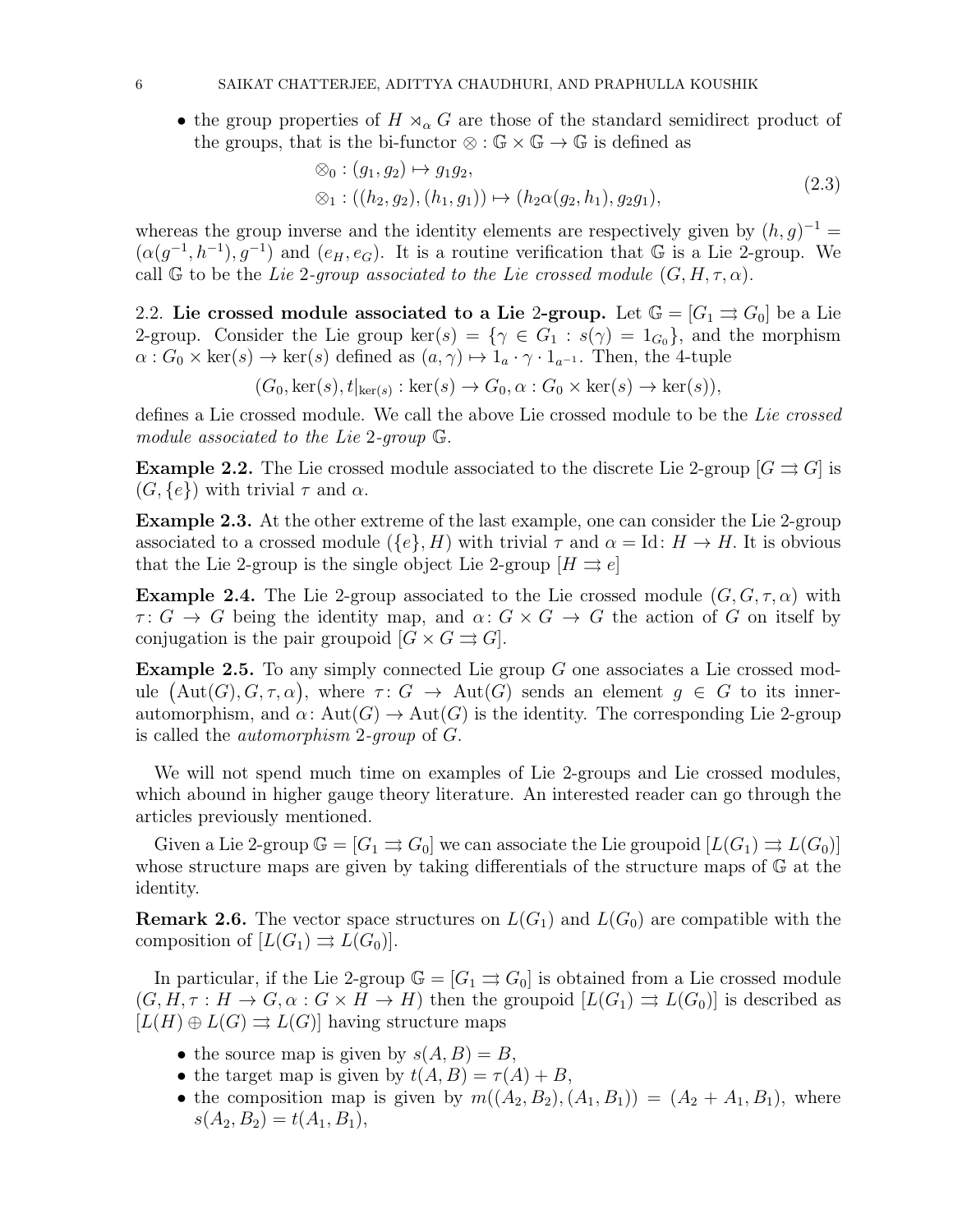- the identity map is given by  $1_B = (0, B)$ ,
- the inverse map is given by  $i(A, B) = (-A, \tau(A) + B)$ .

**Remark 2.7.** It should be noted that  $L(G_1)$  splits into the direct sum  $L(H) \oplus L(G)$  only as a vector space. It is not a direct sum of Lie algebras.

The differential on the action  $\alpha$  produces an action  $\alpha_{*,(e,e)}\colon L(G)\times L(H)\to L(H)$  of  $L(G)$ on  $L(H)$  as a Lie algebra derivation, and the commutators on  $L(G)$  and  $L(H \rtimes G)$  are respectively given as

$$
(B_1, B_2) \mapsto [B_1, B_2],
$$
  
\n
$$
((A_1, B_1), (A_2, B_2)) \mapsto [(A_1, B_1), (A_2, B_2)]
$$
  
\n
$$
:= ([A_1, A_2] + \alpha_{*, (e,e)} (A_1, B_2) - \alpha_{*, (e,e)} (A_2, B_1), [B_1, B_2]),
$$
\n
$$
(2.4)
$$

for all  $A_1, A_2 \in L(H), B_1, B_2 \in L(G)$ . The Lie groupoid  $[L(G_1) \Rightarrow L(G_0)]$  is the usual strict Lie 2-algebra of the Lie 2-group  $[G_1 \Rightarrow G_0]$ . We will not spell out the general definition of a Lie 2-algebra. For a detailed discussion on Lie 2-algebras and the associated Lie 2-algebra of a Lie 2-group we refer to [\[4\]](#page-37-3).

Let  $(G, H, \tau : H \to G, \alpha : G \times H \to H)$  be the Lie crossed module associated to the Lie 2-group  $\mathbb{G} = [G_1 \Rightarrow G_0]$ . Consider the smooth map  $\alpha : G \times H \to H$ . For a fixed  $g \in G$ , we have the map  $\alpha(g) : H \to H$ ,  $h \mapsto \alpha(g, h)$  and the differential of this map at the identity element of  $H$  gives the Lie algebra homomorphism

$$
\alpha(g)_{*,e_H}: L(H) \to L(H). \tag{2.5}
$$

On the other hand for a fixed  $h \in H$ , we have the map  $\bar{\alpha}(h): G \to H$ ,  $g \mapsto \alpha(g, h)$  and by taking the differential of this map at the identity element of G we obtain the linear map,

$$
\bar{\alpha}(h)_{*,e_G}: L(G) \to T_h H. \tag{2.6}
$$

<span id="page-6-0"></span>Remark 2.8. To simplify our notations and avoid notational cluttering, henceforth, we adopt the following conventions.

- $\tau_{*,e_H}$  will also be denoted as  $\tau$ . Similarly  $\alpha(g)_{*,h}$ ,  $\alpha(g)_{*,e_H}$  and  $\bar{\alpha}(h)_{*,e_G}$  will be denoted respectively as  $\alpha(g)_h, \alpha(g)$  and  $\bar{\alpha}(h)$ .
- To avoid cluttering of parentheses we often write  $\alpha(g)$  etc as  $\alpha_g$  etc.
- Unless necessary, we do not notationally distinguish between identity elements of various groups. The common notation for the same will be e.

For future reference, we note the following identities. The identities are technical and would not be required anywhere else other than the proofs of [Corollary 5.10](#page-25-0) and [Lemma 5.18.](#page-29-0) So a reader may postpone its reading till then.

<span id="page-6-1"></span>**Lemma 2.9.** Let  $(G, H, \tau, \alpha)$  be a Lie crossed module.

(1) Then for any  $h_2, h_1 \in H$  and  $B \in L(G)$ , we have

$$
h_2 \cdot \left( \bar{\alpha}(h_2^{-1})(\mathrm{ad}_{\tau(h_1)} B) \right) + h_1 \cdot \left( \bar{\alpha}(h_1^{-1})(B) \right) = h_2 h_1 \cdot \left( \bar{\alpha}(h_1^{-1} h_2^{-1})(B) \right).
$$

(2) Then for any  $g \in G, h \in H, A \in L(H)$ 

$$
\alpha_{g^{-1}}(h^{-1}) \cdot (\bar{\alpha}_{\alpha_{g^{-1}}(h)}(\mathrm{ad}_{g^{-1}}(\tau(A)) + \alpha_{g^{-1}}(A)) = \alpha_{g^{-1}}(\mathrm{ad}_{h^{-1}}(A)).
$$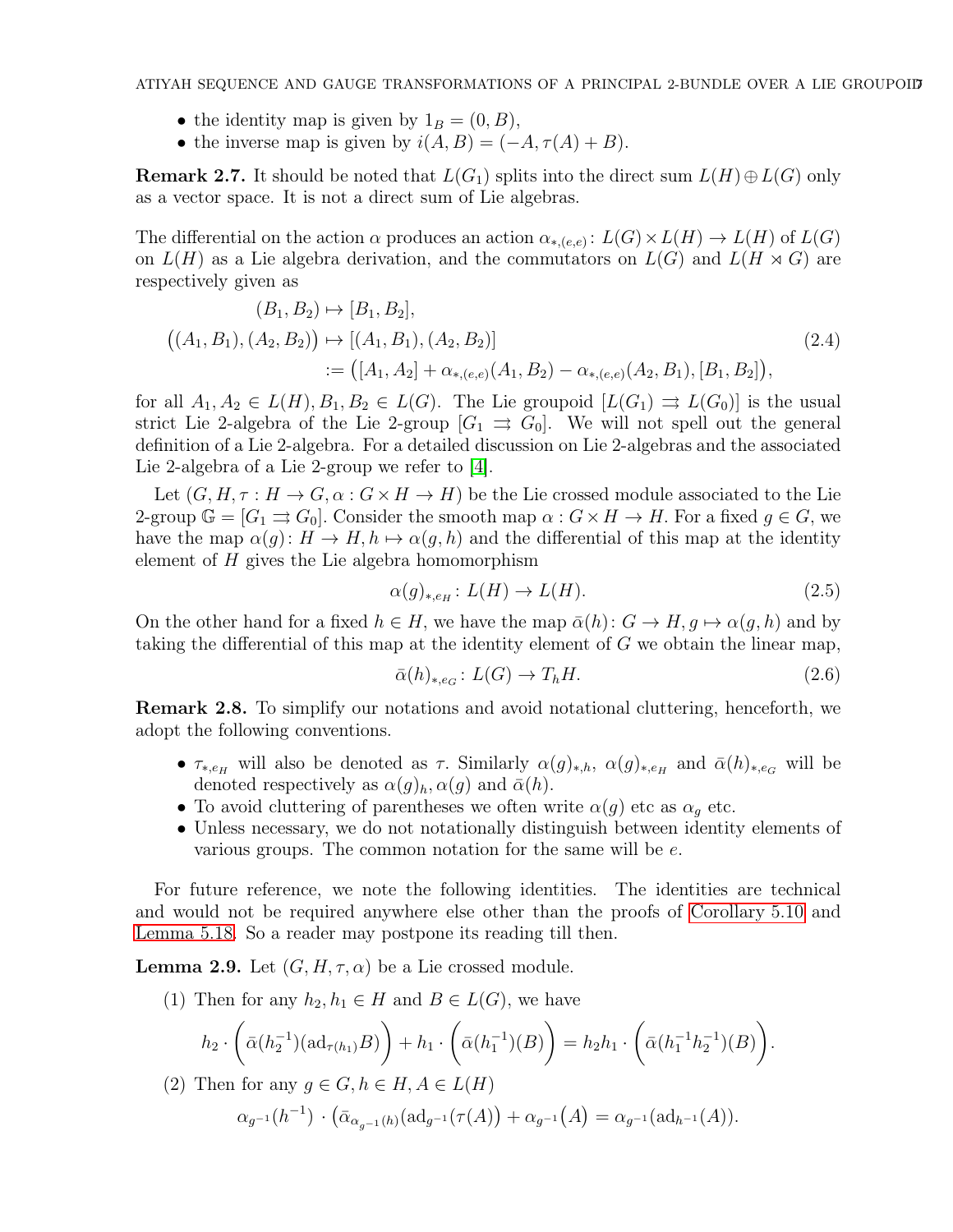Proof. (1) Note that the required identity follows directly as a infinitesimal version of the equation

$$
\[h_2\bigg(\bar{\alpha}(h_2^{-1})(\mathrm{Ad}_{\tau(h_1)}(g))\bigg)\]\bigg[h_1\bigg(\bar{\alpha}(h_1^{-1})(g)\bigg)\bigg] = h_2h_1\bigg(\bar{\alpha}(h_1^{-1}h_2^{-1})(g)\bigg)
$$

for any  $h_2, h_1 \in H$  and  $g \in G$ . In particular, using [Equation \(2.2\)](#page-4-0) the expression

$$
h_2\bigg[\bigg(\bar{\alpha}(h_2^{-1})(\mathrm{Ad}_{\tau(h_1)}(g))\bigg)\bigg]
$$

 $reduces to  $h_2$$  $\sqrt{ }$  $h_1 \alpha(g) (h_1^{-1} h_2^{-1} h_1) h_1^{-1}$ 1 .Then a straight forward calculation will prove the identity.

(2) A straightforward verification gives

$$
\left[\alpha_{g^{-1}}(h^{-1}) \cdot (\bar{\alpha}_{\alpha_{g^{-1}}(h)}(\text{Ad}_{g^{-1}}(\tau(h')))\right] \left[\alpha_{g^{-1}}(h')\right] = \alpha_{g^{-1}}(\text{Ad}_{h^{-1}}(h')),
$$

for any  $h, h' \in H, g \in G$ . Then the identity follows as the infinitesimal version of the above equation.

<span id="page-7-1"></span><span id="page-7-0"></span> $\Box$ 

2.3. Adjoint actions of a Lie 2-group. Let  $\mathbb{G} = [G_1 \Rightarrow G_0]$  be a Lie 2-group and  $(G, H, \tau, \alpha)$  the associated Lie crossed module. It would be convenient to write down the adjoint actions for the object and morphisms groups in terms of a crossed module. As we have seen  $G_0 = G$  and  $G_1 = H \rtimes_{\alpha} G$ .

In order to simplify our calculation of the adjoint action for  $H\rtimes_{\alpha}G$ , we write  $\mathrm{Ad}_{(h,g)}(h',g')$ as  $\mathrm{Ad}_{(h,g)}(h',g') = [\mathrm{Ad}_{(h,g)}(h',e)][\mathrm{Ad}_{(h,g)}(e,g')]$  and then compute the bracketed terms on the right hand side separately. The group product in [Equation \(2.3\)](#page-5-0) gives

$$
Ad_{(h,g)}(h',e) = (Ad_h(\alpha_g(h')), e),
$$
  
\n
$$
Ad_{(h,g)}(e,g') = (h(\alpha_{(Ad_g(g'))}(h^{-1})), Ad_g(g')) = (h(\bar{\alpha}_{h^{-1}}(Ad_g(g'))), Ad_g(g'))),
$$
\n
$$
Ad_{(h,g)}(h',g') = [Ad_{(h,g)}(h',e)][Ad_{(h,g)}(e,g')].
$$
\n(2.7)

Now given an element  $(A, B) \in L(H) \oplus L(G) = L(G_1)$ , we write  $(A, B) = (A, 0) + (0, B)$ . Then the adjoint actions of  $H \rtimes G$  on  $A \in L(H)$  and  $B \in L(G)$  are respectively computed by the formulae  $\mathrm{ad}_{(h,g)}(A) := \frac{\mathrm{d}}{\mathrm{d}t} \mathrm{Ad}_{(h,g)} e^{tA} \big|_{t=0}$  and  $\mathrm{ad}_{(h,g)}(B) := \frac{\mathrm{d}}{\mathrm{d}t} \mathrm{Ad}_{(h,g)} e^{tB} \big|_{t=0}$ ,

$$
ad_{(h,g)}(A,0) = \left(ad_h(\alpha_g(A)), 0\right),ad_{(h,g)}(0, B) = \left(h \cdot (\bar{\alpha}_{h^{-1}}(ad_g(B))), ad_g(B)\right),ad_{(h,g)}(A, B) = [ad_{(h,g)}(A, 0)] + [ad_{(h,g)}(0, B)].
$$
\n(2.8)

The notations  $\alpha_q$ ,  $\bar{\alpha}_{h^{-1}}$  in [Equation \(2.8\)](#page-7-0) should be interpreted as per [Remark 2.8](#page-6-0) (third and fourth bullet points).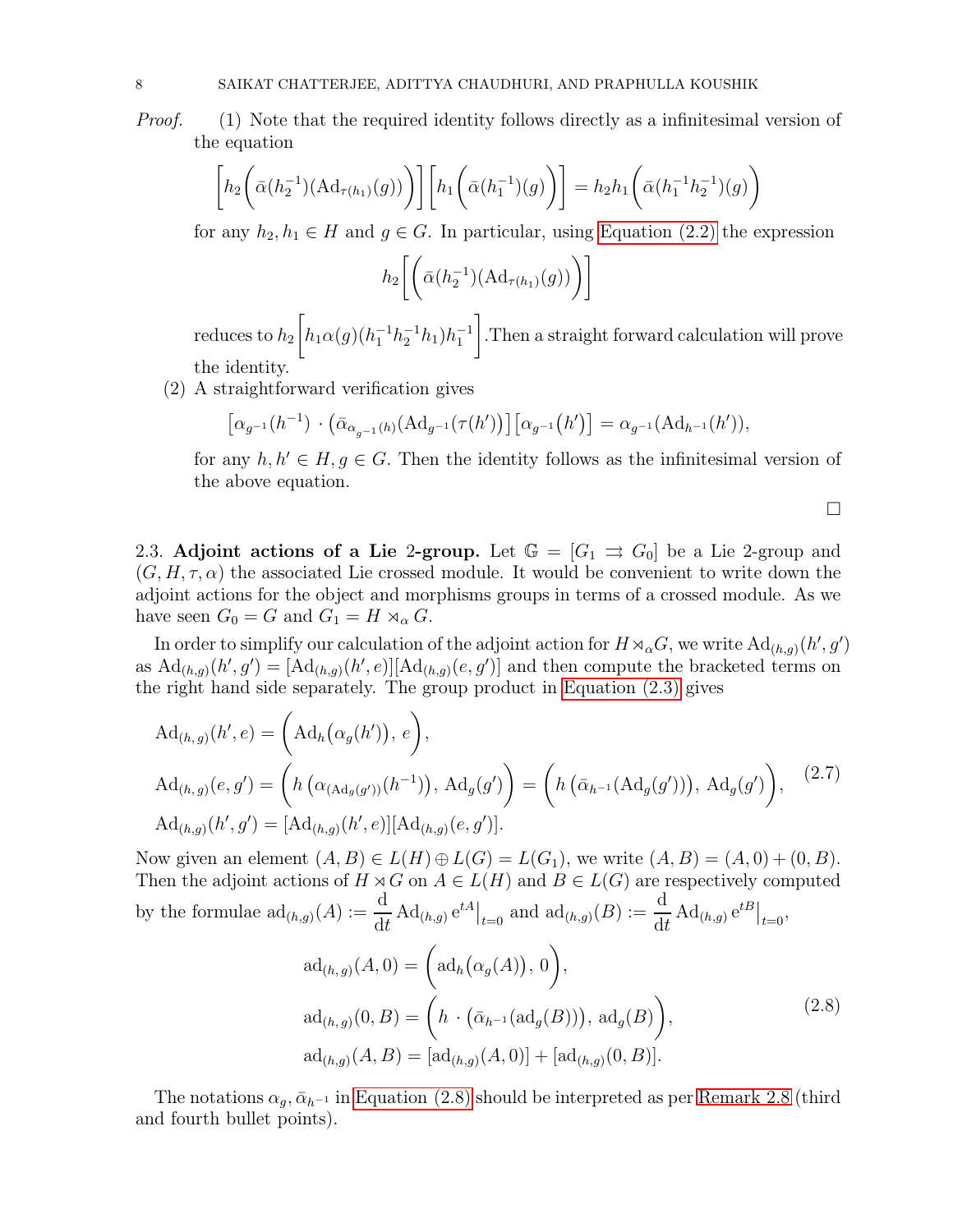## 3. Principal 2-bundles over Lie groupoids

<span id="page-8-1"></span><span id="page-8-0"></span>In this section, we introduce the notion of a principal 2-bundle over a Lie groupoid. The definition we introduce is a natural generalization of the classical definition.

**Definition 3.1** (Action of a Lie 2-group on a Lie groupoid). An action of a Lie 2-group G on a Lie groupoid X is defined as a morphism of Lie groupoids  $\rho : X \times \mathbb{G} \to X$  such that

- $\rho_0: X_0 \times G_0 \to X_0$
- $\rho_1: X_1 \times G_1 \rightarrow X_1$

are Lie group actions on manifolds  $X_0$  and  $X_1$  respectively.

Following proposition is evident.

Proposition 3.1. Let  $\mathbb G$  be a Lie 2-group.

- (1) There is an action of Lie 2-group  $\mathbb G$  on Lie groupoid  $L(\mathbb G) = [L(G_1) \rightrightarrows L(G_0)]$  by adjoint action.
- (2) Suppose G acts on a Lie groupoid X. Then there is an action of G on Lie groupoids  $TX = [TX_1 \rightrightarrows TX_0]$ , given by the differential of the given action.

A weaker definition compared to the one given in [Definition 3.1](#page-8-1) also exists in literature; for example, in [\[45\]](#page-38-0), the identity and compatibility axioms of a group action at the object level hold up to an isomorphism. One can also generalize this action by replacing the category  $\mathbb{X} \times \mathbb{G}$  by a 'twisted product category'  $\mathbb{X} \rtimes_{\eta} \mathbb{G}$  of  $\mathbb{X}$  and  $\mathbb{G}$  with respect to certain map  $\eta$ , introduced in [\[18\]](#page-37-13). While we will stick to the definition of action given in [Definition 3.1](#page-8-1) for this paper and not pursue either of the other two generalizations very seriously, we recall the definition of a twisted product to relate with the notion of 'Lie groupoid G-extensions'.

Let G and X be as before. Consider a smooth map  $\eta$ : Mor(X)  $\times$  Mor(G)  $\rightarrow$  Mor(X) satisfying,

<span id="page-8-2"></span>
$$
\eta(\gamma, k) \in \text{Hom}_{\mathbb{X}}(x, y), \forall \gamma \in \text{Hom}_{f} \mathbb{X}(x, y),
$$
  
\n
$$
\eta(\gamma_2 \circ \gamma_1, k) = \eta(\gamma_2, k) \circ \eta(\gamma_1, k),
$$
  
\n
$$
\eta(1_x, k) = 1_x
$$
  
\n
$$
\eta(\gamma, k_2 \circ k_1) = \eta(\eta(\gamma, k_2), k_1),
$$
  
\n
$$
\eta(\gamma, 1_g) = \gamma.
$$
\n(3.1)

Then we have a smooth category  $\mathbb{X} \rtimes_{\eta} \mathbb{G}$  with the following description [\[18,](#page-37-13) Proposition 5.1]:

$$
Obj(\mathbb{X} \rtimes_{\eta} \mathbb{G}) = Obj(\mathbb{X}) \times Obj(\mathbb{G}),\nMor(\mathbb{X} \rtimes_{\eta} \mathbb{G}) = Mor(\mathbb{X}) \times Mor(\mathbb{G}),\ns(\gamma, k) = (s(\gamma), s(k)), t(\gamma, k) = (t(\gamma), t(k))\n(\gamma_2, k_2) \circ_{\eta} (\gamma_1, k_1) = (\gamma_2 \circ \eta(\gamma_1, k_2), k_2 \circ k_1).
$$
\n(3.2)

<span id="page-8-3"></span>The category  $\mathbb{X} \rtimes_{\eta} \mathbb{G}$  will be called the *η-twisted category*.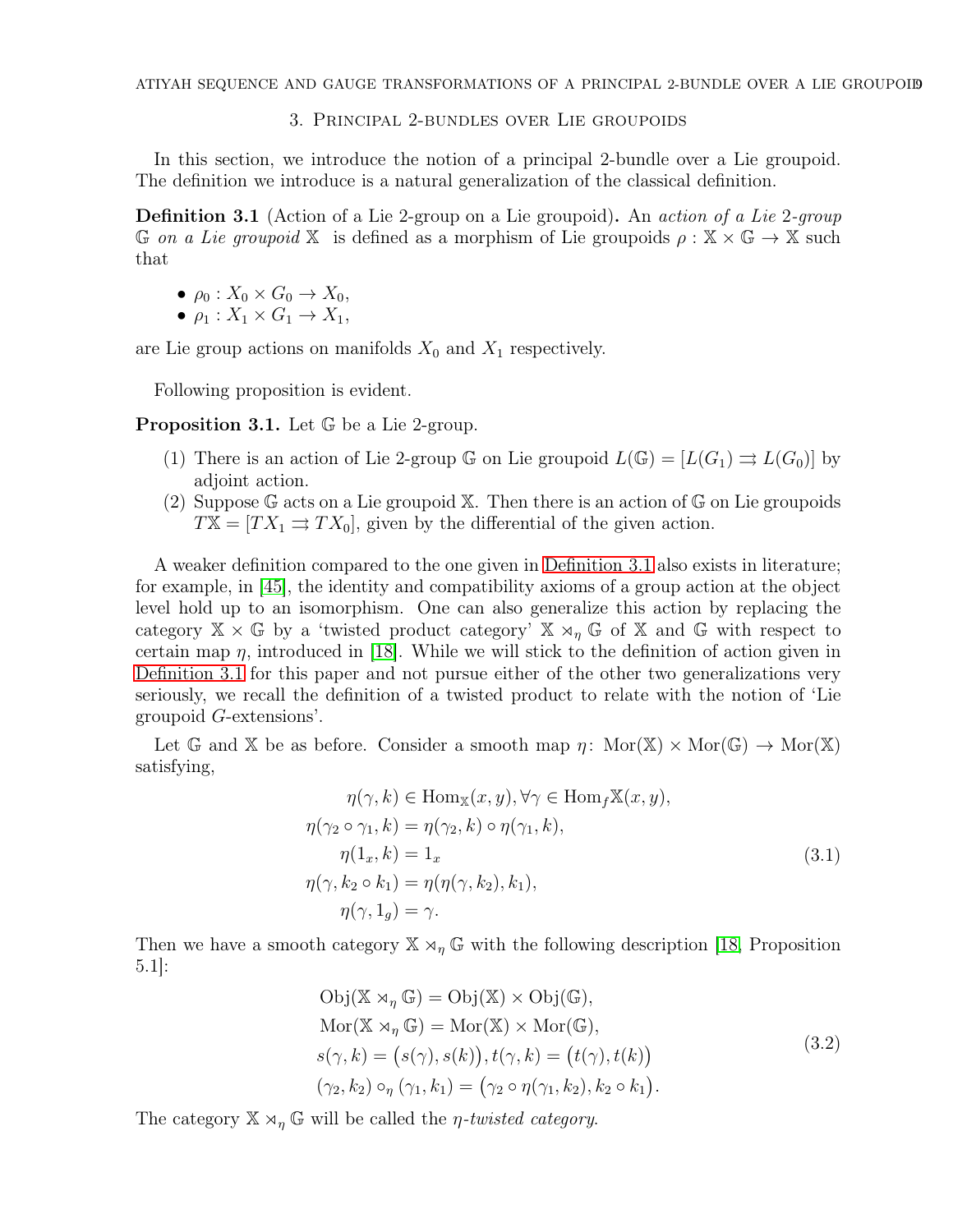**Definition 3.2** (Twisted action of a Lie 2-group on a Lie groupoid). Let  $X$  be a Lie groupoid, G a Lie 2-group and  $\eta$ : Mor( $\mathbb{X}) \times \text{Mor}(\mathbb{G}) \to \text{Mor}(\mathbb{X})$  a smooth map satisfying conditions in [Equation \(3.1\).](#page-8-2) An *η-twisted action of*  $\mathbb{G}$  *on the Lie groupoid*  $\mathbb{X}$  is defined as a smooth functor  $\rho: \mathbb{X} \rtimes_n \mathbb{G} \to \mathbb{X}$  such that

- $\rho_0: X_0 \times G_0 \to X_0$
- $\rho_1: X_1 \times G_1 \rightarrow X_1$ ,

<span id="page-9-1"></span>are Lie group actions on manifolds  $X_0$  and  $X_1$  respectively.

**Remark 3.2.** (1) Note that if we take  $\eta = \text{pr}_1$  in [Definition 3.2](#page-8-3) then we recover the usual direct product of categories .

(2) Functoriality of  $\rho : \mathbb{X} \rtimes_{\eta} \mathbb{G} \to \mathbb{X}$  implies  $\rho(\gamma_2 \circ \eta(\gamma_1, k_2), k_2 \circ k_1) = \rho(\gamma_2, k_2) \circ \rho(\gamma_1, k_1)$ and following our convention for group actions we write,

$$
(\gamma_2 \circ \eta(\gamma_1, k_2))(k_2 \circ k_1) = (\gamma_2 k_2) \circ (\gamma_1 k_1).
$$

**Definition 3.3.** Let  $\mathbb{G}$  be a Lie 2-group. Suppose  $\mathbb{G}$  acts on a pair of Lie groupoids  $\mathbb{X}$  and Y. Then a morphism of Lie groupoids  $F := (F_1, F_0) : \mathbb{X} \to \mathbb{Y}$  is said to be G-equivariant if  $F_0$  is  $G_0$ -equivariant and  $F_1$  is  $G_1$ -equivariant. A smooth natural transformation between two such functors  $\eta: F \Longrightarrow F'$  is called a G-equivariant natural transformation if  $\eta(xg) =$  $\eta(x)1_q$ .

<span id="page-9-0"></span>Definition 3.4 (principal G-bundle over a Lie groupoid). Let G be a Lie 2-group. A principal G-bundle over a Lie groupoid  $X$  is given by a morphism of Lie groupoids  $\pi$ :  $\mathbb{E} \to \mathbb{X}$  along with an action  $\rho : \mathbb{E} \times \mathbb{G} \to \mathbb{E}$  of Lie 2-group  $\mathbb{G}$  on  $\mathbb{E}$  such that,

- $\pi_0: E_0 \to X_0$  is a principal  $G_0$ -bundle over  $X_0$ ,
- $\pi_1: E_1 \to X_1$  is a principal  $G_1$ -bundle over  $X_1$ .

We will call G to be the *structure 2-group of*  $\pi: \mathbb{E} \to \mathbb{X}$ . We will denote the above principal G-bundle over the Lie groupoid  $\mathbb{X}$  by  $\mathbb{E}(\mathbb{X}, \mathbb{G})$ .

If we replace the action functor  $\rho: \mathbb{E} \times \mathbb{G} \to \mathbb{E}$  in [Definition 3.4](#page-9-0) by an  $\eta$ -twisted action  $\rho: \mathbb{E} \rtimes_{\eta} \mathbb{G} \to \mathbb{E}$  for a smooth map  $\eta: \text{Mor}(\mathbb{E}) \times \text{Mor}(\mathbb{G}) \to \text{Mor}(\mathbb{E})$  satisfying conditions listed in [Equation \(3.1\),](#page-8-2) then what we get will be called a twisted principal G-bundle over the Lie groupoid X.

Remark 3.3. A slightly weaker version of a principal 2-bundle over a Lie groupoid has been introduced in [\[21,](#page-37-8) Definition 2.20]. Our main purpose in this paper is to study the Atiyah sequences and gauge transformations on the principal 2-bundles over Lie groupoids, so it is essential that we adopt a framework that provides us a pair of ordinary principal bundles (for objects and morphisms) related by the functoriality conditions.

**Definition 3.5** (2-groupoid of principal 2-bundles). Let  $\mathbb{G}$  be a Lie 2-group. Let  $\mathbb{E}(\mathbb{X}, \mathbb{G})$ and  $E'(\mathbb{X}, \mathbb{G})$  be a pair of principal G-bundles over a Lie groupoid  $\mathbb{X}$ . A morphism from  $\mathbb{E}(\mathbb{X}, \mathbb{G})$  to  $\mathbb{E}'(\mathbb{X}, \mathbb{G})$  is defined as a smooth G-equivariant morphism  $F : \mathbb{E} \to \mathbb{E}'$  such that the following diagram commutes up to nose

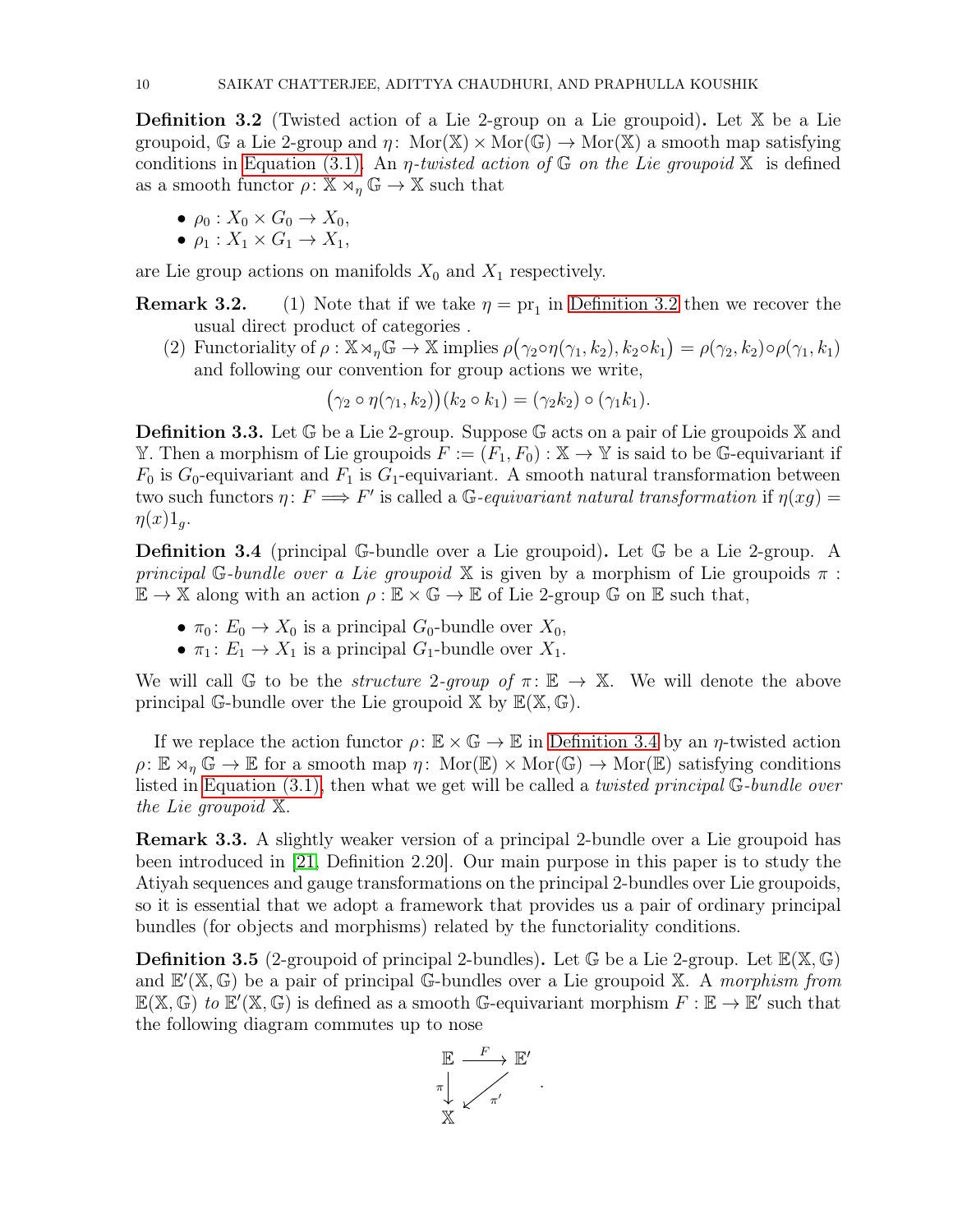A 2-morphism from F to F' is defined as a smooth natural isomorphism  $\eta: F \implies F'$ such that  $\eta(pg) = \eta(p)1_g$  and  $\pi_1(\eta(p)) = 1_{\pi_0(p)}$  for all  $p \in E_0$  and  $g \in G_0$ . We have a strict 2-groupoid, denoted  $Bun(\mathbb{X}, \mathbb{G})$ .

<span id="page-10-4"></span>**Definition 3.6** (Gauge 2-group). For an object  $\mathbb E$  in 2-groupoid Bun( $\mathbb X$ ,  $\mathbb G$ ),  $\mathcal G(\mathbb E)$  will denote the strict automorphism 2-group of  $\mathbb{E}$ , and will be called the *Gauge* 2-group of the principal G-bundle  $\mathbb{E} \to \mathbb{X}$ .

**Example 3.4.** A traditional principal G-bundle  $\pi: E \to X$  over a manifold X is same as a  $[G \rightrightarrows G]$ -bundle  $[E \rightrightarrows E]$  over the Lie groupoid  $[X \rightrightarrows X]$ .

<span id="page-10-1"></span>**Example 3.5.** Let  $\mathbb{X} = [X_1 \Rightarrow X_0]$  be a Lie groupoid and  $\mathbb{G} = [G_1 \Rightarrow G_0]$  a Lie 2-group. Then we have the product principal 2-bundle  $\mathbb{X} \times \mathbb{G} = [X_1 \times G_1 \Rightarrow X_0 \times G_0]$  over X.

<span id="page-10-2"></span>**Example 3.6.** For any Lie groupoid  $X = [X_1 \Rightarrow X_0]$  and a (traditional) principal Gbundle  $\pi: E_0 \to X_0$ , we define a Lie groupoid  $E_1 = \{ (p, \gamma, q) | \gamma \in X_1, p \in \pi^{-1}(s(\gamma)), q \in X_1 \}$  $\pi^{-1}(t(\gamma))\} \Rightarrow E_0$  as follows. The source, target and composition maps are respectively given by  $s(p, \gamma, q) = p$ ,  $t(p, \gamma, q) = q$  and  $(q, \gamma_2, r) \circ (p, \gamma_1, q) = (p, \gamma_2 \circ \gamma_1, r)$ . The Lie  $2\text{-group }[G\times G\Rightarrow G]$  naturally acts on  $[E_1\Rightarrow E_0]$  by  $(p,g)\mapsto pg$  and  $((p,\gamma,q),(g_1,g_2))=$  $(pg_1, \gamma, qg_2)$ . Then we have a  $[G \times G \rightrightarrows G]$ -bundle  $[E_1 \rightrightarrows E_0]$  over  $\mathbb{X} = [X_1 \rightrightarrows X_0]$ , with obvious projection functor.

We will provide several other examples of principal 2-bundles over Lie groupoids.

We recall the definition of a G-bundle over a Lie groupoid [\[27\]](#page-37-18). In the following subsection, we will describe a construction of a principal 2-bundle from a given G-bundle over a Lie groupoid. The structure is general enough to produce a large class of examples relevant in many contexts.

**Definition 3.7** (principal G-bundle over Lie groupoid). For a Lie group  $G$ , a principal G-bundle over a Lie groupoid X is a principal G-bundle  $\pi: E_G \to X_0$  along with a smooth map  $\mu: X_1 \times_{s,X_0,\pi} E_G \to E_G$  satisfying

- $\mu(1_{\pi(p)}, p) = p$  for all  $p \in E_G$  where  $1: X_0 \to X_1$  is the identity assigning map,
- for each  $(\gamma, p) \in X_1 \times_{s, X_0, \pi} E_G$ , we have  $(\gamma, \mu(\gamma, p)) \in X_1 \times_{t, X_0, \pi} E_G$ ,
- if  $\gamma_2, \gamma_1 \in X_1$  such that  $t(\gamma_1) = s(\gamma_2)$  and  $(\gamma_1, p) \in X_1 \times_{s, X_0, \pi} E_G$  then  $\mu(\gamma_2 \circ \gamma_1, p) =$  $\mu(\gamma_2, \mu(\gamma_1, p)),$
- for all  $p \in E_G$ ,  $g \in G$  and  $\gamma \in X_1$  we have  $\mu(\gamma, p)g = \mu(\gamma, pq)$ .

We will denote the above principal G-bundle over the Lie groupoid  $\mathbb{X} = [X_1 \Rightarrow X_0]$  by the notation  $(\pi: E_G \to X_0, \mu, [X_1 \Rightarrow X_0])$ . The map  $\mu$  is called the *action map* of the principal G-bundle.

<span id="page-10-3"></span>The collection of principal G-bundles over X forms a groupoid whose morphisms are defined naturally. We will denote this groupoid by  $Bun(\mathbb{X}, G)$ .

<span id="page-10-0"></span>**Example 3.7.** Let  $(\pi: E_G \to X_0, \mu, [X_1 \rightrightarrows X_0])$  be a principal G-bundle. The pull-back Lie groupoid  $[X_1 \times_{s,X_0,\pi} E_G \Rightarrow E_G]$ , denoted  $[s^*E_G \Rightarrow E_G]$ , gives the  $[G \Rightarrow G]$ -bundle over  $[X_1 \rightrightarrows X_0]$ . Conversely given a principal  $[G \rightrightarrows G]$ -bundle  $\pi: \mathbb{E} \to \mathbb{X}$  over the Lie groupoid X, we take the underlying principal G-bundle to be  $\pi_0: E_0 \to X_0$  and the action map  $\eta : s^*E_0 \to E_0$  to be  $(\gamma, p) \mapsto t(\widetilde{\gamma})$ , where  $\widetilde{\gamma} \in \pi_1^{-1}(\gamma) \subset s^*E_0$  is the unique element associated to  $(\gamma, p) \in s^*E_0$  satisfying  $s(\tilde{\gamma}) = p$ .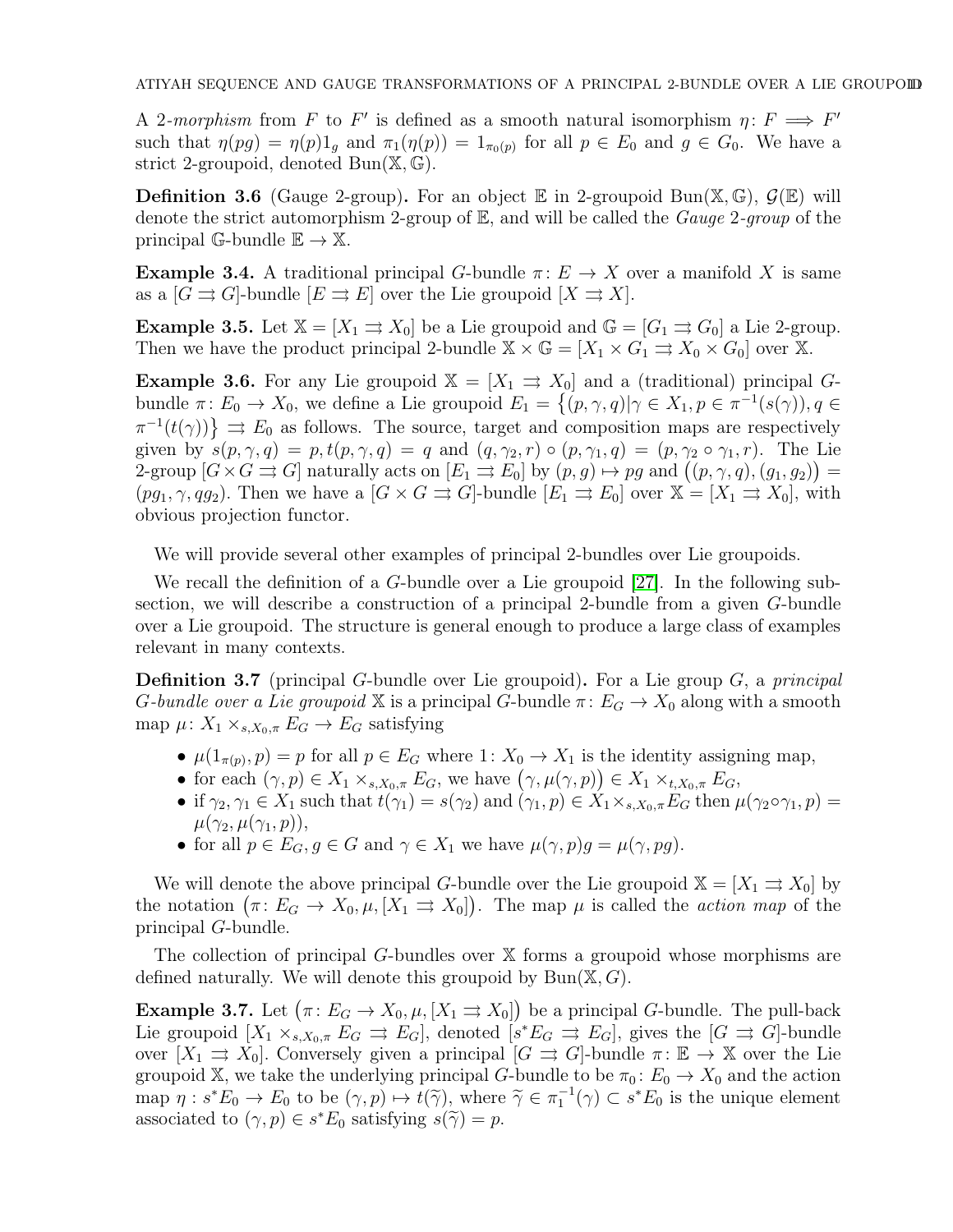**Example 3.8.** As in [Example 2.3](#page-5-1) now we consider the single object Lie 2-group  $[G \rightrightarrows e]$ of a Lie group G. Let  $\mathbb{E} = [E_1 \Rightarrow E_0]$  be a  $[G \Rightarrow e]$ -bundle over the Lie groupoid  $X = [X_1 \rightrightarrows X_0]$ . Then it is immediate from the definition of a principal 2-bundle that  $E_0 = X_0$  and  $E_1$  is a principal G-bundle over  $X_1$  such that

<span id="page-11-0"></span>
$$
E_1 \xrightarrow{\pi_1} X_1
$$
  

$$
s \downarrow \downarrow t \qquad s \downarrow \downarrow t
$$
  

$$
X_0 \xrightarrow{\text{Id}} X_0
$$

commutes. Moreover the functoriality of the action of  $[G \rightrightarrows e]$  on  $E_1 \rightrightarrows X_0$  implies that the action  $E_1 \times G \to E_1$  preserves the hom sets; that is, the restriction gives

$$
Hom_{\mathbb{E}}(x, y) \times G \to Hom_{\mathbb{E}}(x, y)
$$
\n(3.3)

<span id="page-11-1"></span>for all  $x, y \in X_0$  and for any pair of composable morphisms  $\gamma_2, \gamma_1 \in E_1$ , and  $g, g' \in G$  we have

$$
(\gamma_2 g) \circ (\gamma_1 g') = (\gamma_2 \circ \gamma_1) g g'. \tag{3.4}
$$

On the other hand, suppose  $[E \rightrightarrows X_0]$  is a Lie groupoid, and a compact Lie group G acts on E freely and smoothly. Assume that the source, target maps are G invariant and the action satisfies the conditions in [Equations \(3.3\)](#page-11-0) and [\(3.4\).](#page-11-1) Then we have a principal G-bundle  $E \to E/G := X_1$ , which defines a  $[G \rightrightarrows e]$ -bundle  $\mathbb{E} = [E \rightrightarrows X_0]$  over the Lie groupoid  $\mathbb{X} = [E/G \rightrightarrows X_0].$ 

The principal 2-bundle of [Example 3.8](#page-10-0) is related to G-extensions as we see below.

3.1. Lie groupoid G-extensions and twisted principal bundles. We recall the definition of a Lie groupoid G-extension [\[21\]](#page-37-8).

Let G be a Lie group and M a smooth manifold. Consider the Lie groupoid  $\left[ M \times G \right]$ M with source, target maps both be projection at the first component  $(m, g) \mapsto m$ , composition  $(m, g_2) \circ (m, g_1) = (m, g_2 g_1), \ 1_m = (m, e)$  and  $(m, g)^{-1} = (m, g^{-1})$ . A Lie *groupoid G-extension* is a short exact sequence of Lie groupoids of the form

$$
\begin{array}{ccc}\n1 \to M \times G \xrightarrow{i} \Gamma_2 \xrightarrow{\phi} \Gamma_1 \to 1 \\
\downarrow \downarrow & \downarrow \downarrow & \downarrow \downarrow \\
1 \longrightarrow M \xrightarrow{\text{Id}} M \xrightarrow{\text{Id}} M \to 1\n\end{array} \tag{3.5}
$$

where i is an embedding and  $\phi$  is a surjective submersion ([\[34,](#page-38-13) Chapter 4]).

Given a  $[G \rightrightarrows e]$ -bundle  $\mathbb{E} = [E_1 \rightrightarrows X_0]$  over the Lie groupoid  $\mathbb{X} = [X_1 \rightrightarrows X_0]$ , define the map  $i: X_0 \times G \to E_1$  by

<span id="page-11-2"></span>
$$
(x,g)\mapsto 1_x^{\mathbb{E}}g,
$$

where  $1^{\mathbb{E}}$  is the identity assigning map in the Lie groupoid  $\mathbb{E} = [E_1 \rightrightarrows X_0]$ . Since  $1^{\mathbb{E}}: X_0 \to$  $E_1$  is a diffeomorphism onto its image, by [Equation \(3.3\),](#page-11-0) the map i is an embedding. As  $E_1 \rightarrow X_1$  is a principal G-bundle, it follows that,

$$
\begin{array}{ccc}\n1 & \longrightarrow X_0 \times G \xrightarrow{i} & E_1 \xrightarrow{\pi_1} X_1 \to 1 \\
\downarrow \downarrow & \downarrow \downarrow & \downarrow \downarrow \\
1 & \longrightarrow X_0 \xrightarrow{\text{Id}} X_0 \xrightarrow{\text{Id}} X_0 \xrightarrow{\text{Id}} X_0 \to 1\n\end{array}
$$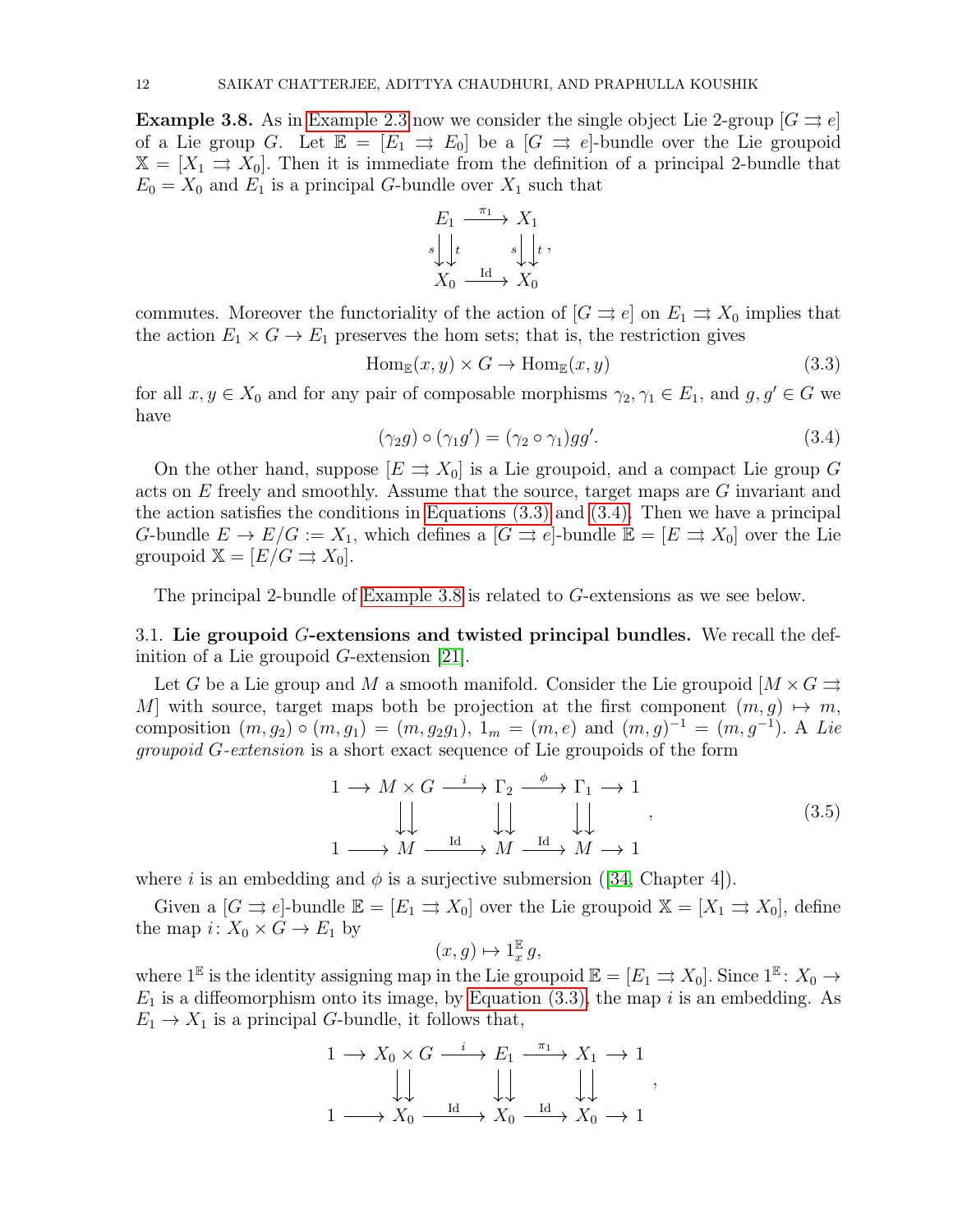is a Lie groupoid G-extension.

Conversely, suppose we have a Lie groupoid G-extension as in Diagram [3.5.](#page-11-2) Observe that commutation of the second square from the left implies that

<span id="page-12-2"></span>
$$
i(x, g) \in \text{Hom}_{\Gamma_2}(x, x).
$$

<span id="page-12-1"></span>**Lemma 3.9.** (1) There exists a smooth free action  $\Gamma_2 \times G \to \Gamma_2$  given by

<span id="page-12-0"></span>
$$
(x \xrightarrow{\gamma} y, g) \mapsto \gamma \circ i(x, g). \tag{3.6}
$$

- (2) The action is transitive on the fibers  $\phi^{-1}(\lambda)$ , for each  $\lambda \in \Gamma_1$
- (3)  $\phi$  is constant on the orbits of the action.
- (4) The action satisfies the condition in [Equation \(3.3\);](#page-11-0)

$$
\text{Hom}_{\Gamma_2}(x, y) \times G \to \text{Hom}_{\Gamma_2}(x, y) \tag{3.7}
$$

for all  $x, y \in M$ .

*Proof.* (1) Functoriality of i implies that

$$
\gamma(gg') = \gamma \circ i(x, g g') = \gamma \circ (i(x, g) \circ i(x, g')) = (\gamma \circ i((x, g)) \circ i(x, g') = (\gamma g)g'.
$$

Injectivity of i ensures the action is free.

- (2) If  $\phi(\gamma_2) = \phi(\gamma_1)$ . Then  $\phi(\gamma_2^{-1} \circ \gamma_1) = 1_x^{\Gamma_1}$ . Thus by exactness of Diagram [3.5](#page-11-2) we have  $(x, g) \in M \times G$  such that  $\gamma_2^{-1} \circ \gamma_1 = i(x, g)$ . Hence  $\gamma_1 = \gamma_2 g$ .
- (3)  $\phi(\gamma g) = \phi(\gamma \circ i(x, g)) = \phi(\gamma) \circ \phi(i(x, g))$ . Since [3.5](#page-11-2) is a short exact sequence  $\phi(i(x,g)) = 1_x^{\Gamma_1}$ . Therefore  $\phi(\gamma g) = \phi(\gamma)$ .
- (4) Readily follows from the observation that  $i(x, g) \in \text{Hom}_{\Gamma_2}(x, x)$ .

In conclusion, since  $\phi$  is a surjective submersion, the Lie groupoid G-extension in Dia-gram [3.5](#page-11-2) produces a principal G-bundle  $\phi: \Gamma_2 \to \Gamma_1$  such that the diagram

$$
\Gamma_2 \xrightarrow{\phi} \Gamma_1
$$
  

$$
s \downarrow \downarrow t \qquad s \downarrow \downarrow t
$$
  

$$
M \xrightarrow{\text{Id}} M
$$

commutes, and the action satisfies [Equation \(3.7\).](#page-12-0) The action defined in [Lemma 3.9](#page-12-1) in general does not satisfy the other functoriality condition in [Equation \(3.4\)!](#page-11-1) Thus the principal G-bundle  $\phi \colon \Gamma_2 \to \Gamma_1$  does not define a  $[G \rightrightarrows e]$ -bundle  $[\Gamma_2 \rightrightarrows M]$  over the Lie groupoid  $[\Gamma_1 \rightrightarrows M]$ . However we show that it is actually a twisted principal  $[G \rightrightarrows e]$ bundle over the Lie groupoid  $[\Gamma_1 \rightrightarrows M]$ . For that we define

$$
\eta \colon \operatorname{Mor}(\Gamma_2) \times G \to \operatorname{Mor}(\Gamma_2)
$$
  
\n
$$
(x \stackrel{\gamma}{\to} y, g) \mapsto i(y, g) \circ \gamma \circ i(x, g^{-1}).
$$
\n(3.8)

It is readily verified that  $\eta$  satisfies all the required conditions of [Equation \(3.1\).](#page-8-2) Thus we have the twisted product category  $([\Gamma_2 \rightrightarrows M] \rtimes_{\eta} [G \rightrightarrows e])$ . Then we verify,

$$
\begin{aligned} \left(y \xrightarrow{\gamma_2} z g'\right) \circ \left(x \xrightarrow{\gamma_1} y g\right) &= \left(\gamma_2 \circ i(y, g')\right) \circ \left(\gamma_1 \circ i(x, g)\right) \\ &= \left(\gamma_2 \circ (i(y, g') \circ \gamma_1 \circ i(x, g'^{-1})) \circ i(x, g'g)\right) \\ &= \left(\gamma_2 \circ \eta(\gamma_1, g')\right) \circ i(x, g'g) = \left(\gamma_2 \circ \eta(\gamma_1, g')\right) g'g, \end{aligned} \tag{3.9}
$$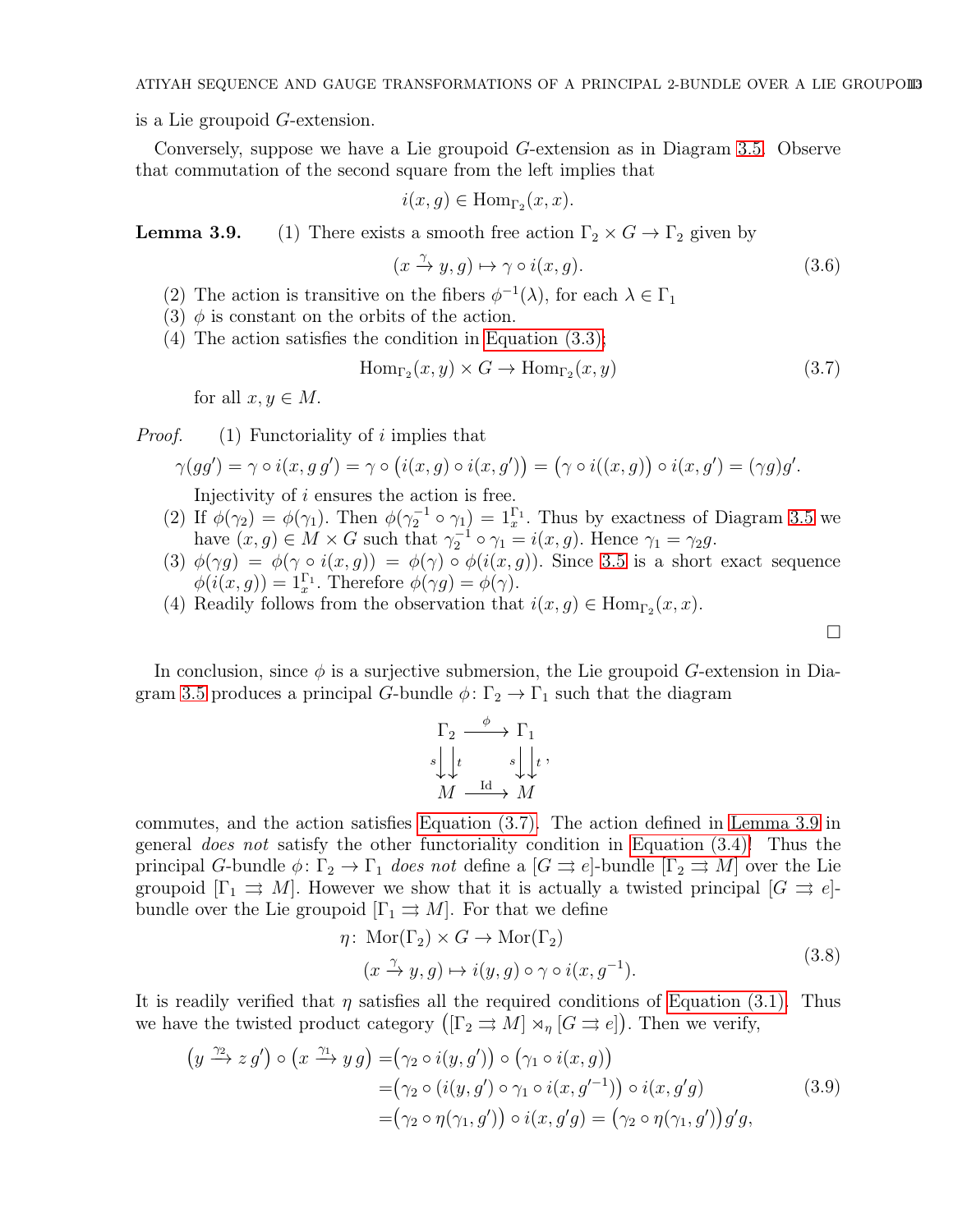which is precisely the condition, stated in [Remark 3.2,](#page-9-1) required for the action in [Equation \(3.6\)](#page-12-2) to be an  $\eta$ -twisted action

$$
([\Gamma_2 \rightrightarrows M] \rtimes_{\eta} [G \rightrightarrows e]) \to [\Gamma_2 \rightrightarrows M].
$$

Observe that in the other direction the construction proceeds for a twisted  $|G \rightrightarrows e|$ -bundle exactly same way as was for a *non-twisted*  $[G \rightrightarrows e]$ -bundle (using the third property in Equation  $(3.1)$ ).

**Proposition 3.10.** Let G be a Lie group. A twisted principal  $[G \rightrightarrows e]$ -bundle defines a Lie groupoid G-extension and vice-versa.

It is pertinent to note here that [\[21\]](#page-37-8) also discussed the relation between Morita equivalent classes of Lie groupoid G-extensions and Morita equivalence classes of what the authors called  $[G \rightrightarrows \text{Aut}(G)]$ -bundles (see [\[21,](#page-37-8) Theorem 3.4]).

3.2. Decorated principal 2-bundles. In this subsection we are going to construct the main example for this paper. Given a Lie 2-group  $\mathbb{G} = [G_1 \Rightarrow G_0]$  and a principal  $G_0$ bundle over a Lie groupoid X, we will construct a principal G-bundle over X. We will call them decorated principal 2-bundles. Let  $(G, H, \tau, \alpha)$  be the associated crossed module of  $G$ . Here, of course,  $G_0 = G$ .

An analogous notion for a principal 2-bundle over a path space groupoid already exists in literature, introduced in [\[17\]](#page-37-11) by decorating the space of A-horizontal paths  $\mathcal{P}_{\bar{A}}P$ , for a connection  $\overline{A}$  on a principal  $G_0$ -bundle  $P \to M$ .

<span id="page-13-1"></span>**Proposition 3.11.** Let  $(G, H, \tau : H \to G, \alpha : G \times H \to H)$  be a Lie crossed module and  $\mathbb{G} = [H \rtimes G \rightrightarrows G]$  the associated Lie 2-group. Let  $(\pi: E_G \to X_0, \mu, [X_1 \rightrightarrows X_0])$  a principal G-bundle over the Lie groupoid  $\mathbb{X} = [X_1 \Rightarrow X_0]$ . Let us denote  $s^*E_G \times H =$  $(X_1 \times_{s,X_0,\pi} E_G) \times H$  by  $(s^*E_G)^{\text{dec}}$ .

- (1) The manifolds  $(s^*E_G)^{\text{dec}}$  and  $E_G$  determines a Lie groupoid  $[(s^*E_G)^{\text{dec}} \Rightarrow E_G]$ whose structure maps are given as
	- source map  $\tilde{s}$ :  $(\gamma, p, h) \mapsto p$ ,

 $\left($ 

- target map  $\tilde{t}$ :  $(\gamma, p, h) \mapsto \mu(\gamma, p)\tau(h^{-1}),$
- composition map  $\tilde{m}$ :  $((\gamma_2, p_2, h_2), (\gamma_1, p_1, h_1)) \mapsto (\gamma_2 \circ \gamma_1, p_1, h_2 h_1),$
- unit map  $\tilde{u}: p \mapsto (1_{\pi(p)}, p, e_H),$
- inverse map  $\tilde{i}: (\gamma, p, h) \mapsto (\gamma^{-1}, \mu(\gamma, p)\tau(h^{-1}), h^{-1}).$
- (2) The Lie groupoid  $\mathbb{E}^{\text{dec}} := [(s^*E_G)^{\text{dec}} \Rightarrow E_G]$  forms a principal G-bundle over  $[X_1 \rightrightarrows X_0]$ , whose action functor and the bundle functor respectively given by

$$
\rho: \mathbb{E}^{\text{dec}} \times \mathbb{G} \to \mathbb{E}^{\text{dec}}
$$
  
\n
$$
(p, g) \mapsto pg
$$
  
\n
$$
(\gamma, p, h), (h', g)) \mapsto (\gamma, pg, \alpha_{g^{-1}}(h'^{-1}h)),
$$
\n(3.10)

and

<span id="page-13-0"></span>
$$
\pi: \mathbb{E}^{\text{dec}} \to \mathbb{X}
$$
\n
$$
p \mapsto \pi(p)
$$
\n
$$
(\gamma, p, h) \mapsto \gamma.
$$
\n(3.11)

We call  $\mathbb{E}^{\text{dec}} \to [X_1 \rightrightarrows X_0]$  the *decorated* G-bundle associated to  $(E_G \to X_0, [X_1 \rightrightarrows X_0])$ .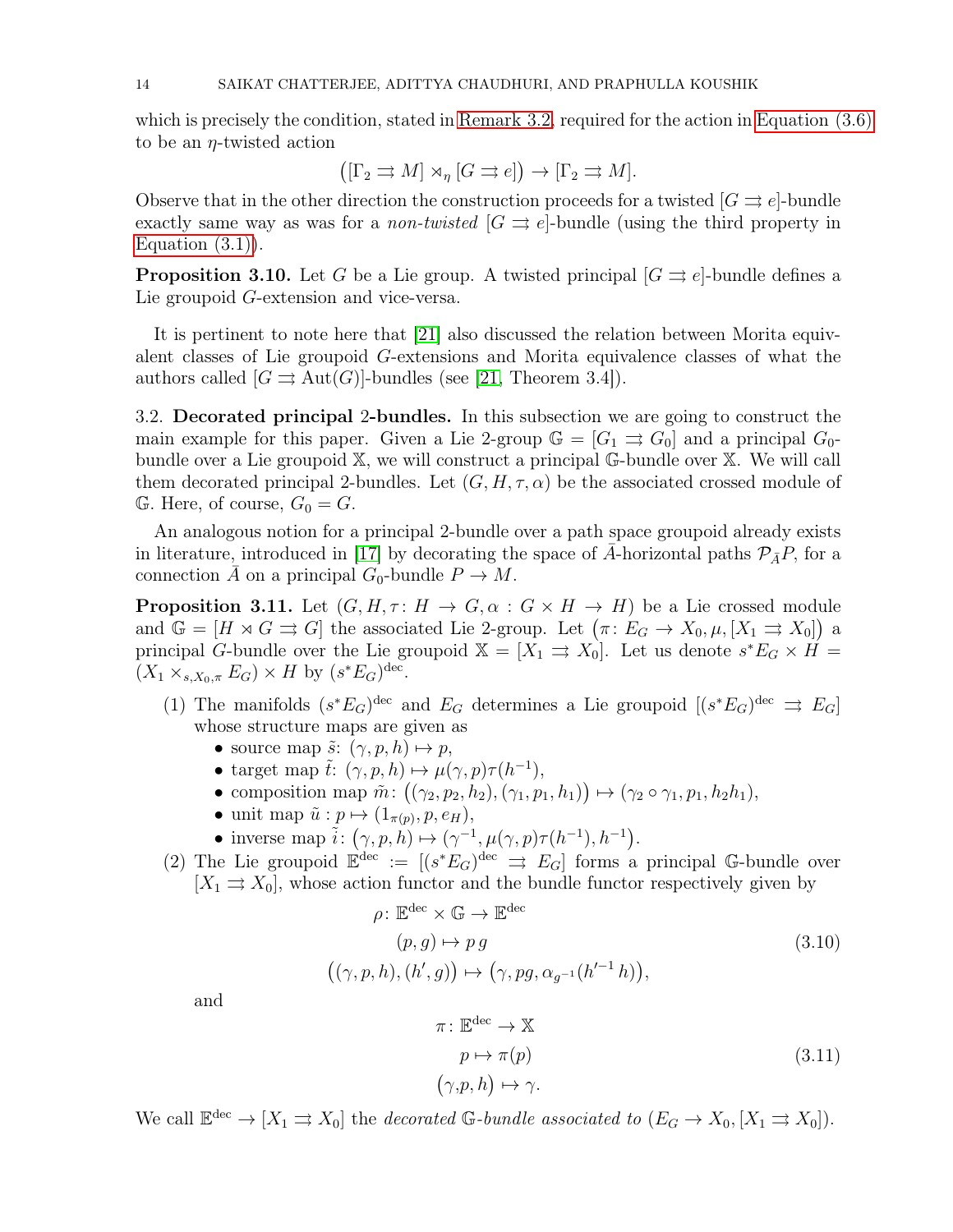*Proof.* (1) It is straightforward to verify that  $[(s^*E_G)^{\text{dec}} \rightrightarrows E_G]$  is a groupoid.

Since  $E_G \to X_0$  is a surjective submersion,  $(s^*E_G)^{\text{dec}}$  is a smooth manifold. Moreover, as  $\tilde{s}$  is the composition of surjective submersions, it (hence the target map as well) is a surjective submersion. The smoothness of other structure maps directly follows from the smoothness of  $\mu$  and smoothness of structure maps of the Lie groupoid  $[X_1 \rightrightarrows X_0]$ .

(2) Since the action of G on  $E_G$  is free and  $\alpha_q \in \text{Aut}(H)$  for each  $g \in G$ , the action of  $H \rtimes_{\alpha} G$  on  $(s^*E_G)^{\text{dec}}$  in [Equation \(3.10\)](#page-13-0) is free. Observe that for any  $\gamma \in X_1$ ,  $\pi^{-1}(\gamma) =$  $\pi^{-1}(s(\gamma)) \times H$ . Now it is straightforward to verify that the action is transitive on  $\pi^{-1}(\gamma)$ , and  $\pi((\gamma, p, h)(h', g)) = \pi(\gamma, p, h).$ 

The local trivialization on the principal G-bundle  $\pi: E_G \to X_0$  induces a local trivialization on the map  $\pi: (s^*E_G)^{\text{dec}} \to X_1$  as follows. For any  $\gamma \in X_1$ , there exists a local trivialization  $(U \subset X_0, \phi)$  such that  $s(\gamma) \in U$  and  $\phi: \pi^{-1}(U) \to U \times G$  a diffeomorphism. Then we have a local trivialization  $(s^{-1}(U), \tilde{\phi})$  around  $\gamma$ , given by

$$
\tilde{\phi} \colon \pi^{-1}(s^{-1}(U)) \to s^{-1}(U) \times (H \rtimes_{\alpha} G)
$$

$$
(\gamma, p, h) \mapsto (\gamma, \alpha_g(h), g),
$$

where  $g = \text{pr}_2 \circ \phi(p) \in G$ . This completes the proof.

**Example 3.12.** The product Lie 2-group  $\mathbb{G} = [G_1 \Rightarrow G_0]$ -bundle  $\mathbb{X} \times \mathbb{G}$  over  $\mathbb{X} = [X_1 \Rightarrow$  $X_0$  in [Example 3.5](#page-10-1) can be viewed as a decorated bundle. Note that  $s^*(X_0 \times G_0) = X_1 \times G_0$ . The action of  $X_1$  on  $X_0 \times G_0$  is given by  $s^*(X_0 \times G_0) \to X_0 \times G_0$  by  $(\gamma, g) \mapsto (t(\gamma), g)$ . Thus the Lie groupoid  $[X_1 \times G_0 \Rightarrow X_0 \times G_0]$  is the pullback Lie groupoid, and by decoration we recover the  $\mathbb{X} \times \mathbb{G}$ .

<span id="page-14-1"></span>**Example 3.13.** Let  $(G, H, \tau, \alpha)$  be a Lie crossed module associated to a Lie 2-group G. Consider a traditional principal G-bundle  $E \to X$ . The Lie groupoid  $[X \rightrightarrows X]$  trivially acts on E by  $(x, p) \mapsto p$ . Then the Lie groupoid  $E^{\text{dec}} := [E \times H \Rightarrow E]$  defines the associated decorated G-bundle.

<span id="page-14-2"></span>3.3. Categorical connections. We will, later on, discuss the differential geometric notion of a connection on a principal 2-bundle over a Lie groupoid. Apart from that, a principal 2-bundle can also be equipped with a lifting property for arrows, which we call a 'categorical connection'.

<span id="page-14-0"></span>**Definition 3.8.** Let G be a Lie 2-group and  $\pi: \mathbb{E} \to \mathbb{X}$  a G-bundle over X. A *categorical* connection C on  $\mathbb{E}(\mathbb{X}, \mathbb{G})$  is an embedding  $\mathcal{C}: s^*E_0 \to E_1$ , and satisfy following conditions:

- $s(\mathcal{C}(\gamma, p)) = p$  for all  $(\gamma, p) \in s^*E_0$ ,
- $\pi_1(\mathcal{C}(\gamma, p)) = \gamma$  for all  $(\gamma, p) \in s^*E_0$ ,
- if  $(\gamma_2, p_2), (\gamma_1, p_1) \in s^*E_0$  such that  $s(\gamma_2) = t(\gamma_1)$  and  $p_2 = t(C(\gamma_1, p_1)),$  then  $\mathcal{C}(\gamma_2 \circ \gamma_1, p_1) = \mathcal{C}(\gamma_2, p_2) \circ \mathcal{C}(\gamma_1, p_1),$
- $\mathcal{C}(1_x, p) = 1_p$  for any  $x \in X_0$  and  $p \in \pi^{-1}(x)$ ,
- $\mathcal{C}(\gamma, p.g) = \mathcal{C}(\gamma, p) \cdot 1_g$  for all  $(\gamma, p) \in s^*E_0$  and  $g \in G_0$ .

We call  $\mathcal{C}(\gamma, p)$  the (unique) C-horizontal lift of  $\gamma \in X_1$  through the point  $p \in \pi_0^{-1}(s(\gamma))$ .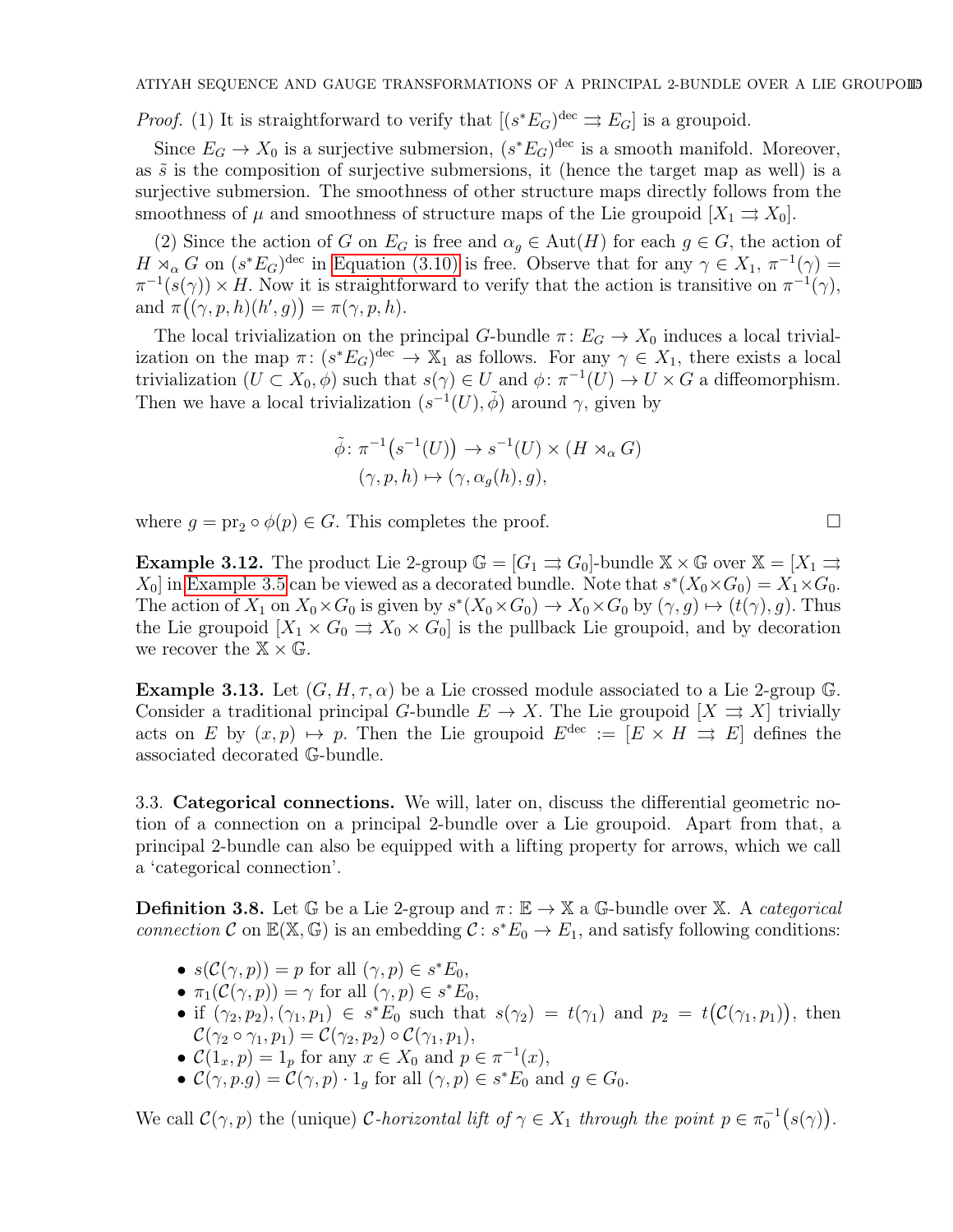#### 16 SAIKAT CHATTERJEE, ADITTYA CHAUDHURI, AND PRAPHULLA KOUSHIK

The definition is motivated by the notion of horizontal lifting of a path by a connection in the traditional set-up of principal bundles. See [\[17\]](#page-37-11) for an analogous notion of a categorical connection on the set-up of path space groupoid. We will observe that categorical connections characterize the decorated bundles.

**Example 3.14.** There exists a unique categorical connection on a  $[G \rightrightarrows G]$ -bundle over a Lie groupoid.

**Example 3.15.** Let  $[(s^*E_G)^{\text{dec}} \rightrightarrows E_G] \to [X_1 \rightrightarrows X_0]$  be the decorated G-bundle obtained in [Proposition 3.11.](#page-13-1) Any smooth map  $\beta: E_G \to H$  satisfying  $\beta(pg) = \alpha_{g^{-1}}(\beta(p))$  for  $p \in E_G, g \in G$ , defines a categorical connection  $\mathcal{C} : (\gamma, p) \mapsto (\gamma, p, \beta(p)\beta(\mu(\gamma, p))^{-1})$ . For the constant map  $\beta: p \mapsto e$ , we have the categorical connection  $(\gamma, p) \mapsto (\gamma, p, e)$ . We call the categorical connection  $(\gamma, p) \mapsto (\gamma, p, e)$ , the *canonical categorical connection* on the decorated bundle.

Given a categorical connection C on a G-bundle  $\pi: \mathbb{E} \to \mathbb{X}$  over  $\mathbb{X} = [X_1 \Rightarrow X_0]$ , we can define an action of  $X_1$  on  $E_0$ 

$$
\mu: s^* E_0 \to E_0,
$$
  
\n
$$
(\gamma, p) \mapsto t(C(\gamma, p)),
$$
\n(3.12)

which turns  $s^*E_0$  into a Lie groupoid  $[s^*E_0 \rightrightarrows E_0]$ , and C allows us to identify  $[s^*E_0 \rightrightarrows E_0]$ as a Lie sub groupoid of  $[E_1 \rightrightarrows E_0],$ 

$$
s^* E_0 \xrightarrow{\mathcal{C}} E_1
$$
  
\n
$$
\downarrow \qquad \qquad \downarrow \qquad \qquad \downarrow \qquad \qquad (3.13)
$$
  
\n
$$
E_0 \xrightarrow{\text{Id}} E_0
$$

Note that  $\mu$  satisfies  $\mu(\gamma, p)g = t(\mathcal{C}(\gamma, p))g = t(\mathcal{C}(\gamma, p)1_g) = t(\mathcal{C}(\gamma, pg)) = \mu(\gamma, pg).$ Identifying G as a subgroup of  $G_1 = H \rtimes G$ , we observe that the fifth condition in [Definition 3.8](#page-14-0) implies  $[s^*E_0 \rightrightarrows E_0] \simeq [\mathcal{C}(s^*E_0) \rightrightarrows E_0]$  is in fact a sub Lie groupoid bundle over  $\mathbb{X} = [X_1 \Rightarrow X_0]$  with a reduced structure Lie 2-group  $[G \Rightarrow G]$ . Given any  $\widetilde{\gamma} \in E_1$  it follows that we have a unique  $h \in H$  such that  $[\mathcal{C}(\pi(\widetilde{\gamma}), s(\widetilde{\gamma}))](h, e) = \widetilde{\gamma}$ , since  $\pi(\widetilde{\gamma}) = \pi(\mathcal{C}(\pi(\widetilde{\gamma}), s(\widetilde{\gamma})))$  and  $s(\widetilde{\gamma}) = s(\mathcal{C}(\pi(\widetilde{\gamma}), s(\widetilde{\gamma})).$  In turn, we get an isomorphism of G-bundles

$$
\theta: s^* E_0 \times H \to E_1
$$
  

$$
((\gamma, p), h) \to \mathcal{C}(\gamma, p)(h^{-1}, e).
$$
 (3.14)

<span id="page-15-0"></span>**Lemma 3.16.** The map  $(\theta, Id)$  is an isomorphism from  $\mathbb{E}^{\text{dec}}(\mathbb{X}, \mathbb{G})$  to  $\mathbb{E}(\mathbb{X}, \mathbb{G})$ .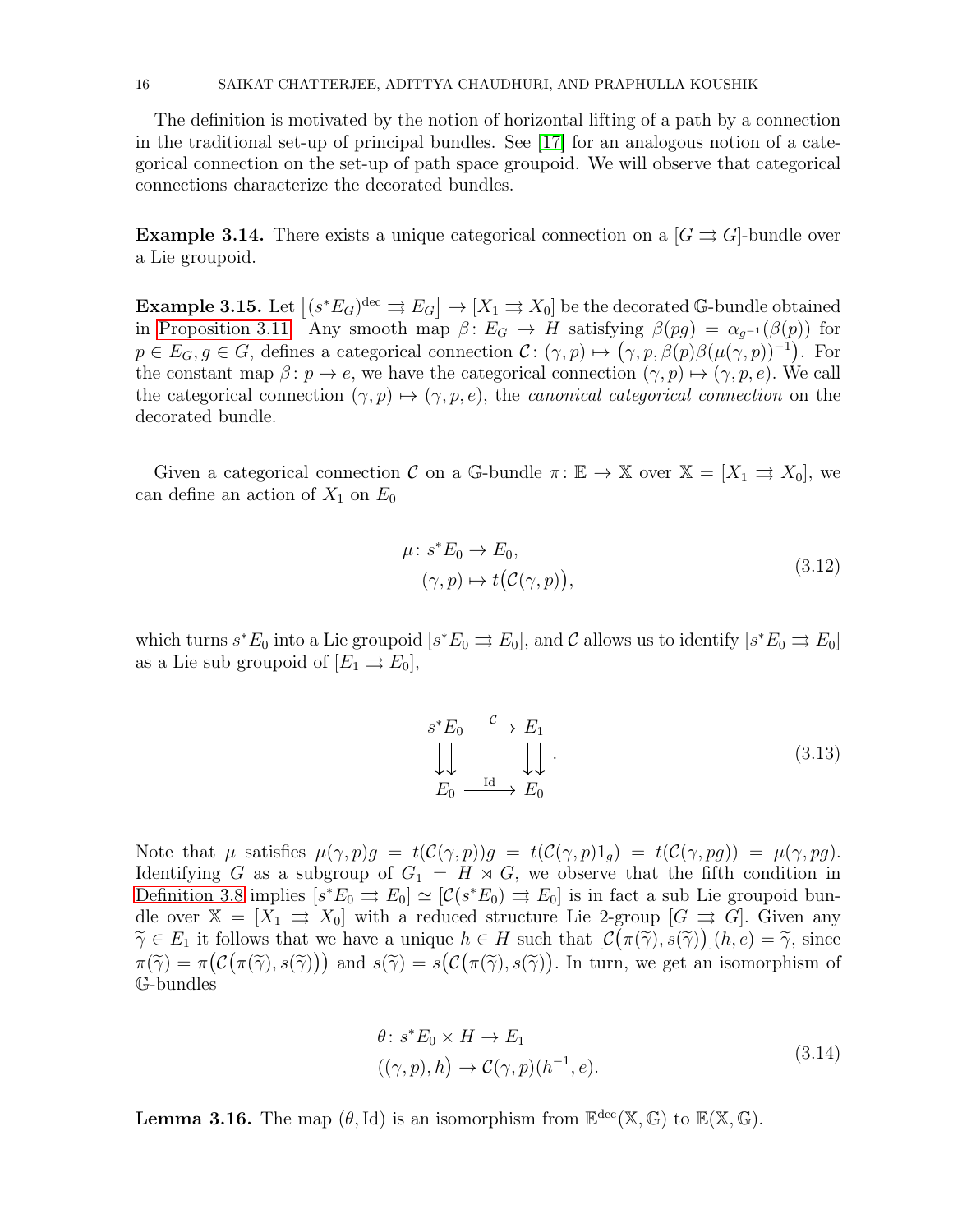*Proof.* The functoriality of  $\theta$  follows from the composition law for the decorated Lie groupoid in [Proposition 3.11](#page-13-1) and the functoriality of the action of G,

$$
\theta((\gamma_2, p_2), h_2)) \circ \theta((\gamma_1, p_1), h_1)
$$
\n=  $(\mathcal{C}(\gamma_2, p_2)(h_2^{-1}, e)) \circ (\mathcal{C}(\gamma_1, p_1)(h_1^{-1}, e))$   
\n=  $(\mathcal{C}(\gamma_2, p_2)(h_2^{-1}, e)) \circ (\mathcal{C}(\gamma_1, p_1)(e, \tau(h_1^{-1}))(e, \tau(h_1))(h_1^{-1}, e))$   
\n=  $(\mathcal{C}(\gamma_2, p_2)(h_2^{-1}, e)) \circ (\mathcal{C}(\gamma_1, p_1 \tau(h_1)^{-1})(e, \tau(h_1))(h_1^{-1}, e))$   
\n=  $(\mathcal{C}(\gamma_2, p_2)(h_2^{-1}, e)) \circ (\mathcal{C}(\gamma_1, p_1 \tau(h_1)^{-1})(e, \tau(h_1))(h_1^{-1}, e))$   
\n=  $(\mathcal{C}(\gamma_2, p_2) \circ \mathcal{C}(\gamma_1, p_1 \tau(h_1)^{-1}))((h_2^{-1}, e) \circ ((e, \tau(h_1))(h_1^{-1}, e)))$   
\n=  $\mathcal{C}(\gamma_2 \circ \gamma_1, p_1 \tau(h_1)^{-1})((h_2^{-1}, e) \circ (h_1^{-1}, \tau(h_1)))$   
\n=  $\mathcal{C}(\gamma_2 \circ \gamma_1, p_1 \tau(h_1)^{-1})(h_2^{-1} h_1^{-1}, \tau(h_1))$   
\n=  $\mathcal{C}(\gamma_2 \circ \gamma_1, p_1) (e, \tau(h_1^{-1}))((h_2^{-1} h_1^{-1}, \tau(h_1))$   
\n=  $\mathcal{C}(\gamma_2 \circ \gamma_1, p_1) (h_1^{-1} h_2^{-1}, e)$   
\n=  $\theta((\gamma_2 \circ \gamma_1, p_1), h_2 h_1).$ 

To see the equivarinacy, note that by the action defined in [Proposition 3.11,](#page-13-1)  $(\gamma, p, h)(h', g') =$  $(\gamma, pg', \alpha_{g'-1}(h'^{-1}h)).$  Thus

$$
\theta((\gamma, p, h)(h', g'))\n= C(\gamma, pg')(\alpha_{g'-1}(h^{-1}h'), e)\n= C(\gamma, p)(e, g')(\alpha_{g'-1}(h^{-1}h'), e)\n= C(\gamma, p)(h^{-1}, e)(h, e)(e, g')(\alpha_{g'-1}(h^{-1}h'), e)\n= \theta((\gamma, p), h)(h', g').
$$
\n(3.16)

Obviously  $(\theta, \text{Id})$  is a morphism of principal 2-bundles.

<span id="page-16-1"></span>In conclusion, we have the following characterization of principal 2-bundles over Lie groupoids in terms of the categorical connections.

Proposition 3.17. A principal 2-bundle over a Lie groupoid is a decorated bundle if and only if it admits a categorical connection.

<span id="page-16-0"></span>**Corollary 3.18.** Let  $(G, H, \tau, \alpha)$  be a Lie crossed module associated to a Lie 2-group G. Let  $\mathbb{E} = [E_1 \Rightarrow E_0]$  be a G-bundle over  $[X \Rightarrow X]$ . Then  $\mathbb{E} = [E_1 \Rightarrow E_0]$  is the decorated bundle defined in [Example 3.13.](#page-14-1)

*Proof.* Any such principal 2-bundle admits a unique categorical connection  $(1_x, p) \mapsto 1_p$ for  $p \in E$ ,  $x = \pi(p)$ .

**Example 3.19.** The  $[G \times G \rightrightarrows G]$ -bundle  $[E_1 \rightrightarrows E_0]$  over  $\mathbb{X} = [X_1 \rightrightarrows X_0]$  in [Example 3.6](#page-10-2) admits a categorical connection if and only if  $E_0 \to X_0$  is a principal G-bundle over the Lie groupoid  $\mathbb{X} = [X_1 \rightrightarrows X_0]$ . Suppose  $E_0 \to X_0$  is a principal G-bundle over the Lie groupoid  $\mathbb{X} = [X_1 \rightrightarrows X_0]$  with respect to the action  $\mu: X_1 \times_s E_0 \to E_0$ . Then the correspondence with the decorated bundle is given by  $(p, \gamma, q) \mapsto ((p, \gamma), g)$ , where  $\mu(\gamma, p) = q g$ .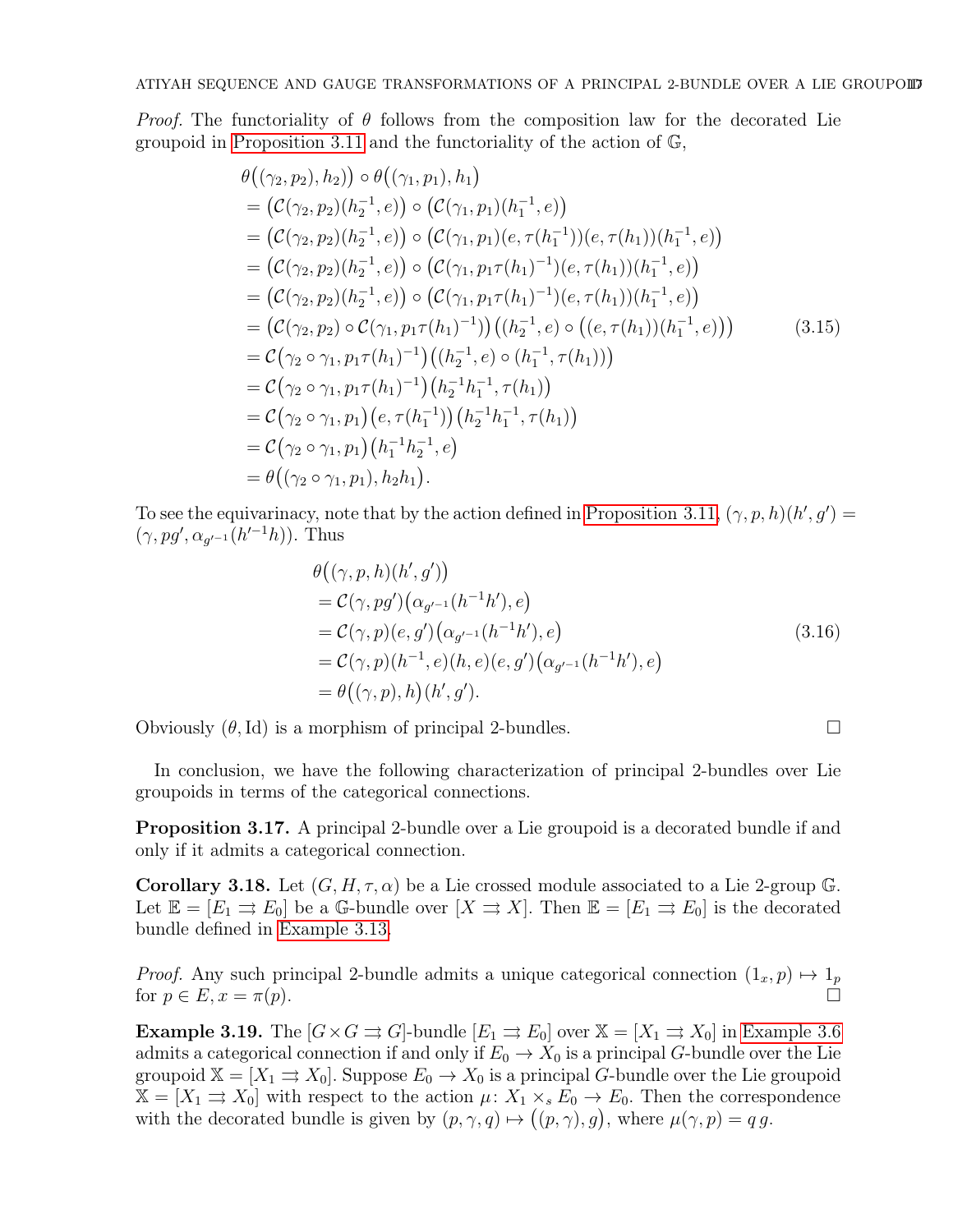### <span id="page-17-0"></span>4. Atiyah sequence for principal 2-bundles over Lie groupoids

Let G be a Lie group, and  $L(G)$  the Lie algebra of G. For a principal G-bundle  $\pi: P \to M$  one can associate a short exact sequence

<span id="page-17-1"></span>
$$
0 \to \mathrm{Ad}(P) \xrightarrow{j/G} \mathrm{At}(P) \xrightarrow{\pi^{/G}} TM \to 0,
$$
\n(4.1)

of vector bundles over the manifold M, known as Atyiah sequence [\[2\]](#page-37-21). Here  $\text{Ad}(P) :=$  $(P \times L(G))/G \rightarrow M$  and  $\text{At}(P) := TP/G \rightarrow M$  are respectively the adjoint bundle and the Atiyah bundle associated to the principal G-bundle  $\pi: P \to M$ , and the associated maps are respectively given by

$$
j^{G}: [(p, B)] \mapsto [(p, \delta_{p}(B))],
$$
  
\n
$$
\pi^{G}_{*}: [(p, v)] \mapsto (\pi(p), \pi_{*,p}(v)),
$$
\n(4.2)

where  $\delta(B)$  denotes the vertical vector field generated by the element  $B \in L(G)$ . The Atiyah bundle  $\text{At}(P) \to M$ , with  $\pi^{/G}_* : \text{At}(P) \to TM$  being the anchor map, forms a Lie algebroid, known as the Atiyah Lie algebroid of the principal G-bundle  $\pi : P \to M$ .

A connection on a principal G-bundle  $P(M, G)$  is a splitting of the Atiyah sequence in [Equation \(4.1\).](#page-17-1) Equivalently, a connection is same as a retract  $R: At(P) \to Ad(P)$  of  $j^{/G}$ , or a section  $\sigma: TM \to \text{At}(P)$  of  $\pi^{/G}_*$ . The first equivalent condition for the splitting in turn gives an  $L(G)$ -valued differential 1-form  $\omega:TP\to P\times L(G)$  satisfying,

- $\omega(pq, vq) = \mathrm{ad}_{q^{-1}}(\omega(p, v)),$  for  $q \in G, p \in P, v \in T_pP$  and
- $\omega(p, \delta_p(B)) = B$ , for  $p \in P$ ,  $B \in L(G)$ , where as before  $\delta(B)$  denotes the vertical vector field generated by the element  $B \in L(G)$ ,

while the second equivalent condition gives the horizontal sub-bundle  $\mathcal{H} \subset TE$  satisfying,

- $\mathcal{H}_{pg} = (R_g)_{*,p} \mathcal{H}_p$  for all  $p \in P, g \in G$  and
- giving a smooth splitting  $\mathcal{H}_p \oplus \ker \pi_{*,p} = T_p P$  for each  $p \in P$ .

Here,  $R_q: P \to P$  is the right translation map by the element  $g \in G$ .

We refer to [\[28,](#page-38-14) Appendix A] for a more detailed discussion on this association.

For a given  $\mathbb{G} = [G_1 \rightrightarrows G_0]$ -bundle  $\mathbb{E} = [E_1 \rightrightarrows E_0]$  over the Lie groupoid  $\mathbb{X} = [X_1 \rightrightarrows E_0]$  $X_0$ , we have a pair of Atiyah sequences,

<span id="page-17-2"></span>
$$
0 \longrightarrow \operatorname{Ad}(E_i) \xrightarrow{j_i^{G_i}} \operatorname{At}(E_i) \xrightarrow{(\pi_i)^{G_i}} TX_i \longrightarrow 0
$$
  
\n
$$
\downarrow \qquad \qquad \downarrow \qquad \qquad ,
$$
  
\n
$$
0 \longrightarrow X_i \longrightarrow X_i \longrightarrow X_i \longrightarrow 0
$$
  
\n
$$
(4.3)
$$

for  $i \in \{0,1\}$ . These pairs of short exact sequences are intertwined by the functoriality of various maps. We will see the right framework to describe the Atiyah sequences of a principal 2-bundle is that of so-called 'a Vector bundle groupoid' or 'a VB-groupoid' in short. For more details about VB-groupoids, we refer the reader to [\[14\]](#page-37-24). Let us recall the definition given in [\[22\]](#page-37-22).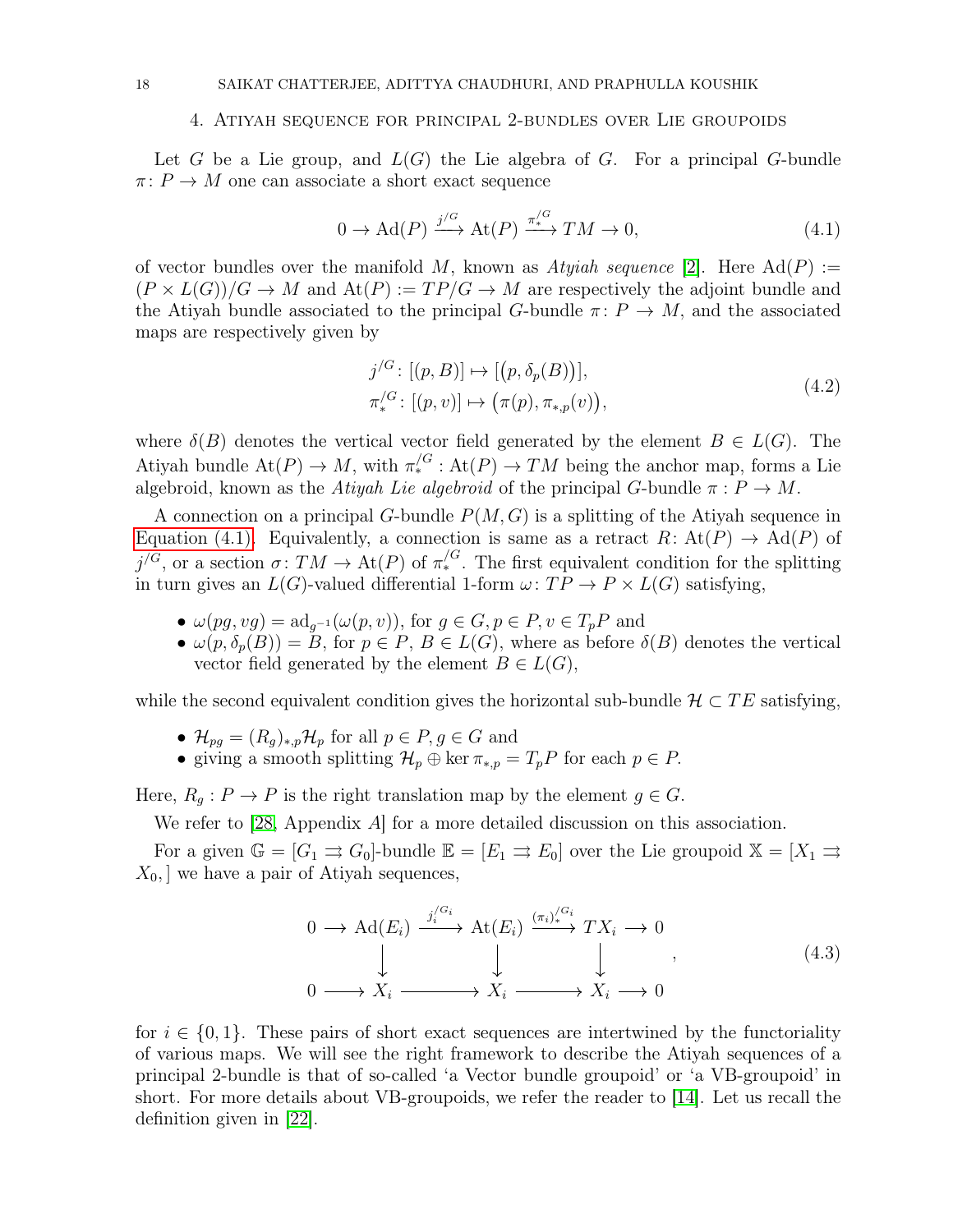**Definition 4.1** (VB-groupoid [\[22,](#page-37-22) Definition 3.1.]). Let  $[X_1 \Rightarrow X_0]$  be a Lie groupoid. A VB-groupoid over  $[X_1 \rightrightarrows X_0]$  is given by a morphism of Lie groupoids

$$
V_1 \xrightarrow{\pi_1} X_1.
$$
  

$$
s_V \downarrow \downarrow t_V \xrightarrow{s_X} \downarrow \downarrow t_X,
$$
  

$$
V_0 \xrightarrow{\pi_0} X_0
$$

satisfying the following conditions:

- (1) the maps  $\pi_1: V_1 \to X_1$  and  $\pi_0: V_0 \to X_0$  are vector bundles,
- (2) the maps  $(s_V, s_X)$ ,  $(t_V, t_X)$  are morphisms of vector bundles,
- (3) for appropriate  $\gamma_1, \gamma_2, \gamma_3, \gamma_4 \in E_1$ , we have  $(\gamma_3 \circ \gamma_1) + (\gamma_4 \circ \gamma_2) = (\gamma_3 + \gamma_4) \circ (\gamma_1 + \gamma_2)$ .

Equivalently, a VB-groupoid is a Lie groupoid object in the category of smooth vector bundles.

A 1-morphism of VB-groupoids  $[V_1 \Rightarrow V_0] \rightarrow [V'_1 \Rightarrow V'_0]$  over the base Lie groupoid  $[X_1 \rightrightarrows X_0]$  is a morphism of Lie groupoids  $\Phi = (\Phi_1 \cdot \Phi_0) : [V_1 \rightrightarrows V_0] \rightarrow [V_1' \rightrightarrows V_0']$  such that  $(\Phi_0, \text{Id}_{X_0})$ , and  $(\Phi_1, \text{Id}_{X_1})$  are morphisms of vector bundles. For a pair of such 1morphisms  $(\Phi, \Phi', a \text{ 2-morphism } \eta : \Phi \implies \Phi'$  is a smooth natural transformation such that  $(\eta, 1)$  is a morphism of vector bundles from  $V_0 \to X_0$  to  $V_1 \to X_1$ .

<span id="page-18-1"></span>Proposition 4.1. The collection of VB-groupoids, 1-morphisms and 2-morphisms forms a strict 2-category, and will be denoted as  $2 - \text{VBGpd}(\mathbb{X})$ .

4.1. Atiyah sequence of VB-groupoids. Let  $\mathbb{E} = [E_1 \Rightarrow E_0]$  be a  $\mathbb{G} = [G_1 \Rightarrow G_0]$ bundle over  $\mathbb{X} = [X_1 \Rightarrow X_0]$ . Then we show that the pair of short exact sequences in Diagram [4.3](#page-17-2) give a short exact sequence of VB-groupoids. To be precise, each pair  ${T X_i}_{i \in \{0,1\}}, \ \{ \mathrm{Ad}(E_i) \}_{i \in \{0,1\}} \ \text{and} \ \{ \mathrm{At}(E_i) \}_{i \in \{0,1\}} \ \text{forms a VB-groupoid over } \mathbb{X} = [X_1 \rightrightarrows Y_1]$  $X_0$ , and the sequences define a short exact sequence of morphisms of VB-groupoids [\[29,](#page-38-9) Section 2.4].

### VB-groupoid TX.

It is obvious that the tangent bundle maps  $TX_1 \to X_1$  and  $TX_0 \to X_0$  give a VBgroupoid  $[T X_1 \rightrightarrows TX_0] \to [X_1 \rightrightarrows X_0]$ .

# **VB-groupoid**  $\text{Ad}(\mathbb{E})$ .

To see the groupoid structure of  $[Ad(E_1) \rightrightarrows Ad(E_0)],$  we first define

• the source map  $s'$  :  $Ad(E_1) \rightarrow Ad(E_0)$  as

$$
[(\widetilde{\gamma},K)]\mapsto [(s(\widetilde{\gamma}),s_{*,e}(K))],
$$

• the target map  $t'^{\sim}$ : Ad $(E_1) \rightarrow \text{Ad}(E_0)$  as

<span id="page-18-0"></span>
$$
[(\widetilde{\gamma}, K)] \mapsto [(t(\widetilde{\gamma}), t_{*,e}(K))],
$$

where  $\tilde{\gamma} \in E_1$  and  $K \in L(G_1)$ . Next we make the following observation. Suppose

$$
t^{\prime} \sim ([(\widetilde{\gamma}_2', K_2')] ) = s^{\prime} \sim ([(\widetilde{\gamma}_1, K_1)] ). \tag{4.4}
$$

Then there exists a  $\theta \in G_0$  such that  $s(\widetilde{\gamma}_2')\theta = t(\widetilde{\gamma}_1)$  and  $\text{ad}_{\theta}(s_{*,e}(K_2')) = t_{*,e}(K_1)$ . That means  $(\widetilde{\gamma}'_2, K'_2)1_\theta = (\widetilde{\gamma}'_2 1_\theta, \mathrm{ad}_{1_\theta}(K'_2))$  is composable with  $(\widetilde{\gamma}_1, K_1)$ . Note that  $(\widetilde{\gamma}'_2, K'_2)1_\theta \in$  $[(\widetilde{\gamma}_2, K_2)]$ . In other words, whenever the condition in [Equation \(4.4\)](#page-18-0) met, there exists a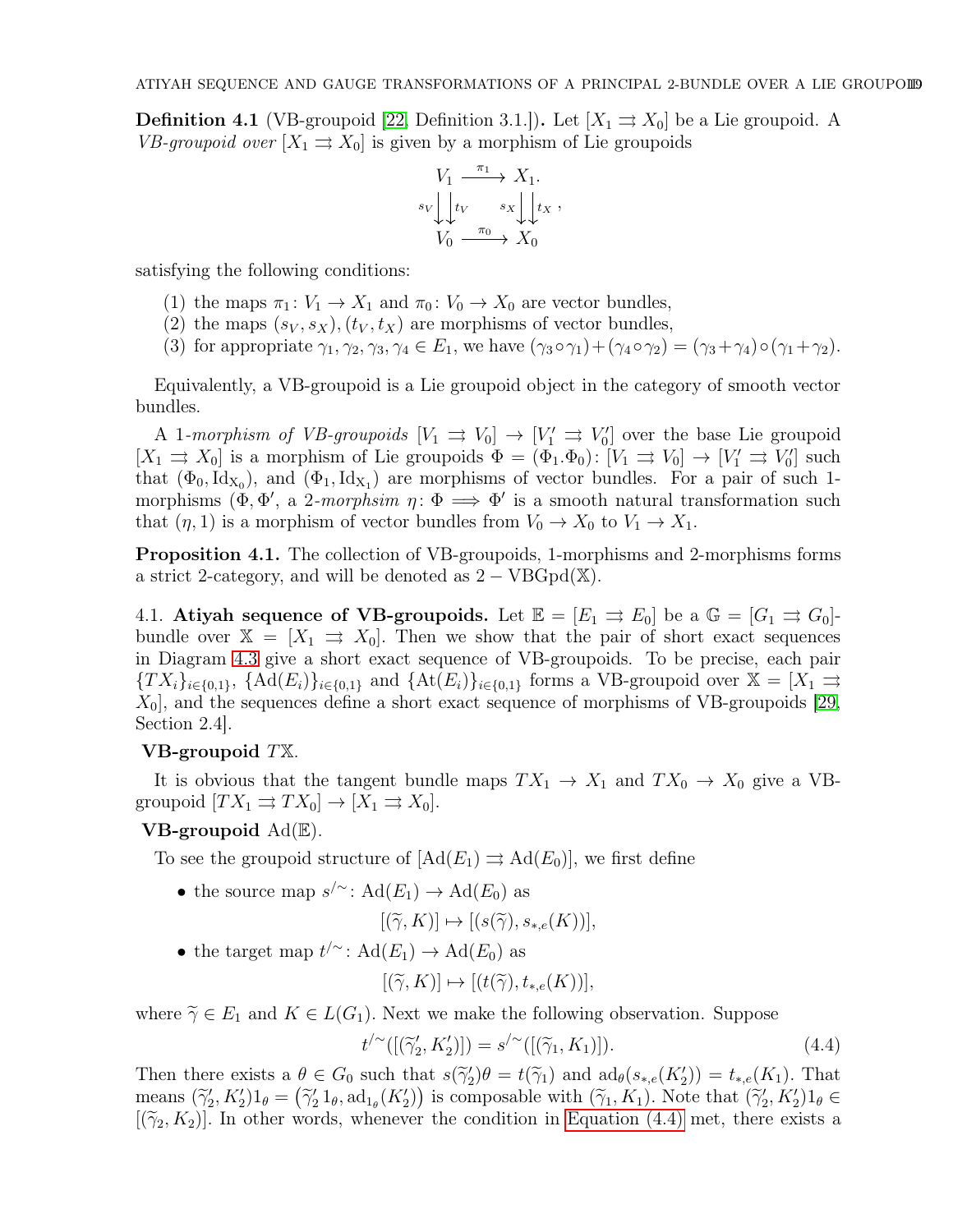composable pair respectively belonging to  $[(\widetilde{\gamma}_2, K_2)]$  and  $[(\widetilde{\gamma}_1, K_1)]$ . We choose such a pair and define the composition as,

<span id="page-19-0"></span>
$$
\left(\left[\left(\widetilde{\gamma}_2, K_2\right)\right]\right) \circ \left(\left[\left(\widetilde{\gamma}_1, K_1\right)\right]\right) = \left[\left(\widetilde{\gamma}_2 \circ \widetilde{\gamma}_1, K_2 \circ K_1\right)\right].\tag{4.5}
$$

If  $(\tilde{\gamma}'_2, K'_2)$  and  $(\tilde{\gamma}'_1, K'_1)$  are another pair of such elements, then there exist composable  $k_2, k_1 \in G_1$  such that  $(\widetilde{\gamma}_2', K_2') = (\widetilde{\gamma}_2 k_2, \text{ad}_{k_2}(K_2))$  and  $(\widetilde{\gamma}_1', K_1') = (\widetilde{\gamma}_1 k_1, \text{ad}_{k_1}(K_1))$ . Then

$$
(\widetilde{\gamma}'_2 \circ \widetilde{\gamma}'_1, K'_2 \circ K'_1)
$$
  
= 
$$
((\widetilde{\gamma}_2 k_2) \circ (\widetilde{\gamma}_1 k_1), (\mathrm{ad}_{k_2}(K_2)) \circ (\mathrm{Ad}_{k_1}(K_1)))
$$
  
= 
$$
((\widetilde{\gamma}_2 \circ \widetilde{\gamma}_1)(k_2 k_1), (\mathrm{ad}_{k_2 k_1}(K_2 \circ K_1)))
$$
  
= 
$$
(\widetilde{\gamma}_2 \circ \widetilde{\gamma}_1, K_2 \circ K_1)(k_2 k_1),
$$
 (4.6)

where in the third step we have used the functoriality of the Lie 2-group action. Thus [Equation \(4.5\)](#page-19-0) is well defined. The inverse and identity maps are the obvious ones.

Considering the following commutative diagram

$$
E_1 \times L(G_1) \xrightarrow{\delta_0} \text{Ad}(E_1)
$$
  
\n
$$
{}_{s_{\mathbb{E}} \times s_{\mathbb{G}_{*,e}}}\downarrow \qquad \qquad \downarrow \qquad \qquad \downarrow s/ \sim
$$
  
\n
$$
E_0 \times L(G_0) \xrightarrow{\delta_1} \text{Ad}(E_0)
$$

we see that as  $s_{\mathbb{E}}$  and  $s_{\mathbb{G}_{*,e}}$  are surjective submersions, we have  $s'^{\sim} \circ \delta_0$  a surjective submersion. Since  $\delta_0$  is a surjective submersion, it follows that  $s^{\prime\prime}$  is also a surjective submersion. Similarly,  $t^{\prime\sim}$  is also a surjective submersion. Thus Ad ( $\mathbb{E}$ ) = [Ad( $E_1$ )  $\Rightarrow$  $\text{Ad}(E_0)$ ] is a Lie groupoid.

The (quotient) vector bundles  $\text{Ad}(E_1) \to X_1$ , and  $\text{Ad}(E_0) \to X_0$  form a VB-groupoid  $[Ad(E_1) \rightrightarrows Ad(E_0)] \rightarrow [X_1 \rightrightarrows X_0].$ 

### **VB-groupoid**  $At(E)$ .

We leave out the technical details of the construction of the Lie groupoid  $[At(E_1) \Rightarrow$  $\text{At}(E_0)$ , which are almost identical to the construction of the Lie groupoid Ad (E) =  $[\text{Ad}(E_1) \rightrightarrows \text{Ad}(E_0)]$ . The Lie groupoid structure on  $[\text{At}(E_1) \rightrightarrows \text{At}(E_0)]$  has the following description. The source, target maps are respectively given by

• 
$$
s^{\prime\sim}_{*}
$$
: At $(E_1)$   $\rightarrow$  At $(E_0)$ ,

$$
[(\widetilde{\gamma}, \widetilde{X})] \mapsto [(s(\widetilde{\gamma}), s_{*, \widetilde{\gamma}}(\widetilde{X}))],
$$
  

$$
t_*^{\prime \sim}: \text{At}(E_1) \to \text{At}(E_0),
$$
  

$$
[(\widetilde{\gamma}, \widetilde{X})] \mapsto [(t(\widetilde{\gamma}), t_{*, \widetilde{\gamma}}(\widetilde{X}))]
$$

and composition is given by

 $\bullet$ 

$$
[(\widetilde{\gamma}_2, \widetilde{X}_2)] \circ [(\widetilde{\gamma}_1, \widetilde{X}_1)] = [(\widetilde{\gamma}_2 \circ \widetilde{\gamma}_1, \widetilde{X}_2 \circ \widetilde{X}_1)] \tag{4.7}
$$

for appropriate choice of representative elements of the equivalence classes. Then the vector bundles  $At(E_1) \to X_1$  and  $At(E_0) \to X_0$  give a VB-groupoid  $[At(E_1) \to At(E_0)] \to$  $[X_1 \rightrightarrows X_0].$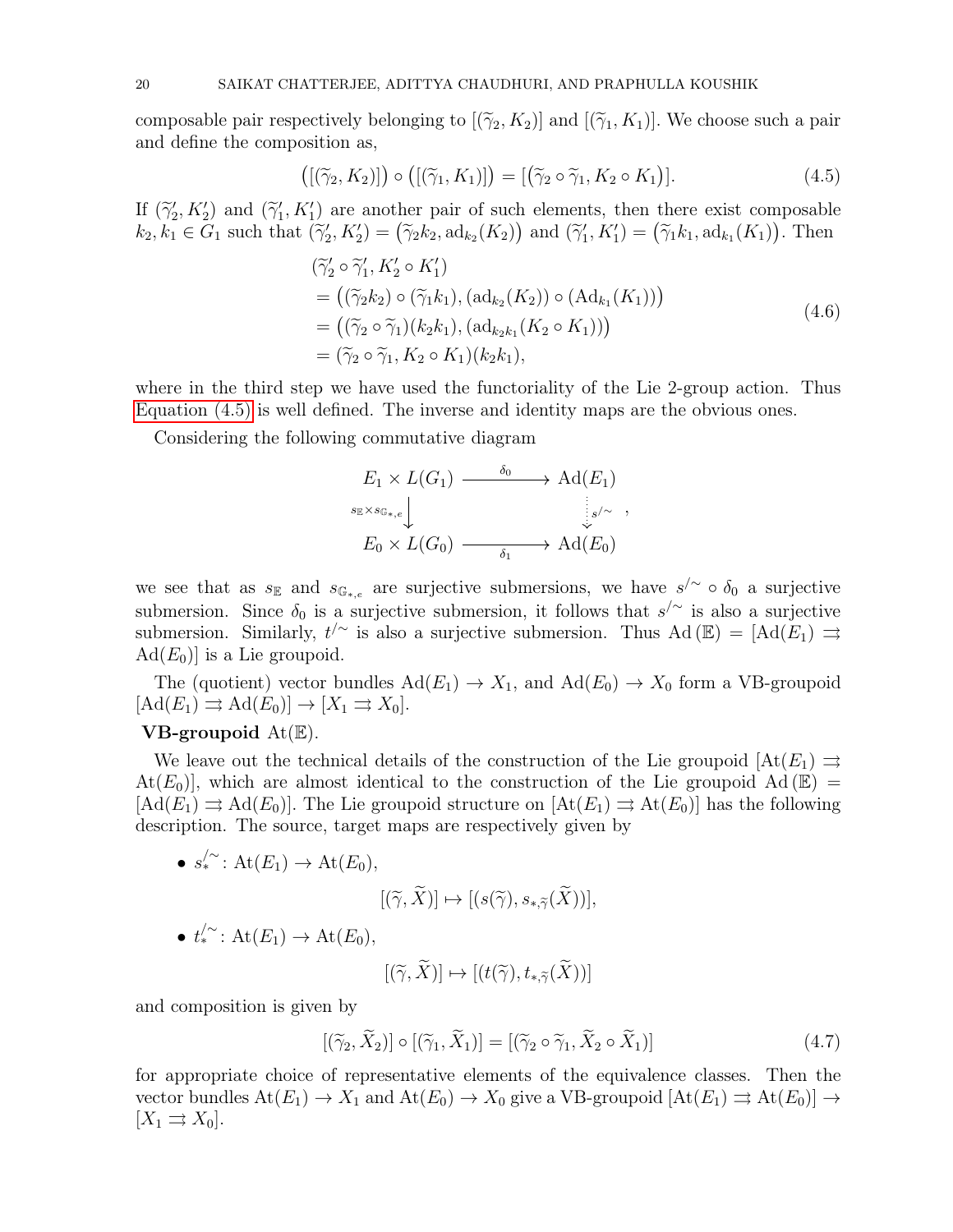**Lemma 4.2.** Let  $\mathbb{E} = [E_1 \Rightarrow E_0]$  be a  $\mathbb{G} = [G_1 \Rightarrow G_0]$ -bundle over the Lie groupoid  $\mathbb{X} = [X_1 \Rightarrow X_0]$ . The vertical vector fields generating maps  $\delta_p: L(G_0) \to T_pE_0$  and  $\delta_{(p\tilde{\to}_{q})}: L(G_1) \to T_{\tilde{\gamma}}E_1$  define a functor  $\delta: \mathbb{E} \times L(\mathbb{G}) \to T(\mathbb{E})$ . Moreover the functor  $\delta$ is  $\mathbb{G}$  equivariant in the sense that,  $\delta(pg, \mathrm{ad}_{g^{-1}}(B)) = \delta(p, B) \cdot g$  and  $\delta(\widetilde{\gamma}k, \mathrm{ad}_{k^{-1}}(K)) =$  $\delta(\widetilde{\gamma}, K) \cdot k$ , for any  $p \in E_0, g \in G_0, B \in L(G_0)$  and  $\widetilde{\gamma} \in E_1, k \in G_1, K \in L(G_1)$ .

*Proof.* It is an immediate consequence of the functoriality of the Lie 2-group action.  $\Box$ 

Now it is evident that the maps  $\{j_i^{/G_i}\}$  ${}_{i}^{G_{i}}\rbrace_{i\in\{0,1\}}$  and  $\{(\pi_{i})_{*}^{G_{i}}\}_{i\in\{0,1\}}$  in Diagram [4.3](#page-17-2) respectively define the morphisms of VB-groupoids,  $j^{/\mathbb{G}}$ : Ad  $\mathbb{E} \to \text{At}(\mathbb{E})$  and  $\pi^{/\mathbb{G}}_*$ : At $(\mathbb{E}) \to T\mathbb{X}$ . Hence we conclude the following.

**Proposition 4.3.** Let  $\mathbb{E} = [E_1 \Rightarrow E_0]$  be a  $\mathbb{G} = [G_1 \Rightarrow G_0]$ -bundle over the Lie groupoid  $\mathbb{X} = [X_1 \rightrightarrows X_0].$  Then we have a short exact sequence

<span id="page-20-1"></span>
$$
0 \longrightarrow \mathrm{Ad}(\mathbb{E}) \xrightarrow{j/\mathbb{G}} \mathrm{At}(\mathbb{E}) \xrightarrow{\pi^{/\mathbb{G}}_*} TX \longrightarrow 0 \tag{4.8}
$$

of VB-groupoids over  $\mathbb{X} = [X_1 \rightrightarrows X_0].$ 

<span id="page-20-0"></span>We call the short exact sequence above the Atiyah sequence associated to the  $[G_1 \rightrightarrows G_0]$ bundle  $[E_1 \rightrightarrows E_0] \rightarrow [X_1 \rightrightarrows X_0].$ 

### 5. Connection on principal 2-bundles over Lie groupoids

We have observed that in a traditional principal bundle setup, a splitting of the associated Atiyah sequence gives a connection on the principal bundle. We can adapt the same idea for the framework of the Atiyah sequence of a principal 2-bundle (Diagram [4.8\)](#page-20-1). We will see that the categorical structure involved in a principal 2-bundle offers a more enriched differential geometric connection structure.

### <span id="page-20-2"></span>5.1. Connection as a splitting of the Atiyah sequence.

<span id="page-20-3"></span>Definition 5.1 (strict connection and semi strict connection). Let  $\mathbb{G}$  be a Lie 2-group. Let  $\pi: \mathbb{E} \to \mathbb{X}$  be a G-bundle over a Lie groupoid  $\mathbb{X}$ , and

$$
0 \longrightarrow \mathrm{Ad}(\mathbb{E}) \xrightarrow{j/\mathbb{G}} \mathrm{At}(\mathbb{E}) \xrightarrow{\pi^{/\mathbb{G}}_*} TX \longrightarrow 0 \tag{5.1}
$$

its associated Atiyah sequence. A morphism  $R: At(\mathbb{E}) \to \text{Ad}(\mathbb{E})$  of VB-groupoids is said to be a strict connection if

$$
R \circ j^{\sqrt{\mathbb{G}}} = 1_{\text{Ad}(\mathbb{E})}.
$$

A morphism  $R: At(\mathbb{E}) \to \text{Ad}(\mathbb{E})$  of VB-groupoids is said to be a *semi-strict connection* if  $R \circ j^{\sqrt{G}}$  is 2-isomorphic to  $1_{\text{Ad}(\mathbb{E})}$ ,

$$
R \circ j^{\sqrt{G}} \simeq 1_{\text{Ad}(\mathbb{E})}
$$

in the category 2-VBGpd(X) [\(Proposition 4.1\)](#page-18-1).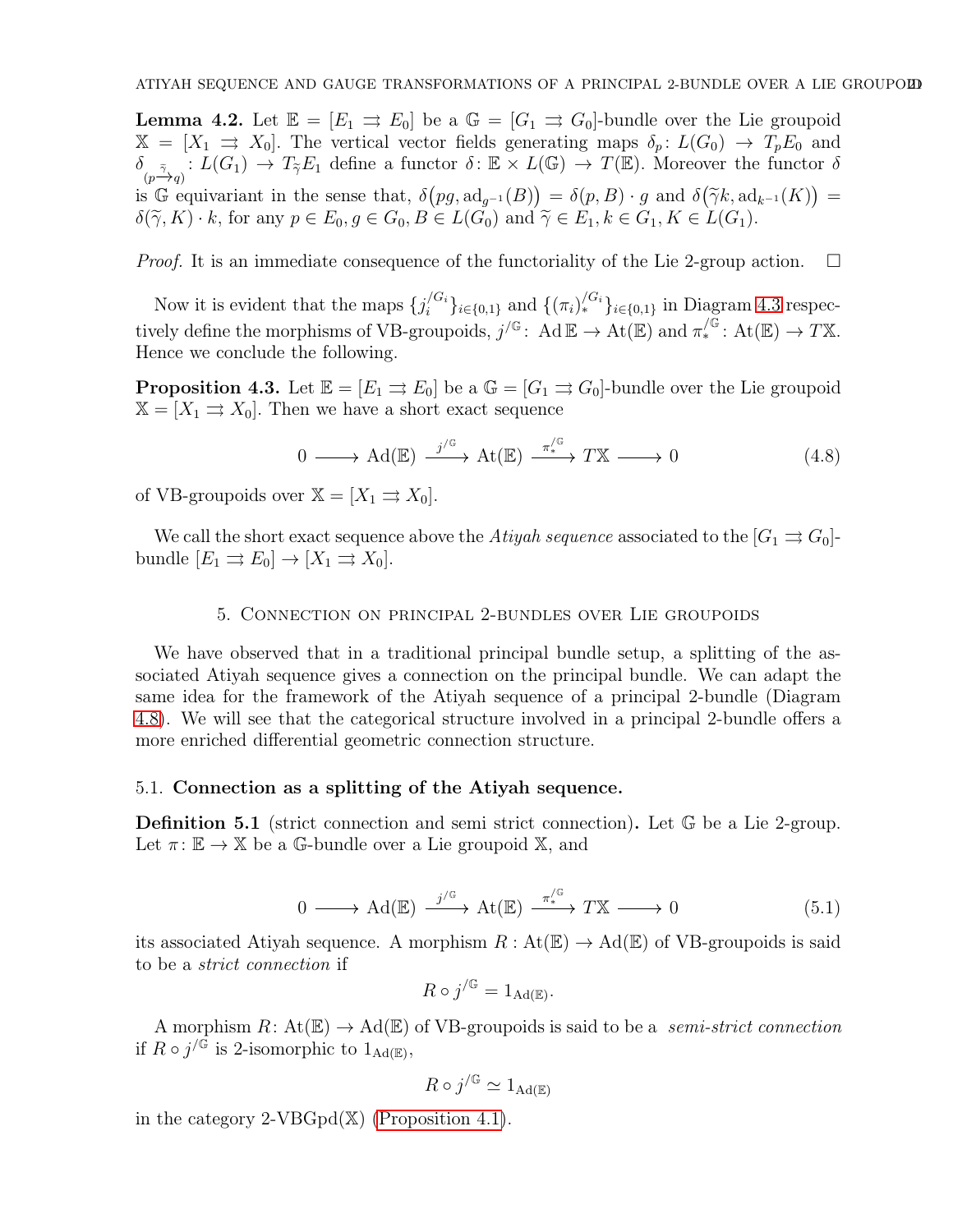**Definition 5.2** (category of strict and semi-strict connections). Let  $\mathbb{G}$  be a Lie 2-group, and  $\pi: \mathbb{E} \to \mathbb{X}$  a G-bundle over a Lie groupoid X. We define the category of strict (resp. semi strict) connections for  $\mathbb{E}(\mathbb{X}, \mathbb{G})$  as a category whose objects are  $R : \mathrm{At}(\mathbb{E}) \to \mathrm{Ad}(\mathbb{E})$ such that R is a strict (resp. semi-strict) connections on  $\mathbb{E}(\mathbb{X},\mathbb{G})$  and morphisms are 2-morphisms  $\eta: R \implies R'$  of 2-VBGpd(X). We will denote the categories of strict and semi strict connections respectively by the notations  $C_{\mathbb{E}}^{\text{strict}}$  and  $C_{\mathbb{E}}^{\text{semi}}$ .

It is evident that a strict connection gives a functorial section  $TX \xrightarrow{\Sigma} At(\mathbb{E})$ , with

respect to the VB-groupoid morphism  $\mathrm{At}(\mathbb{E}) \xrightarrow{\pi^{/\mathbb{G}}}_{*} TX$ , splitting the tangent bundles  $TE_i \rightarrow E_i, i \in \{0,1\}$  into horizontal and vertical subbundles. On the other hand for a semi-strict connection, the natural isomorphism  $R \circ j^{/\mathbb{G}} \implies 1_{\text{Ad}(\mathbb{E})}$  gives an obstruction for the corresponding VB-groupoid morphism  $TX \longrightarrow At(\mathbb{E})$  to be a section of

 $At(\mathbb{E}) \xrightarrow{\pi^{/\mathbb{G}} T\mathbb{X}} T\mathbb{X}$ . The issue is related to the parallel transport with respect to a connection, which we will pursue in a subsequent paper.

Before providing a description of the connections on a principal 2-bundle in terms of differential forms, we note an immediate consequence of our definition.

**Lemma 5.1.** Let  $\pi: (\mathbb{E} = [E_1 \Rightarrow E_0]) \rightarrow (\mathbb{X} = [X_1 \Rightarrow X_0])$  be a G-bundle over a Lie groupoid X. Let  $R_0: \text{At}(E_0) \to \text{Ad}(E_0)$  and  $R_1: \text{At}(E_1) \to \text{Ad}(E_1)$  be the splittings associated to be splittings of the respective Atiyah sequences. Then  $R_0, R_1$  defines a strict connection on  $\pi: \mathbb{E} \to \mathbb{X}$  if and only if  $R_0, R_1$  define a morphism of Lie groupoids from  $\mathrm{At}(\mathbb{E})$  to  $\mathrm{Ad}(\mathbb{E}).$ 

**Remark 5.2.** For a given  $\mathbb{G} = [G_1 \Rightarrow G_0]$ -bundle  $\mathbb{E} = [E_1 \Rightarrow E_0]$  over  $\mathbb{X} = [X_1 \Rightarrow X_0]$ , we have a simplicial principal  $\mathbb{G}_{\bullet} = \{G_i\}_{i\geq 0}$  bundles  $\mathbb{E}_{\bullet} = \{E_i\}_{i\geq 0}$  over  $\mathbb{X}_{\bullet} = \{X_i\}_{i\geq 0}$ , where  $G_{\bullet}, E_{\bullet}, X_{\bullet}$  are the respective simplicial manifolds of groupoid nerves associated to Lie groupoids  $\mathbb{G} = [G_1 \implies G_0], \mathbb{E} = [E_1 \implies E_0]$  and  $\mathbb{X} = [X_1 \implies X_0].$  Note each  $G_i$  has a natural Lie group structure compatible with the composition. Then one can further extend Diagram [4.3](#page-17-2) to obtain a family of Atiyah sequences



for  $i \geq 0$ , where *i*-th level is related to  $i - 1$ -th level by the usual face and degeneracy maps. In our follow-up paper we will introduce a Chern-Weil theory by incorporating the Atiyah sequences as above into our framework.

## <span id="page-21-0"></span>5.2. Connections as differential forms.

**Definition 5.3.** Let  $\mathbb{G} = [G_1 \Rightarrow G_0]$  be a Lie 2-group, and  $[E_1 \Rightarrow E_0]$  a Lie groupoid. An  $L(\mathbb{G})$ -valued 1-form on  $[E_1 \rightrightarrows E_0]$  is a morphism of Lie groupoids  $\omega := (\omega_1, \omega_0)$ : T $\mathbb{E} \rightarrow$  $L(\mathbb{G})$  such that  $\omega_i$  is an  $L(G_i)$ -valued differential 1-form on  $E_i$ , for  $i \in \{0,1\}$ . If  $\mathbb{G}$  acts on E and  $\omega: T\mathbb{E} \to L(\mathbb{G})$  is G-equivariant, then  $\omega$  called a G-equivariant 1-form.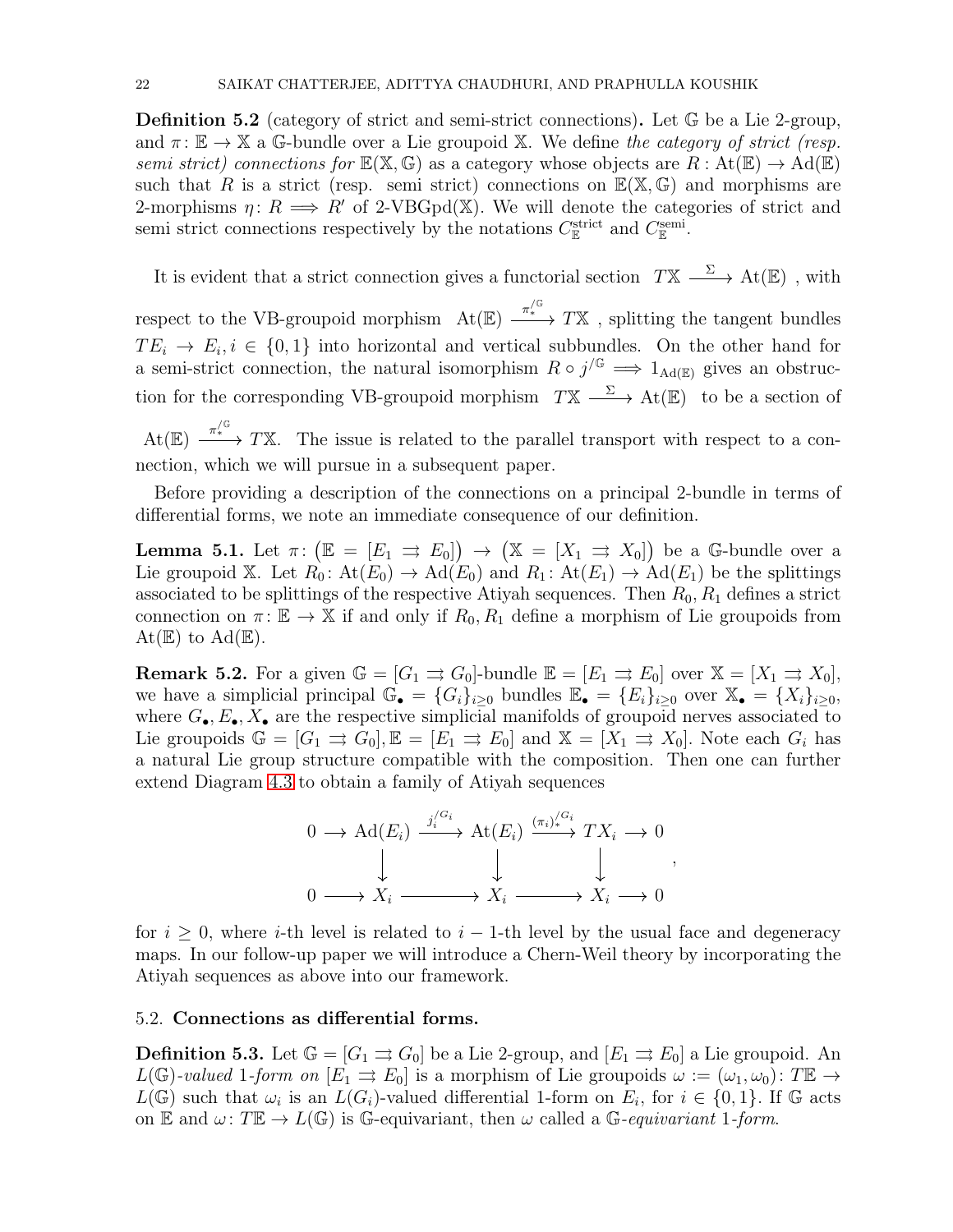The notion of a differential form on a Lie groupoid, called *multiplicative forms*, is already available in literature [\[15\]](#page-37-25). It would be illustrative to express an  $L(\mathbb{G})$  valued differential 1-form in terms of the crossed module to see the relation between our definition and the notion of multiplicative forms. For that, suppose  $(G, H, \tau, \alpha)$  is the Lie crossed module associated to G. Then  $G_0 = G$  and  $G_1 = H \rtimes_{\alpha} G$  and  $L(G_0) = L(G), L(G_1) =$  $L(H) \oplus L(G)$ . Let  $\omega := (\omega_1, \omega_0)$ : TE  $\to L(\mathbb{G})$  is an  $L(\mathbb{G})$ -valued 1-form. Let  $\omega_{1G}, \omega_{1H}$ respectively be the  $L(G)$  and  $L(H)$ -valued components of  $\omega_1$ . The functoriality condition on  $\omega$ , can be expressed as:

$$
\omega_{1G} = s^* \omega_0,\nt^* \omega_0 = s^* \omega_0 + \tau(\omega_{1H}),\nm^* \omega_{1H} = pr_1^* \omega_{1H} + pr_2^* \omega_{1H},
$$
\n(5.2)

where  $m: E_1 \times_{s,E_0,t} E_1 \to E_1$  is the composition map and  $\text{pr}_i: E_1 \times_{s,E_0,t} E_1 \to E_1, i \in \{1,2\}$ are the projection maps to respectively first and second components. Precisely the third condition implies  $\omega_{1H}$  is an  $L(H)$ -valued multiplicative form on the groupoid  $[E_1 \rightrightarrows E_0]$ . In particular, if  $G = e$  in the crossed module set-up, we recover the definition of a multiplicative form given in [\[15\]](#page-37-25).

We also refer to [\[43\]](#page-38-4) for a different, but related, notion of an  $L(\mathbb{G})$ -valued differential form on  $\mathbb{E} = [E_1 \implies E_0]$ , where the author considers simplicial manifold  $\mathbb{E}_{\bullet}$  defined by the nerve of the Lie groupoid  $\mathbb{E}$ , and defines an  $L(\mathbb{G})$ -valued differential form as a 'suitably chosen' subcomplex of the double complex  $T^p := \bigoplus_{p=i+j+k} \Omega^i(E_j, \mathfrak{G}_k)$ , where  $\mathfrak{G}_{-1} = L(G), \mathfrak{G}_0 = L(H), \mathfrak{G}_i = 0 \,\forall i \neq -1 \text{ or } 0.$  While the choice of the subcomplex eluded above is in fact motivated by the connection structure on a principal 2-bundle over a manifold, motivation for our definition of  $L(\mathbb{G})$ -valued differential forms is to find an infinitesimal representation of the strict and semi-strict connection arising out of splitting of the Atiyah sequence. Note further if we attach an  $L(H)$ -valued differential 2-form on  $E_0$  with our differential form  $\omega$  in [Definition 5.3](#page-21-0) we obtain a differential 1-form as per the definition in [\[43\]](#page-38-4).

<span id="page-22-0"></span>**Example 5.3.** Let  $\mathbb{E} = [E_1 \Rightarrow E_0]$  be a Lie groupoid. Suppose the Lie 2-group  $H :=$  $[H \rightrightarrows e]$ , associated to a Lie group H, acts on E. Then an  $L(\widehat{H})$ -valued 1-form on E is same as an  $L(H)$ -valued multiplicative 1-form on E. If the  $L(H)$ -valued multiplicative 1-form on  $\mathbb E$  is H-equivariant, then so is the corresponding  $L(\widehat{H})$ -valued 1-form on  $\mathbb E$ .

**Example 5.4.** If a Lie group G acts on a smooth manifold M, then an  $L(G)$ -valued 1-form is same as an  $L(G \rightrightarrows G)$ -valued 1-form on the Lie groupoid  $[M \rightrightarrows M]$ . If the form on M is G-equivariant, then the corresponding  $L(G \rightrightarrows G)$ -valued 1-form on the Lie groupoid  $[M \rightrightarrows M]$  is  $[G \rightrightarrows G]$  invariant.

**Example 5.5.** If the Lie 2-group  $[G \rightrightarrows G]$  acts on a Lie groupoid  $\mathbb{E} = [E_1 \rightrightarrows E_0]$ . Then an  $L(\mathbb{G})$ -valued 1-form on the Lie groupoid  $[E_1 \Rightarrow E_0]$  is an  $L(G)$ -valued 1-form on  $E_0$ such that  $t^*\omega = s^*\omega$ . The equivariancy of one implies the equivariancy of the other.

**Example 5.6.** Let  $(G, H, \tau, \alpha)$  be a Lie crossed module associated to a Lie 2-group G. Let the Lie 2-group  $[G \rightrightarrows G]$  acts on a Lie groupoid  $\mathbb{E} = [E_1 \rightrightarrows E_0]$ . We can define another Lie groupoid  $\mathbb{E} \times H := [E_1 \times H \Rightarrow E_0]$  with source, target and composition maps are respectively given by  $\tilde{s}(\gamma, h) = s(\gamma), \tilde{t}(\gamma, h) = t(\gamma)\tau(h^{-1})$  and  $(\gamma_2, h_2)$  $(\gamma_1, h_1) = ((\gamma_2 \tau(h_1)) \circ \gamma_1, h_2 h_1)$ . The unit and inverse maps respectively are  $1_p = (1_p, e)$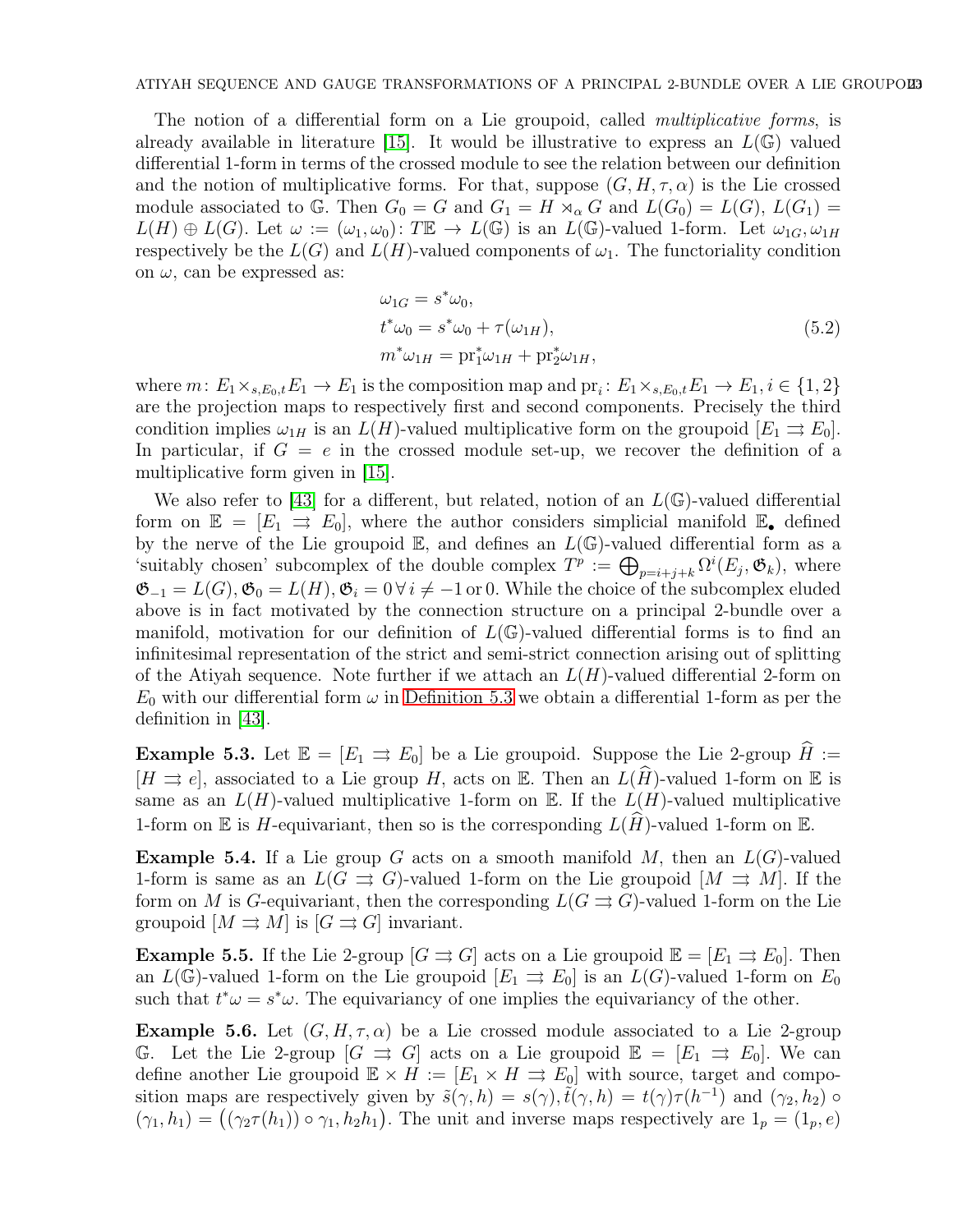and  $(\gamma, h)^{-1} = (\gamma^{-1}\tau(h^{-1}), h^{-1})$ . Moreover G has an action on  $\mathbb{E} \times H := [E_1 \times H \rightrightarrows E_0]$ given by  $(p, g) \mapsto pg$  for the objects and  $(\gamma, h)(h', g') = (\gamma g, \alpha_{g^{-1}}(h'^{-1}h))$  for the morphisms. Let  $\omega$  be an  $L(G)$ -valued G-equivariant 1-form on  $E_0$  such that  $s^*\omega = t^*\omega$ . Then  $\tilde{\omega}$ , defined as

$$
\widetilde{\omega}_{\gamma,h}(X,\mathfrak{K}) := \mathrm{ad}_{(h,e)} \,\omega(s_{*\gamma}(X)) - \mathfrak{K} \cdot h^{-1},
$$

and  $\omega$  gives an  $L(\mathbb{G})$ -valued  $\mathbb{G}$ -equivariant 1-form on Lie groupoid  $\mathbb{E}\times H := [E_1 \times H \rightrightarrows E_0].$ In the next subsection we will see this example follows from a more general construction.

Our next goal is to express the connections (strict and semi-strict) on a principal 2 bundle as differential forms. The following definition is natural.

**Definition 5.4** (Category of G-equivariant  $L(\mathbb{G})$ -valued 1-forms). Let  $\mathbb{G} = [G_1 \Rightarrow G_0]$ be a Lie 2 group acting on a Lie groupoid  $\mathbb{E} = [E_1 \Rightarrow E_0]$ . The *category of* G-equivariant  $L(\mathbb{G})$ -valued 1-forms on E, denoted  $\Omega_{\mathbb{E}^{\mathbb{G}}}$ , is defined as follows.

- objects are G-equivariant 1-forms on E,
- morphisms are smooth natural isomorphisms  $\eta : \omega \Longrightarrow \omega'$  such that  $\eta((p, v) \cdot g) =$  $\eta(p, v) \cdot 1_g$  for all  $(p, v) \in TE_0, g \in G_0$ , and  $\eta: TE_0 \to L(G_1)$  is an  $L(G_1)$ -valued 1-form on  $E_0$ .

Observe that a morphism of VB-groupoids  $S: At(\mathbb{E}) \to \mathrm{Ad}(\mathbb{E})$ 

At(E) 
$$
\xrightarrow{S}
$$
 Ad(E)  
\n $\downarrow_{\pi}$   $\downarrow_{\pi}$ ,  
\n $\mathbb{X}$   $\longrightarrow$   $\mathbb{X}$ 

is of the form

$$
[(p, v)] \mapsto [(p, \omega(p, v))], \forall [p, v] \in \text{At}(E_0),
$$
  

$$
[(\widetilde{\gamma}, \widetilde{X})] \mapsto [(\widetilde{\gamma}, \omega(\widetilde{\gamma}, \widetilde{X}))], \forall [(\widetilde{\gamma}, \widetilde{X})] \in \text{At}(E_1)
$$

<span id="page-23-1"></span>and in turn defines a G-equivariant  $L(\mathbb{G})$ -valued 1-form  $\omega: T\mathbb{E} \to L(\mathbb{G})$ . Obviously converse also holds.

**Proposition 5.7.** Let  $\pi: \mathbb{E} \to \mathbb{X}$  be a G-bundle over a Lie groupoid X. Let  $R: At(\mathbb{E}) \to$ Ad(E) be a morphism of VB-groupoids and  $\omega: T\mathbb{E} \to L(\mathbb{G})$  the associated G-equivariant  $L(\mathbb{G})$ -valued differential 1-form on the Lie groupoid  $\mathbb{E}$ .

(1) R: At( $\mathbb{E}$ )  $\rightarrow$  Ad( $\mathbb{E}$ ) is a strict connection as in [Definition 5.1](#page-20-2) if and only if the following diagram of morphisms of Lie groupoids

<span id="page-23-0"></span>
$$
TE \xrightarrow{\omega} L(\mathbb{G})
$$
  
\n
$$
\uparrow \qquad \qquad \uparrow \qquad \qquad \uparrow
$$
  
\n
$$
\mathbb{E} \times L(\mathbb{G})
$$
 (5.3)

commutes up to nose.

(2) R: At( $\mathbb{E}$ )  $\rightarrow$  Ad( $\mathbb{E}$ ) is a semi-strict connection if and only if the Diagram [5.3](#page-23-0) commutes up to a G-equivariant, fiber-wise linear natural isomorphism.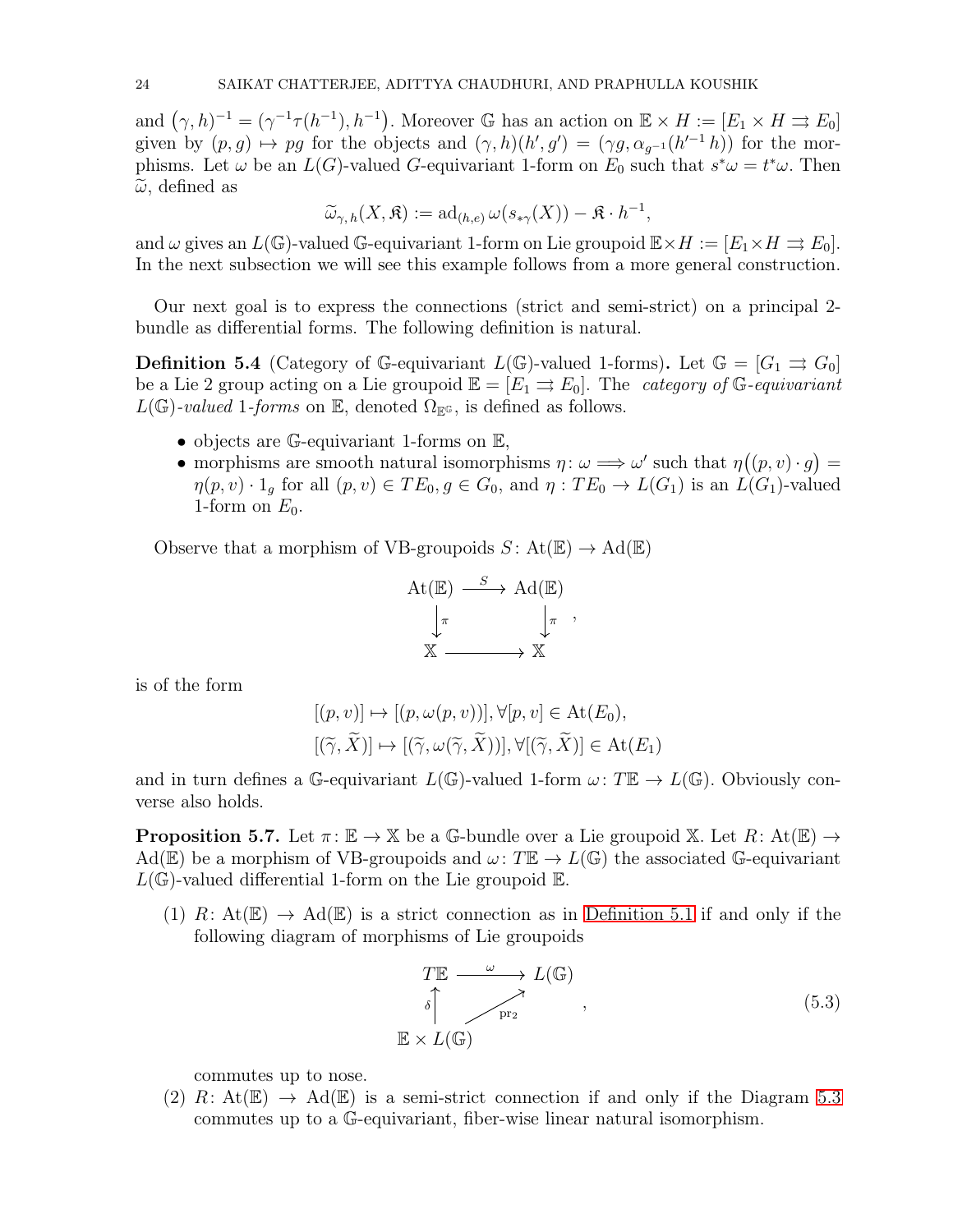*Proof.* (1) If R is a strict connection then  $R \circ j^{/\mathbb{G}} = 1_{\text{Ad}(\mathbb{E})}$ . That means the corresponding G-invariant  $L(\mathbb{G})$  valued differential form  $(\omega_1, \omega_0) = \omega : T\mathbb{E} \to L(\mathbb{G})$  define a pair of classical connections on  $G_0$ -bundle  $E_0 \rightarrow X_0$  and  $G_1$ -bundle  $E_1 \rightarrow X_1$ respectively. Hence  $\omega_0, \omega_1$  satisfy

$$
\omega_i(x_i, \delta_{x_i}(A_i)) = A_i, \qquad i \in \{0, 1\}
$$

for all  $x_i \in E_i, A_i \in L(G_i)$ , giving the commutation relation in Diagram [5.3.](#page-23-0) The converse also easily follows.

(2) Now suppose R is a semi strict connection. Let  $\epsilon: R \circ j^{\sqrt{G}} \implies 1_{\text{Ad}(\mathbb{E})}$  be a 2 isomorphism in  $2$ -VBGpd $(\mathbb{X})$ :

$$
\epsilon_{([p,B])} \colon R([p,\delta_p(B)]) \longrightarrow [(p,B)].
$$

We claim that, since  $\pi(\epsilon([p, B]) = 1_{\pi(p)}$ , we have a unique  $(\omega(p, \delta_p(B)) \xrightarrow{\kappa_{(p,B)}}$  $(B) \in L(G_1)$  such that  $\eta([p, B]) = [(1_p, \kappa_{(p, B)})]$ , for a chosen  $p \in E_0, B \in L(G_0)$ . To see this note that if  $\epsilon([p, B]) = [(\gamma_{p,B}, \alpha_{p,B})]$ , for  $\gamma_{p,B} \in E_1, \alpha_{p,B} \in L(G_1)$ , then  $[s(\gamma_{p,B})] = [p] \Rightarrow \exists! g \in G_0$  such that  $s(\gamma_{p,B})g = p$ . That means  $\epsilon([p,B]) =$  $[(\gamma_{p,B}1_g, \mathrm{ad}_{1_g-1}(\alpha_{p,B}))],$  with  $\gamma_{p,B}1_g$  starts at p and projects down to  $1_{\pi(p)} = \pi(1_p)$ in the  $G_1$ -bundle  $E_1 \to X_1$ . Hence choosing the unique element of  $G_1$  to translate  $\gamma_{p,B}1_g$  to  $1_p$ , we obtain the unique  $\left(\omega(p,\delta_p(B))\xrightarrow{\kappa_{(p,B)}} B\right)$  $\overline{ }$  $\in L(G_1)$  such that  $\eta([p, B]) = [(1_p, \kappa_{(p,B)})]$ . It is readily checked that  $\kappa: \omega \circ \delta \implies \text{pr}_2$  is a natural isomorphism. Moreover smoothness of  $\epsilon$  implies smoothness  $\kappa$ . If we represent the equivalence class  $[(p, B)]$  by some other element  $(p', B') = (pg, \mathrm{ad}_{g^{-1}}(B))$ , we end up with  $\epsilon([p', B']) = [(1_{p'}, \kappa_{(p', B')})]$ . Implying  $(1_{p'}, \kappa_{(p', B')}) \sim (1_p, \kappa_{(p, B)})$ . But that means  $(1_{p'}, \kappa_{(p',B)}) = (1_p, \kappa_{(p,B)}) \cdot 1_g$  [this follows from the fact that  $p' = pg$  and freeness of action on the fiber of  $E_1 \to X_1$ . Which gives us the equivariancy of  $\kappa$ :

$$
\kappa\bigl(pg,\mathrm{ad}_{g^{-1}}(B)\bigr)=\mathrm{ad}_{1g^{-1}}\bigl(\kappa(p,B)\bigr).
$$

Conversely given a G-equivariant, fiber-wise linear natural transformation  $\kappa$ :  $\omega \circ$  $\delta \implies \text{pr}_2$ , we define  $\epsilon: R \circ j^{\text{(G)}} \implies 1_{\text{Ad}(\mathbb{E})}$  by  $\epsilon([p, B]) := [(1_p, \kappa_{(p,B)})]$ . The map is well defined for the following reason. If  $(p', B') \in [(p, A)]$ , then  $p' =$  $pg, B' = \text{ad}_g(B)$  for some  $g \in G$ . Then equivariancy of  $\kappa$  implies  $(1_{p'}, \kappa_{(p', B')}) =$  $(1_p, \kappa_{(p,B)})1_g$ . Thus  $[(1_{p'}, \kappa_{(p',B')})] = [(1_p, \kappa_{(p,B)})]$ .  $\epsilon$  satisfies  $\pi(\epsilon_{[p,B]}) = 1_{\pi(p)}$ . The map is obviously smooth. Verification that  $\eta$  is a natural transformation and a morphism in  $2$ -VBGpd $(\mathbb{X})$  is straightforward.

 $\Box$ 

Let  $\pi: \mathbb{E} \to \mathbb{X}$  be a G-bundle over a Lie groupoid X. A G-equivariant  $L(\mathbb{G})$ -valued 1-form  $\omega: T\mathbb{E} \to L(\mathbb{G})$  satisfying the property (1) in [Proposition 5.7](#page-23-1) will be called a strict connection 1-form, whereas a G-equivariant  $L(\mathbb{G})$ -valued 1-form  $\omega: T\mathbb{E} \to L(\mathbb{G})$  satisfying the property (2) in [Proposition 5.7](#page-23-1) will be called a semi-strict connection 1-form.

**Definition 5.5** (Category of strict and semi-strict connection 1-forms). Let  $\pi: \mathbb{E} \to \mathbb{X}$ be a G-bundle over a Lie groupoid X. The *category of strict and semi strict connections* have objects respectively the strict connection 1-forms and semi-strict connection 1-forms and have morphisms the smooth natural isomorphisms  $\eta: \omega \Longrightarrow \omega'$  such that  $\eta((p, v) \cdot$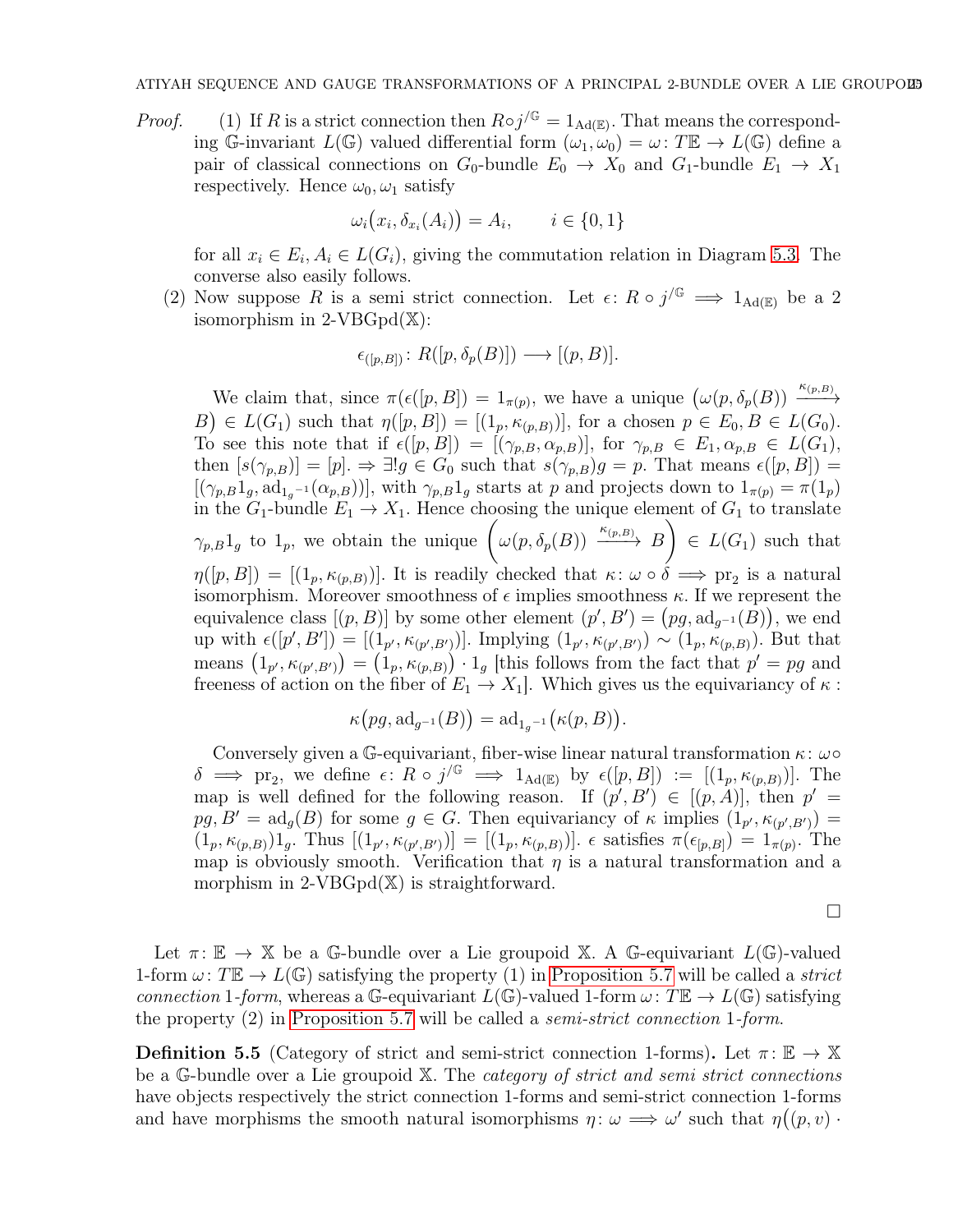$g = \eta(p, v) \cdot 1_g$  for all  $(p, v) \in TE_0$  and  $g \in G_0$ . The category of strict and semi-strict connections will be denoted respectively as  $\Omega_{\mathbb{E}}^{\text{strict}}$  and  $\Omega_{\mathbb{E}}^{\text{semi}}$ .

Now it is obvious that we have a sequence of categories

$$
\Omega^{\text{strict}}_{\mathbb{E}} \subset \Omega^{\text{semi}}_{\mathbb{E}} \subset \Omega_{\mathbb{E}^{\mathbb{G}}}.
$$

Let us further examine the natural isomorphism  $\kappa: \omega \circ \delta \implies \text{pr}_2$  of the Diagram [5.3](#page-23-0) for a semi-strict connection  $\omega: T\mathbb{E} \to L(\mathbb{G})$ . We express  $\mathbb{G}$  by its crossed module  $(G, H, \tau, \alpha)$ . Then for each  $(p, B) \in E_0 \times L(G_0)$  we have a  $\kappa(p, B)$  of the form  $\kappa(p, B)$  $(\kappa_\omega(p,B), \omega(p,\delta_p(B)),$  where  $\kappa_\omega(p,B) \in L(H)$  and

$$
\omega(p, \delta_p(B)) - B = -\tau(\kappa_\omega(p, B)) \tag{5.4}
$$

Thus  $\kappa_\omega(p, B)$  measures the deviation  $\omega(p, \delta_p(B)) - B$ . In turn given a  $\kappa$  we have a smooth fiber-wise linear map  $\kappa_{\omega}$ :  $E_0 \times L(G) \rightarrow L(H)$ . The equivariancy of  $\kappa$  implies

$$
\kappa_{\omega}(pg, \mathrm{ad}_{g^{-1}}B) = \alpha_{g^{-1}}(\kappa_{\omega}(p, B)). \tag{5.5}
$$

<span id="page-25-2"></span>,

Since  $\kappa$  is a natural transformation, for  $(A \xrightarrow{K} B) \in L(G_1)$  and  $(p \xrightarrow{\tilde{\gamma}} q) \in L(E_1)$  the following diagram commutes,

<span id="page-25-1"></span>
$$
\omega_{0,p}(\delta_p(A))^{\omega_{1,\tilde{\gamma}}((\delta_{\tilde{\gamma}})(K))} \omega_{0,p}(\delta_q(B))
$$
  
\n
$$
\kappa(p,A) \downarrow \qquad K \searrow B
$$

and we arrive at the condition

$$
\omega_{1,\tilde{\gamma}}(\delta_{\tilde{\gamma}}(K)) - K = \big(\kappa_{\omega}(p, A) - \kappa_{\omega}(q, B), -\tau(\kappa_{\omega}(p, A))\big). \tag{5.6}
$$

Consider the Lie 2-sub algebra  $L(\mathbb{G})^{\tau} := [L(H) \rtimes \tau(L(H))] \Rightarrow \tau(L(H))]$  of  $L(\mathbb{G}) =$  $[L(H) \rtimes L(G)] \rightrightarrows L(G)$ . Observe that  $L(\mathbb{G})^{\tau}$  is invariant under the adjoint action of G.

Observe that [Equation \(5.6\)](#page-25-1) gives us the following uniqueness property.

**Lemma 5.8.** Let  $\omega$  be a semi strict connection 1-form on the  $\mathbb{G} = (G, H, \tau, \alpha)$ -bundle  $\mathbb{E} = [E_1 \Rightarrow E_0]$  over  $\mathbb{X} = [X_1 \Rightarrow X_0]$ . Then the natural transformation  $\kappa$  in Diagram [5.3](#page-23-0) is unique.

<span id="page-25-3"></span>Now we conclude the following.

**Proposition 5.9.** Let  $\mathbb{E} = [E_1 \Rightarrow E_0]$  be a  $\mathbb{G} = (G, H, \tau, \alpha)$ -bundle over  $\mathbb{X} = [X_1 \Rightarrow X_0]$ . A G-equivariant 1-form  $\omega: T\mathbb{E} \to L(\mathbb{G})$  is a semi-strict connection 1-form if and only if the functor  $(\omega \circ \delta - \text{pr}_2) := \hat{\kappa}_{\omega}$  is of the form  $\hat{\kappa}_{\omega}(p, B) = \tau(\kappa_{\omega}(p, B))$  and  $\hat{\kappa}_{\omega}(\gamma, K) =$  $(\kappa_{\omega}(p, A) - \kappa_{\omega}(q, B), -\tau(\kappa_{\omega}(p, A)))$  for a smooth, fiber wise linear map  $\kappa_{\omega} \colon E_0 \times L(\mathbb{G}) \to$  $L(H)$  satisfying [Equation \(5.5\).](#page-25-2) In particular, if  $\omega \circ \delta - \text{pr}_2$  is the zero functor then we have a strict connection 1-form.

<span id="page-25-0"></span>**Corollary 5.10.** Let  $\omega = (\omega_0, \omega_1): T \mathbb{E} \implies L(\mathbb{G})$  be a strict connection 1-form on the  $\mathbb{G} = (G, H, \tau, \alpha)$ -bundle  $\mathbb{E} = [E_1 \Rightarrow E_0]$  over  $\mathbb{X} = [X_1 \Rightarrow X_0]$ . Let  $\lambda: TE_0 \to L(H)$  an  $L(H)$ -valued 1-form on  $E_0$  satisfying the equivariance property  $\lambda(pg, v \cdot g) = \alpha_{g^{-1}}(\lambda(p, v)).$ Then  $\tilde{\omega}_0 = \omega_0 + \tau(\lambda)$  and  $\tilde{\omega}_1 = \omega_1 + \tau(s^*\lambda) + t^*\lambda - s^*\lambda$  define a semi-strict connection  $\widetilde{\omega} = (\widetilde{\omega}_0, \widetilde{\omega}_1): T \mathbb{E} \to L(\mathbb{G}).$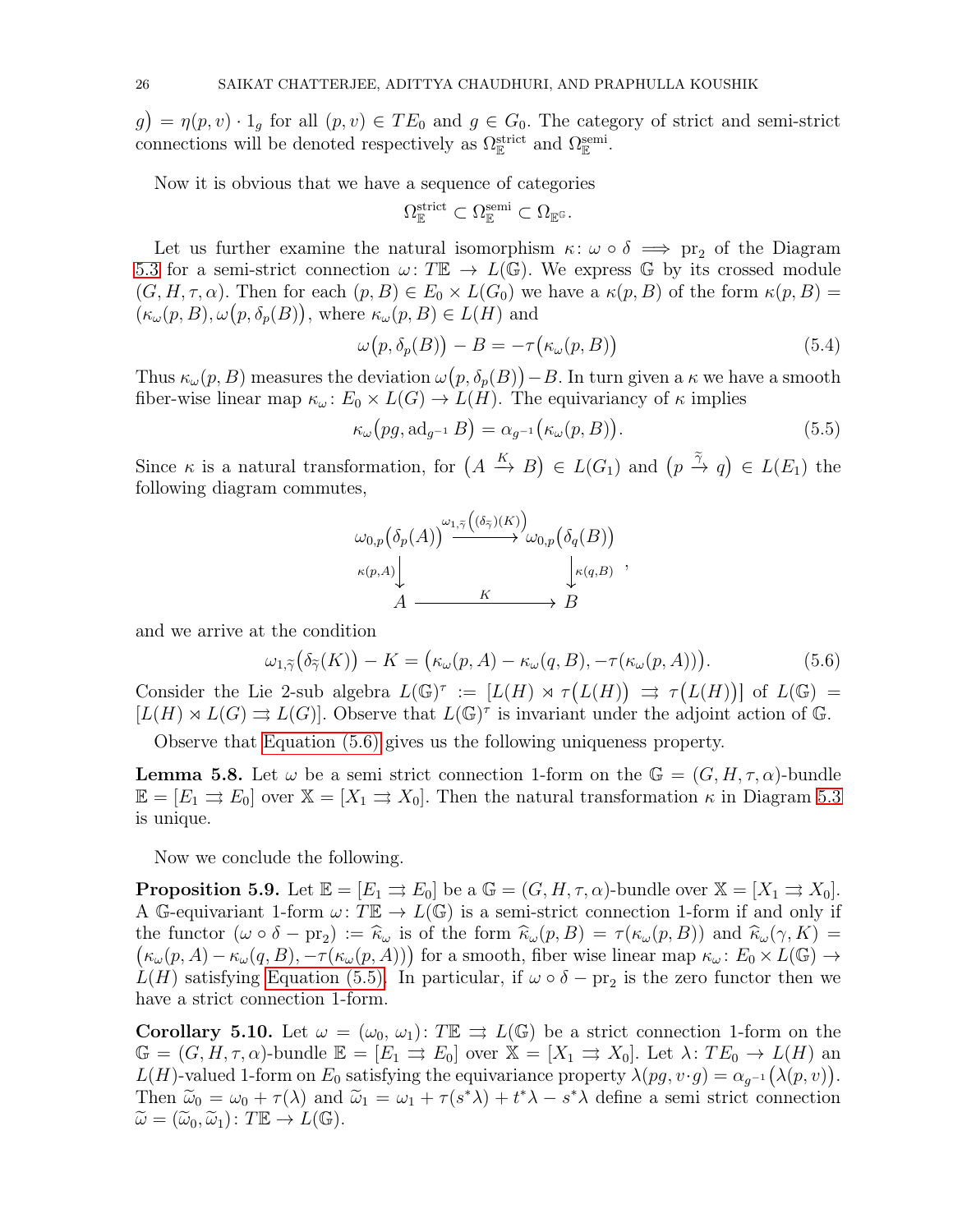*Proof.* The functoriality of  $(\widetilde{\omega}_0, \widetilde{\omega}_1)$  is immediate. Since  $\omega_{0p}(\delta_p(A)) = A$ , for  $A \in L(G_0)$ , only thing remained to be verified is the G-equivariancy of the functor

$$
\Lambda: T\mathbb{E} \to L(\mathbb{G}),
$$
  
\n
$$
(p, v) \mapsto \tau(\lambda(p, v)),
$$
  
\n
$$
(\widetilde{\gamma}, \widetilde{X}) \mapsto \tau(\lambda(s(\widetilde{\gamma}), s_{*, \widetilde{\gamma}}(X))) + \lambda(t(\widetilde{\gamma}), t_{*, \widetilde{\gamma}}(X)) - \lambda(s(\widetilde{\gamma}), s_{*, \widetilde{\gamma}}(X)).
$$
\n
$$
(5.7)
$$

Then  $\Lambda((p,v)g) = \tau(\lambda(pg, v \cdot g)) = \text{ad}_{g^{-1}}(\Lambda(p,v))$ . To see the equivariancy at the morphism level, consider  $s(\widetilde{\gamma}, \widetilde{X}) = (p, v), t(\widetilde{\gamma}, \widetilde{X}) = (q, w)$ . Then

$$
\Lambda((\widetilde{\gamma},\widetilde{X})(h,g))
$$
\n
$$
= \tau(\lambda(p,g,vg)) - \lambda(pg,vg) + \lambda(q\tau(h)g,w\tau(h)g)
$$
\n
$$
= ad_{(e,g)^{-1}} \tau(\lambda(p,v)) - \alpha_{g^{-1}}(\lambda(p,v)) + \alpha_{g^{-1}\tau(h^{-1})}(\lambda(q,w))
$$
\n
$$
= ad_{(e,g)^{-1}} \tau(\lambda(p,v)) - \alpha_{g^{-1}}(\lambda(p,v)) + \frac{\alpha_{g^{-1}}(ad_{h^{-1}}(\lambda(q,w)))}{ad_{(h,g)^{-1}}(\lambda(q,w))}
$$
\n
$$
= \frac{ad_{(h,g)^{-1}} \tau(\lambda(p,v)) - \alpha_{g^{-1}}(h^{-1}) \cdot (\bar{\alpha}_{\alpha_{g^{-1}}(h)}(ad_{g^{-1}}(\tau(\lambda(p,v)))))}{ad_{(e,g)^{-1}} \tau(\lambda(p,v)) [using formulae in Equation (2.8)]}
$$
\n
$$
= ad_{(h,g)^{-1}}((\lambda(p,v)) + (\alpha_{g^{-1}}(ad_{h^{-1}}(\lambda(p,v))) - \alpha_{g^{-1}}(\lambda(p,v))) + ad_{(h,g)^{-1}}(\lambda(q,w))
$$
\n
$$
- \alpha_{g^{-1}}(\lambda(p,v)) [using formulae in Equation (2.8)]
$$
\n
$$
= ad_{(h,g)^{-1}} \tau(\lambda(p,v)) - ad_{(h,g)^{-1}}((\lambda(p,v)) + ad_{(h,g)^{-1}}(\lambda(q,w))
$$
\n
$$
+[-\alpha_{g^{-1}}(h^{-1}) \cdot (\bar{\alpha}_{\alpha_{g^{-1}}(h)}(ad_{g^{-1}}(\tau(\lambda(p,v)))))] + (\alpha_{g^{-1}}(ad_{h^{-1}}(\lambda(p,v)))) - \alpha_{g^{-1}}(\lambda(p,v)))]
$$
\n
$$
= ad_{(h,g)^{-1}} \tau(\lambda(p,v)) - ad_{(h,g)^{-1}}((\lambda(p,v)) + ad_{(h,g)^{-1}}(\lambda(q,w)).
$$

The [Corollary 5.10](#page-25-0) gives a very straightforward way of finding a semi-strict connection from a strict connection.

**Example 5.11.** Let  $P \to M$  be a traditional principal G-bundle over the smooth manifold M. A connection  $\omega$  on  $P \to M$  defines a strict connection  $(\omega, \omega)$  on principal Lie 2-group  $[G \rightrightarrows G]$ -bundle  $[P \rightrightarrows P] \to [M \rightrightarrows M]$  over the Lie groupoid  $[M \rightrightarrows M]$ . A strict connection is same as a semi strict connection for such a Lie 2-group bundle.

<span id="page-26-0"></span>**Example 5.12.** Let  $[E_1 \rightrightarrows E_0]$  be a principal  $[G \rightrightarrows G]$ -bundle over  $[X_1 \rightrightarrows X_0]$ . Then as noted in [Example 3.7,](#page-10-3)  $E_0 \to X_0$  is a principal G-bundle over  $[X_1 \rightrightarrows X_0]$  and  $[E_1 \rightrightarrows E_0] =$  $[s^*E_0 \rightrightarrows E_0]$ . Then a strict connection  $\omega$  on  $[G \rightrightarrows G]$ -bundle  $[E_1 \rightrightarrows E_0] \to [X_1 \rightrightarrows X_0]$  is a connection on the principal G-bundle  $E_0 \to X_0$  such that  $s^* \omega = t^* \omega$ . A strict connection is same as a semi strict connection for such a Lie 2-group bundle.

Remark 5.13. In [Example 5.12](#page-26-0) we recover the definition of a connection on a principal G-bundle over a Lie groupoid  $[X_1 \rightrightarrows X_0]$  as in [\[27\]](#page-37-18).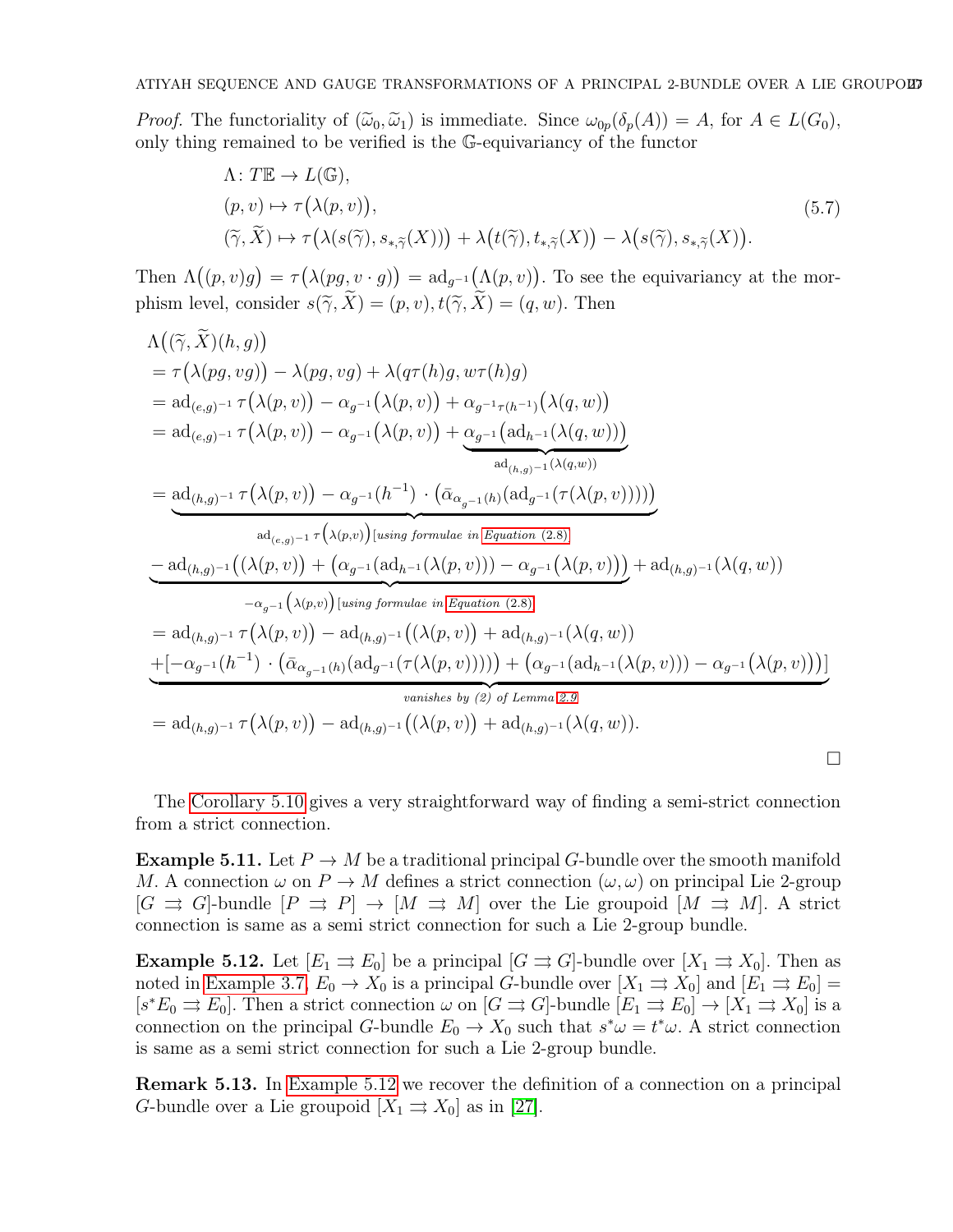**Example 5.14.** Consider the principal  $[H \Rightarrow e]$ -bundle  $[E_1 \Rightarrow X_0]$  over  $[X_1 \Rightarrow X_0]$  of [Example 3.8.](#page-10-0) Then a strict connection is a classical connection  $\omega$  on the principal Hbundle  $[E_1 \rightrightarrows X_1]$  such that  $\omega$  is a multiplicative 1-form on the Lie groupoid  $[E_1 \rightrightarrows X_0]$ . On the other hand any  $L(H)$ -valued H-equivariant multiplicative form on  $[E_1 \rightrightarrows X_1]$  is a semi strict connection (see also [Example 5.3\)](#page-22-0).

**Example 5.15.** Given a connection  $\omega_0$  on a principal G-bundle  $E_0 \to X_0$ , we define a connection on the  $[G \times G \rightrightarrows G]$ -bundle  $[E_1 \rightrightarrows E_0]$  over  $\mathbb{X} = [X_1 \rightrightarrows X_0]$  in [Example 3.6](#page-10-2) by

$$
\omega_{1(p,\gamma,q)}(v_1,X,v_2)=\big(\omega_0(v_1),\omega_0(v_2)\big),
$$

for all  $(v_1, X, v_2) \in T_{(p,\gamma,q)}E_1$ .

In [Section 5.3,](#page-28-0) we will prescribe a construction of connections on the decorated bundle.

We have shown a bijective correspondence between strict (resp. semi strict) connections and strict (resp. semi strict) connection 1-forms for a principal 2-bundle. We show here this correspondence extends to the respective categories as well.

<span id="page-27-0"></span>**Theorem 5.16.** Let  $\mathbb{E} = [E_1 \Rightarrow E_0]$  be a  $\mathbb{G} = [G_1 \Rightarrow G_0]$ -bundle over a Lie groupoid  $\mathbb{X} = [X_1 \rightrightarrows X_0].$ 

- (1) The categories  $C_{\mathbb{E}}^{\text{semi}}$  and  $\Omega_{\mathbb{E}}^{\text{semi}}$  are isomorphic.
- (2) The categories  $C_{\mathbb{E}}^{\text{strict}}$  and  $\Omega_{\mathbb{E}}^{\text{strict}}$  are isomorphic.

*Proof.* (1) The object level association has already been established in [Proposition 5.7.](#page-23-1) Let  $(G, H, \tau, \alpha)$  be the associated Lie cross module of G. Let  $R, R' : \text{At}(\mathbb{E}) \to \text{Ad}(\mathbb{E})$ be a pair of strict connections and  $\eta: R \implies R'$  a natural transformation such that  $\pi(\eta([p,v])) = 1_{\pi(p)}$ , for any  $[(p,v)] \in \text{At}(E_0) = TE_0/G_0$ . Let  $\omega, \omega' : T \mathbb{E} \to$  $L(\mathbb{G})$  be respective semi-strict connection 1-forms of R and R'. As noted earlier  $\text{then} \,\, R[(p,v)] = [(p, \omega(p,v))], R'[(p,v)] = [(p, \omega'(p,v))]. \,\, \text{Let} \,\, \eta_{[p,v]} \colon [(p, \omega(p,v))] \to$  $[(p, \omega'(p, v))]$ . We claim that there exists  $\omega(p, v) \xrightarrow{\bar{\eta}(p, v)} \omega'(p, v) \in L(G_1)$  such that  $[(1_p, \bar{\eta}(p, v))] = \eta_{[p,v]}$ . To see this suppose  $[(\gamma, K)] \in \eta_{[p,v]}$ . That means there exist  $g, g' \in G_0$  such that  $s(\gamma)g = p, t(\gamma)g' = p, ad_{g^{-1}}(s(K)) = \omega(p, v)$  and  $\mathrm{ad}_{g'^{-1}}(t(K)) = \omega'(p, v).$  Then  $(\gamma, K) \cdot 1_g = (\gamma 1_g, \mathrm{ad}_{1_g^{-1}}(K)) := (\gamma_p, K_\omega) \in \eta_{[p, v]}.$ Now as  $\pi(\eta([p,v])) = 1_{\pi(p)}$ , we have  $\pi(\gamma_p) = \pi(1_p)$ . Thus both  $\gamma_p, 1_p$  are elements of the same fiber on the  $G_1$ -bundle  $E_1 \rightarrow X_1$  with the same source p. That means there exists a unique  $h \in H$  such that  $\gamma_p(h, e) = 1_p$ . Comparing the targets  $t(\gamma_p)\tau(h) = t(\gamma)g\tau(h) = p = t(\gamma)g'$ . Which gives us  $g' =$  $g\tau(h) = g\tau(h)g^{-1}g = \tau(\alpha_g(h))g.$  Thus  $(\gamma_p, K_\omega) \cdot (h, e) = (1_p, \mathrm{ad}_{(h, e)^{-1}}(K_\omega)) \in \eta_{[p, v]}.$ Now  $\mathrm{ad}_{(h,e)^{-1}} K_{\omega} = \mathrm{ad}_{(h,e)^{-1}} \mathrm{ad}_{1g^{-1}}(K) = \mathrm{ad}_{(h,e)^{-1}} \mathrm{ad}_{(e,g)^{-1}}(K) = \mathrm{ad}_{(h^{-1},g^{-1})} K.$ Now using [Equation \(2.8\)](#page-7-0) we see  $s(\text{ad}_{(h^{-1},g^{-1})}K) = \text{ad}_{g^{-1}}(s(K)) = \omega(p,v)$  and  $t(\text{ad}_{(h^{-1},g^{-1})} K) = \text{ad}_{\tau(h^{-1})g^{-1}}(t(K)) = \text{ad}_{g'^{-1}}(t(K)) = \omega'(p,v)$ . We define

$$
\bar{\eta}(p,v):=\operatorname{ad}_{(h,e)^{-1}}K_{\omega}.
$$

It is a straightforward verification that  $\bar{\eta}$  defines a smooth natural transformation  $\omega \implies \omega'$ . Moreover if  $(p', v') = (p, v)\theta$ , for some  $\theta \in G_0$ , then  $(p', v') \in [(p, v)]$ . Then above construction gives  $(1_{p'}, \overline{\eta}(p', v')) \in [(1_p, \overline{\eta}(p, v))]$  and

$$
\left(1_{p'},\bar{\eta}(p',v')\right)=\left(1_p,\bar{\eta}(p,v)\right)1_\theta=\left(1_{p\theta},\mathrm{ad}_{1_\theta^{-1}}\,\bar{\eta}(p,v)\right).
$$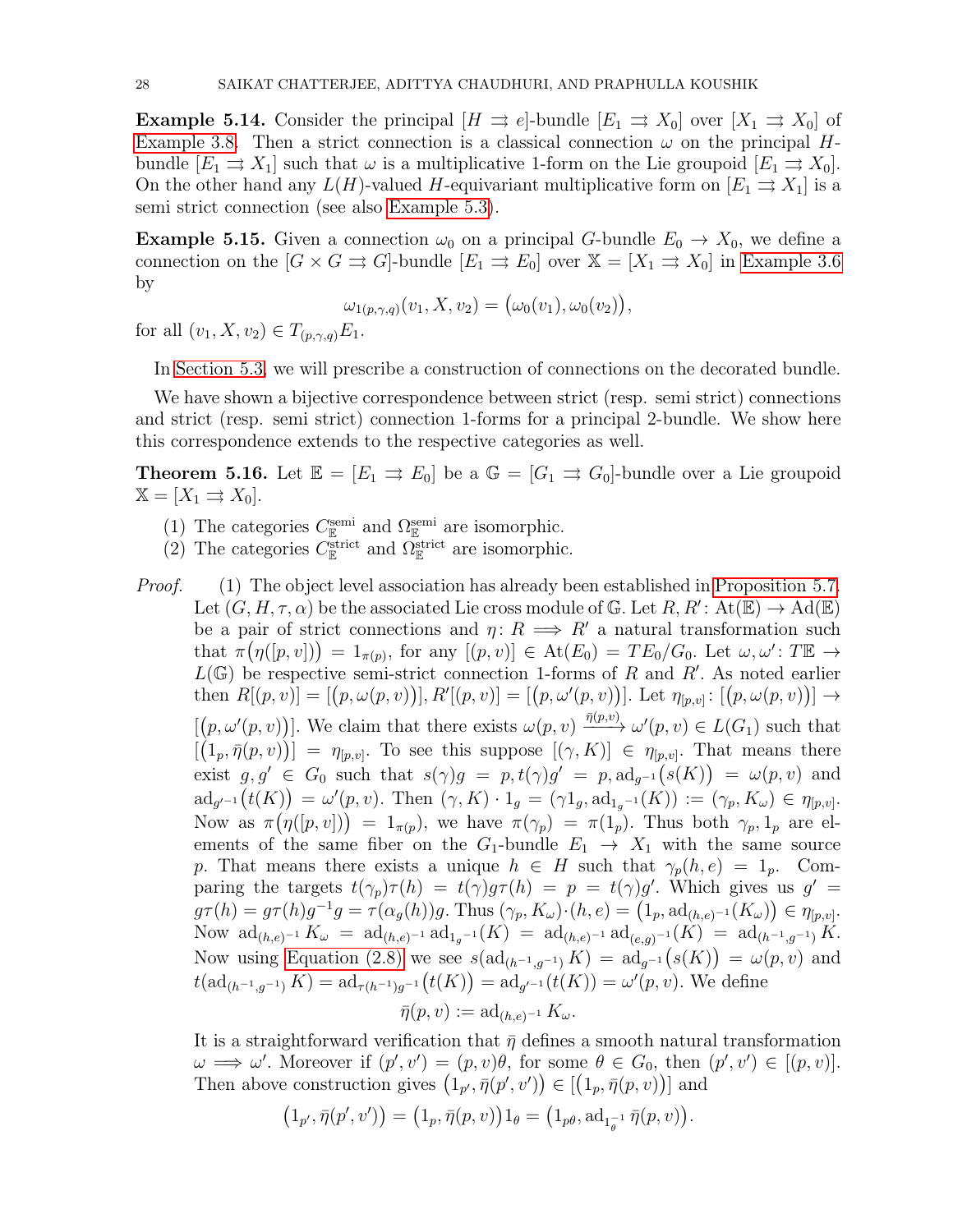Hence we obtain the  $\mathbb G$  equivariancy condition:  $ad_{1_{\theta}^{-1}}$  $(\bar{\eta}(p, v)) = \bar{\eta}(p\theta, v\theta).$ 

In the other direction, if  $\bar{\eta}: \omega \Longrightarrow \omega'$  is a smooth, G-equivariant natural transformation between the semi-strict connection 1-forms, we define a natural transformation between the corresponding semi-strict connections  $R, R' : \text{At}(\mathbb{E}) \longrightarrow \text{Ad}\,\mathbb{E}$ , by  $\eta_{[p,v]} = [(\mathbb{1}_p, \bar{\eta}(p,v))]$ . The G-equivariancy implies the map is well defined. Now  $\pi(\eta_{([p,v])}) = \pi(1_p) = 1_{\pi(p)}$ . Thus we obtain a smooth natural transformation  $\eta: R \Longrightarrow R'$  satisfying  $\pi(\eta_{[(p,v)]}) = 1_{\pi(p)}$ .

It is readily checked that both the maps are functorial and inverses of each other. (2) The proof is almost identical to that of the case of the semi-strict connections.

 $\Box$ 

Let  $\bar{C}_{\mathbb{E}}^{\text{strict}}, \bar{C}_{\mathbb{E}}^{\text{semi}}, \bar{\Omega}_{\mathbb{E}}^{\text{semi}}$ , and  $\bar{\Omega}_{\mathbb{E}}^{\text{strict}}$  be the respective collections of connected components of the categories  $C_{\mathbb{E}}^{\text{strict}}, C_{\mathbb{E}}^{\text{semi}}, \Omega_{\mathbb{E}}^{\text{semi}},$  and  $\Omega_{\mathbb{E}}^{\text{strict}}$ . Then the [Theorem 5.16](#page-27-0) tells us the following.

**Corollary 5.17.** Let  $\mathbb{E} = [E_1 \Rightarrow E_0]$  be a  $\mathbb{G} = [G_1 \Rightarrow G_0]$ -bundle over a Lie groupoid  $\mathbb{X} = [X_1 \rightrightarrows X_0].$ 

- (1) There exists a bijection between  $\bar{C}_{\mathbb{E}}^{\text{strict}}$  and  $\bar{\Omega}_{\mathbb{E}}^{\text{strict}}$ .
- (2) There exists a bijection between  $\bar{C}_{\mathbb{E}}^{\text{semi}}$  and  $\bar{\Omega}_{\mathbb{E}}^{\text{semi}}$ .

<span id="page-28-0"></span>5.3. Connection on decorated principal 2-bundles. Let  $(G, H, \tau, \alpha)$  be a Lie crossed module and  $\mathbb{G} = [G_1 \rightrightarrows G_0]$  the associated Lie 2-group. Let  $\mathbb{E}^{\text{dec}} \to \mathbb{X}$  be the decorated bundle associated to a principal G-bundle  $(\pi: E_0 \to X_0, \mu, [X_1 \to X_0])$  [\(Proposition 3.11\)](#page-13-1). First we compute the differentials of the various structure maps and the action maps associated to the Lie groupoid  $\mathbb{E}^{\text{dec}} = [(s^*E_0)^{\text{dec}} \rightrightarrows E_0].$ 

The source, target and composition maps of the tangent Lie groupoid  $[T(s^*E_0)^{\text{dec}} \rightrightarrows$  $TE_0$  are respectively given by

<span id="page-28-2"></span>
$$
\widetilde{s}_{*((\gamma,p),h)}((X,v),\mathfrak{K}) = v,\n\widetilde{t}_{*((\gamma,p),h)}((X,v),\mathfrak{K}) = \mu_{*(\gamma,p)}(X,v) \cdot \tau(h^{-1}) - \delta_{\mu(\gamma,p)\tau(h^{-1})}(\tau(\mathfrak{K}) \cdot \tau(h^{-1})),\n((\gamma_2,p_2,h_2),(X_2,v_2,\mathfrak{K}_2)) \circ ((\gamma_1,p_1,h_1),(X_1,v_1,\mathfrak{K}_1))\n= ((\gamma_2 \circ \gamma_1,p_1,h_2h_1), (X_2 \circ X_1,v_1,h_2 \cdot \mathfrak{K}_1 + \mathfrak{K}_2 \cdot h_1).
$$
\n(5.8)

The differential of the target map  $\tilde{t}$  is computed by applying the chain-rule in the following composition of maps

$$
s^* E_0 \times H \xrightarrow{(\mathrm{Id}, -1)} s^* E_0 \times H \xrightarrow{(\mu, \tau)} E_0 \times G \to E_0.
$$

Let us compute the vertical vector field generating functor  $\delta: \mathbb{E}^{\text{dec}} \times L(\mathbb{G}) \to T(\mathbb{E}^{\text{dec}})$ with respect to the action defined in [Equation \(3.10\).](#page-13-0) We have

<span id="page-28-1"></span>
$$
\delta: \mathbb{E}^{\text{dec}} \times L(\mathbb{G}) \to T(\mathbb{E}^{\text{dec}})
$$
  
\n
$$
(p, B) \mapsto \delta_p(B)
$$
  
\n
$$
((\gamma, p, h)(A, B)) \mapsto \delta_p(B) - \bar{\alpha}_h(B) - A \cdot h.
$$
\n(5.9)

Note that, for a fixed  $((\gamma, p), h) \in s^*E_0 \times H$ , the map  $\delta_{((\gamma, p), h)} : H \times G \to s^*E_0 \times H$  is given by  $(h', g) \mapsto (\gamma, pg, \alpha_{g^{-1}}(h'^{-1}h))$ . The first coordinate is the constant map, the second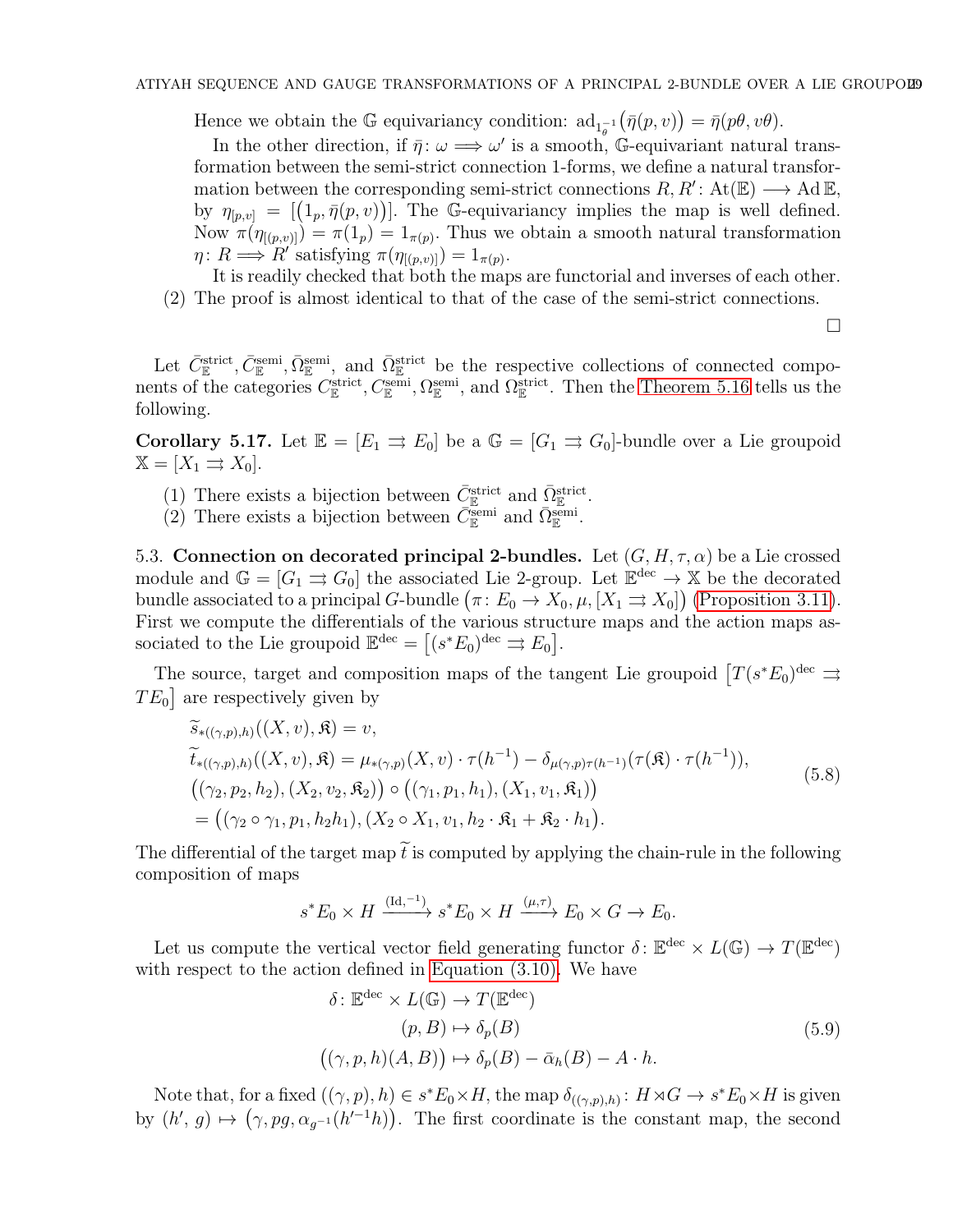coordinate is the right translation map, whereas the third coordinate can be decomposed as

$$
H \times G \xrightarrow{-1, -1} H \times G \xrightarrow{(-, -)} G \times H \xrightarrow{(\text{Id}, R_h)} G \times H \xrightarrow{\alpha} H.
$$

Then the formula in [5.9](#page-28-1) is computed by applying the chain-rule.

The derivatives of the right action of  $\mathbb{G}$  on  $\mathbb{E}$  are given as, for fixed  $g \in G$ ,  $(h', g) \in G_1$ ,

<span id="page-29-3"></span>
$$
v \mapsto v g
$$
  

$$
(X, v, \mathfrak{K}) \mapsto (X, v g, \alpha_{g^{-1}}(h'^{-1} \cdot \mathfrak{K})),
$$
 (5.10)

for  $v \in T_p E_0$ ,  $((X, v), \mathfrak{K}) \in T_{((\gamma, p), h)}(s^* E_0^{\text{dec}})$ . Here we have adopted the notations of [Remark 2.8.](#page-6-0)

Suppose the principal G-bundle  $(\pi: E_0 \to X_0, \mu, [X_1 \to X_0])$  over X admits a connection  $\omega$ , as defined in [\[27\]](#page-37-18); that is  $\omega$  is a connection on G-bundle  $E_0 \to X_0$  satisfying  $s^*\omega = t^*\omega$ , where  $s, t: [s^*E_0 \rightrightarrows E_0]$  respectively given by  $s: (\gamma, p) \mapsto p, t: (\gamma, p) \mapsto \mu(\gamma, p)$ . The condition explicitly reads

<span id="page-29-2"></span>
$$
\omega_p(v) = \omega_{\mu(\gamma, p)}\big(\mu_{*, (\gamma, p)}(X, v)\big),\tag{5.11}
$$

for any  $(\gamma, p) \in s^*E_0$ ,  $(X, v) \in T_{(\gamma, p)}(s^*E_0)$ .

Define an  $L(H \rtimes G)$ -valued differential form on  $s^*E_0 \times H$ ,

$$
\omega_{(\gamma,p,h)}^{\text{dec}}(X,v,\mathfrak{K}) = \text{ad}_{(h,e)}(\omega_p(v)) - \mathfrak{K} \cdot h^{-1}.
$$

<span id="page-29-4"></span>We will prove here that  $(\omega^{\text{dec}}, \omega)$  is a strict connection 1-form on G-bundle  $\mathbb{E}^{\text{dec}}$  over X. Note that

$$
\omega_{(\gamma,p,h)}^{\text{dec}}(X,v,\mathfrak{K}) = \text{ad}_{(h,e)}\big(\omega_p(v)\big) - \mathfrak{K} \cdot h^{-1},\tag{5.12}
$$

is same as

$$
\omega^{\text{dec}}_{((\gamma,p),h)}(X,v,\mathfrak{K}) = \text{ad}_{(h,e)}\big((s^*\omega)_{((\gamma,p),h)}((X,v),\mathfrak{K})\big) - \Theta_h(\mathfrak{K}),
$$

where  $\Theta$  is the Maurer-Cartan form on H,  $((\gamma, p), h) \in s^*E_0 \times H$  and  $((X, v), \mathfrak{K}) \in$  $T_{((\gamma, p), h)}(s^*E_0 \times H) = T_{(\gamma, p)}s^*E_0 \oplus T_hH.$ 

<span id="page-29-0"></span>Let us verify that  $(\omega^{\text{dec}}, \omega)$  is a functor.

**Lemma 5.18.**  $(\omega^{\text{dec}}, \omega)$  define a functor  $T\mathbb{E}^{\text{dec}} \to L(\mathbb{G})$ .

Proof. Using [Equation \(2.8\)](#page-7-0) we write

<span id="page-29-1"></span>
$$
\omega^{\text{dec}}_{(\gamma,p,h)}(X,v,\mathfrak{K})
$$
  
=  $\text{ad}_{(h,e)}(\omega_p(v)) - \mathfrak{K} \cdot h^{-1}$   
=  $\underbrace{\omega_p(v)}_{\in L(G)} + \underbrace{h \cdot (\bar{\alpha}_{h^{-1}}(\omega_p(v))) - \mathfrak{K} \cdot h^{-1}}_{\in L(H)}.$ 

Let  $((\gamma_2, p_2, h_2), (X_2, v_2, \mathfrak{K}_2))$  and  $((\gamma_1, p_1, h_1), (X_1, v_1, \mathfrak{K}_1))$  be a pair of composable morphisms in  $T\mathbb{E}^{\text{dec}}$ , which means, by [Equation \(5.8\),](#page-28-2) in particular

$$
p_2 = \mu(\gamma_1, p_1)\tau(h_1)^{-1}
$$
  
\n
$$
v_2 = \mu_{*(\gamma_1, p_1)}(X_1, v_1) \cdot \tau(h_1^{-1}) - \delta_{\mu(\gamma_1, p_1)\tau(h_1^{-1})}(\tau(\mathfrak{K}_1) \cdot \tau(h_1^{-1})).
$$
\n(5.13)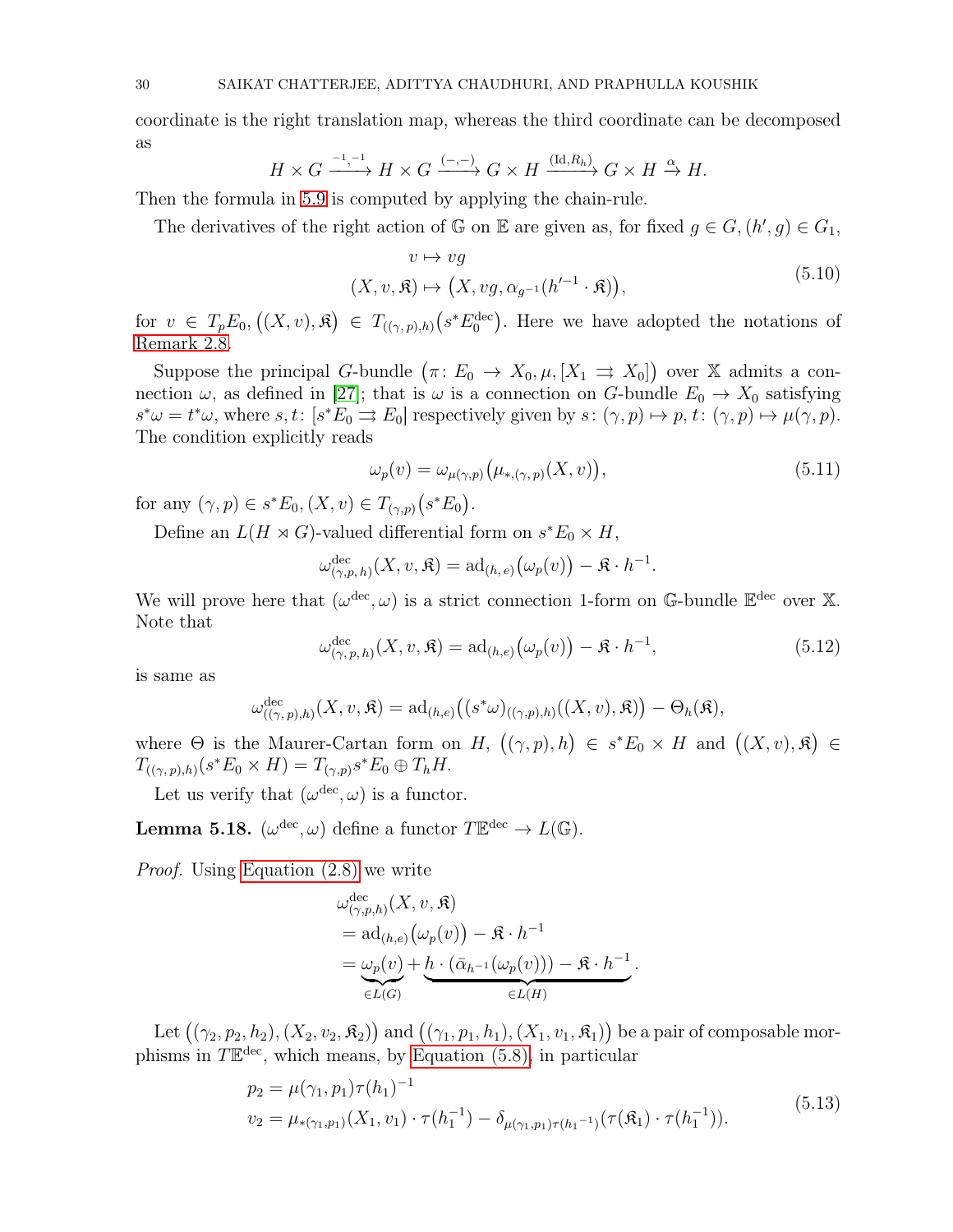Note

<span id="page-30-0"></span>
$$
s(\omega_{(\gamma_2, p_2, h_2)}^{\text{dec}}(X_2, v_2, \mathfrak{K}_2)) = \omega_{p_2}(v_2), t(\omega_{(\gamma_1, p_1, h_1)}^{\text{dec}}(X_1, v_1, \mathfrak{K}_1)) = \omega_{p_1}(v_1) + \tau(h_1^{-1} \cdot (\bar{\alpha}_{h_1}(\omega_{p_1}(v_1))) - \mathfrak{K}_1 \cdot h_1^{-1}).
$$
 (5.14)

Now plugging the equations of [Equation \(5.13\)](#page-29-1) into the equations above and noting that  $\omega$  is a connection on G-bundle  $E_0 \to X_0$  satisfying  $\omega_{(\mu(\gamma_1,p_1))}(\mu_*(X_1,v_1)) = \omega_{p_1}(v_1)$  (see [Equation \(5.11\)\)](#page-29-2), we obtain the required source-target consistency.

To verify the composition we separately compute

$$
\left(\omega_{(\gamma_2,p_2,h_2)}^{\text{dec}}(X_2,v_2,\mathfrak{K}_2)\right)\circ\left(\omega_{(\gamma_1,p_1,h_1)}^{\text{dec}}(X_1,v_1,\mathfrak{K}_1)\right)
$$

and

$$
\omega_{(\gamma_2,p_2,h_2)\circ(\gamma_1,p_1,h_1)}^{\text{dec}}\big((X_2,v_2,\mathfrak{K}_2)\circ(X_1,v_1,\mathfrak{K}_1)\big),
$$

using last of the equations in [Equation \(5.8\).](#page-28-2) As before, we plug-in the relations in [Equation \(5.14\)](#page-30-0) and use the properties of  $\omega$ . After some calculation we derive,

$$
\begin{aligned}\n\left(\omega_{(\gamma_2, p_2, h_2)}^{\text{dec}}(X_2, v_2, \mathfrak{K}_2)\right) & \circ \left(\omega_{(\gamma_1, p_1, h_1)}^{\text{dec}}(X_1, v_1, \mathfrak{K}_1)\right) \\
&= \omega_{p_1}(v_1) - \mathfrak{K}_1 \cdot h_1^{-1} - \mathfrak{K}_2 \cdot h_2^{-1} \\
& + \left[h_2 \cdot \left(\bar{\alpha}(h_2^{-1})(\mathrm{ad}_{\tau(h_1)}(\omega_{p_1}(v_1)))\right) + h_1 \cdot \left(\bar{\alpha}(h_1^{-1})(\omega_{p_1}(v_1))\right)\right]\n\end{aligned} \tag{5.15}
$$

and

$$
\omega_{(\gamma_2, p_2, h_2) \circ (\gamma_1, p_1, h_1)}^{\text{dec}} \left( (X_2, v_2, \mathfrak{K}_2) \circ (X_1, v_1, \mathfrak{K}_1) \right)
$$
  
=  $\omega_{p_1}(v_1) - \mathfrak{K}_1 \cdot h_1^{-1} - \mathfrak{K}_2 \cdot h_2^{-1} + \left[ h_2 h_1 \cdot (\bar{\alpha}(h_1^{-1} h_2^{-1})(\omega_{p_1}(v_1))) \right].$  (5.16)

Then [Lemma 2.9](#page-6-1) implies the terms inside  $\lceil \cdot \rceil$  on both equations are identical. Since  $\omega$  was multiplicative, we conclude  $(\omega^{\text{dec}}, \omega)$  is a functor  $T\mathbb{E}^{\text{dec}} \to L(\mathbb{G})$ .

**Lemma 5.19.**  $\omega^{\text{dec}}$  is a connection on  $H \rtimes_{\alpha} G = G_1$ -bundle  $s^*E_0 \times H \to X_1$ .

*Proof.* Using [Equations \(5.9\)](#page-28-1) and [\(5.10\)](#page-29-3) one directly verifies

$$
\omega_{((\gamma,p),h)\cdot (h',g')}^{\mathrm{dec}}\big((X,\,v,\,\mathfrak{K})\big)\cdot (h',\,g')\big)=\mathrm{ad}_{(h'\,g')^{-1}}\big(\omega_{((\gamma,p),\,h)}^{\mathrm{dec}}\big((X,\,v),\,\mathfrak{K}\big)\big)
$$

and

$$
\omega_{((\gamma,p),\;h)}^{\text{dec}}\big(\delta^{(A+B)}_{((\gamma,p),\;h))}\big)=A+B
$$

for  $A \in L(H)$ ,  $B \in L(G)$ .

<span id="page-30-1"></span>Combining the last two lemmas we obtain the following result.

**Proposition 5.20.** Let  $(\pi: E_0 \to X_0, \mu, [X_1 \rightrightarrows X_0])$  be a principal *G*-bundle over the Lie groupoid  $\mathbb{X} = [X_1 \Rightarrow X_0]$  and  $\omega$  a connection on it. Let  $(G, H, \tau, \alpha) = \mathbb{G}$  be a Lie 2-group. Then  $(\omega^{\text{dec}}, \omega)$  is a strict connection 1-form on G-bundle  $\mathbb{E}^{\text{dec}}$  over X, where  $\omega^{\text{dec}}$ is as defined in [Equation \(5.12\).](#page-29-4) Appropriately modifying the connection  $(\omega^{\text{dec}}, \omega)$  using [Corollary 5.10,](#page-25-0) we obtain a semistrict connection.

<span id="page-30-2"></span>Corollary 5.21. Every principal 2-bundle over a discrete Lie groupoid admits a connection.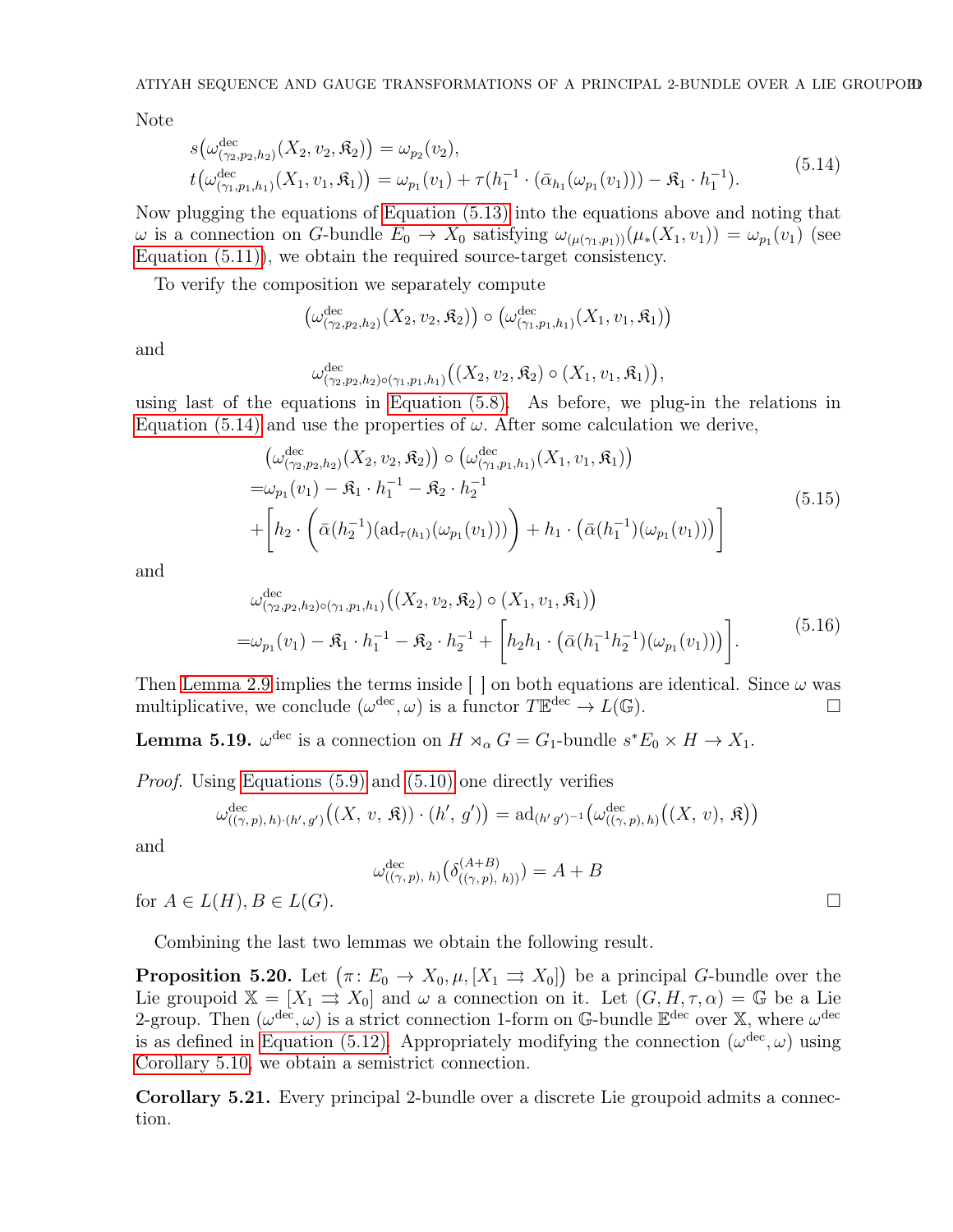*Proof.* Let  $[E_1 \rightrightarrows E_0]$  be a  $[G_1 \rightrightarrows G_0]$ -bundle over a discrete Lie groupoid  $[X \rightrightarrows X]$ . Every such principal 2-bundle is a decorated bundle [\(Corollary 3.18\)](#page-16-0). Then any choice of a connection on the underlying principal  $G_0$ -bundle over X gives a connection on the principal 2-bundle [\(Proposition 5.20\)](#page-30-1).

The pair of groups ( $\mathbb{R}^n \rtimes G$ , G), where  $G \subset GL(n, \mathbb{R})$  is of particular interest in Cartan geometry (See [\[25,](#page-37-26) [41,](#page-38-15) [16\]](#page-37-27)). We make one passing observation here relating our construction with that of Cartan's connections (without going into the specifics).

**Example 5.22.** Suppose  $E_0 \to X_0$  is a G-bundle. Consider the  $\mathbb{G} = (G, H, \tau, \alpha)$ -bundle  $[(E_0 \times H) \Rightarrow E_0]$  over the Lie groupoid  $[X_0 \Rightarrow X_0]$  (see [Example 3.13\)](#page-14-1). Let  $\theta$  be a Cartan connection for the pair  $(G \subset \ker(\tau) \rtimes G, \ker(\tau) \rtimes G)$  on the principal G-bundle  $E_0 \to X_0$  ([\[16,](#page-37-27) Definition 2.2]), that is a  $L(\ker(\tau) \rtimes G)$ -valued 1-form  $\theta$  on  $E_0$  satisfying the properties,

$$
\theta_p: T_p E_0 \to L(\ker(\tau) \rtimes G)
$$
 is a linear isomorphism for every  $p \in E_0$ ,  
\n
$$
\theta_{pg}(v \cdot g) = \mathrm{ad}_{(e,g)^{-1}}(\theta(v)), \qquad \forall p \in E_0, g \in G,
$$
  
\n
$$
\theta_p(\delta_p(B)) = B, \qquad \forall B \in L(G).
$$

Then one obtains a connection

$$
\widetilde{\theta}_{(p,h)}(v,\mathfrak{K}) = \mathrm{ad}_{(h,e)}\big(\theta_p(v)\big) - \mathfrak{K} \cdot h^{-1}
$$

on  $H \rtimes_{\alpha} G$ -bundle  $[(E_0 \times H) \rightrightarrows E_0]$ . The source maps  $E_0 \times H \to E_0$ ,  $(p, h) \mapsto p$  and  $H \rtimes_{\alpha} G \to G$ ,  $(h, g) \mapsto g$  define a map from the principal  $H \rtimes_{\alpha} G$ -bundle  $E_0 \times H \to X_0$ to the principal G-bundle  $E_0 \to X_0$ . By push forwarding the connection  $\hat{\theta}$  on H  $\rtimes_{\alpha} G$ bundle  $E_0 \times H \to X_0$  along this map of principal bundles we obtain a connection  $\theta_0$ on the G-bundle  $E_0 \to X_0$ . Then  $(\tilde{\theta}, \theta_0)$  is a connection 1-form on G-principal bundle  $[E_0 \times H \rightrightarrows E_0]$  over  $[X_0 \rightrightarrows X_0]$ .

5.4. On the existence of connections on a principal 2-bundle. In this section, we comment on the existence of connections on principal 2-bundle over a Lie groupoid.

We call a Lie groupoid  $\mathbb{X} = [X_1 \Rightarrow X_0]$  proper étale if the source map (and hence the target map as well) is a proper étale map. It is already known that a principal G-bundle  $(E_0 \to X_0, \mu, \mathbb{X})$  over a proper étale Lie groupoid  $\mathbb{X} = [X_1 \Rightarrow X_0]$  admits a connection ([\[27,](#page-37-18) Theorem 3.16]), that is there exists a connection  $\omega$  on the principal G-bundle  $E_0 \to X_0$  satisfying

$$
\omega_p = \omega_{\mu(\gamma, p)}.
$$

Let  $(G, H, \tau, \alpha) = \mathbb{G}$  be a Lie 2-group. We have seen in [Section 5.3](#page-28-0) that if a Lie group G-bundle  $(E_0 \to X_0, \mu, \mathbb{X})$  admits a connection then the decorated bundle  $\mathbb{E}^{\text{dec}}$  over X admits a connection. The [Proposition 3.17](#page-16-1) gives us a criteria for existence of a connection on a Lie 2-group bundle over a proper étale Lie groupoid.

**Proposition 5.23.** Let  $(G, H, \tau, \alpha) = \mathbb{G}$  be a Lie 2-group, and  $\mathbb{E} = [E_1 \Rightarrow E_0]$  a G-bundle over a proper étale Lie groupoid  $\mathbb{X} = [X_1 \Rightarrow X_0]$ . If the G-bundle E admits a categorical connection, then it also admits a connection.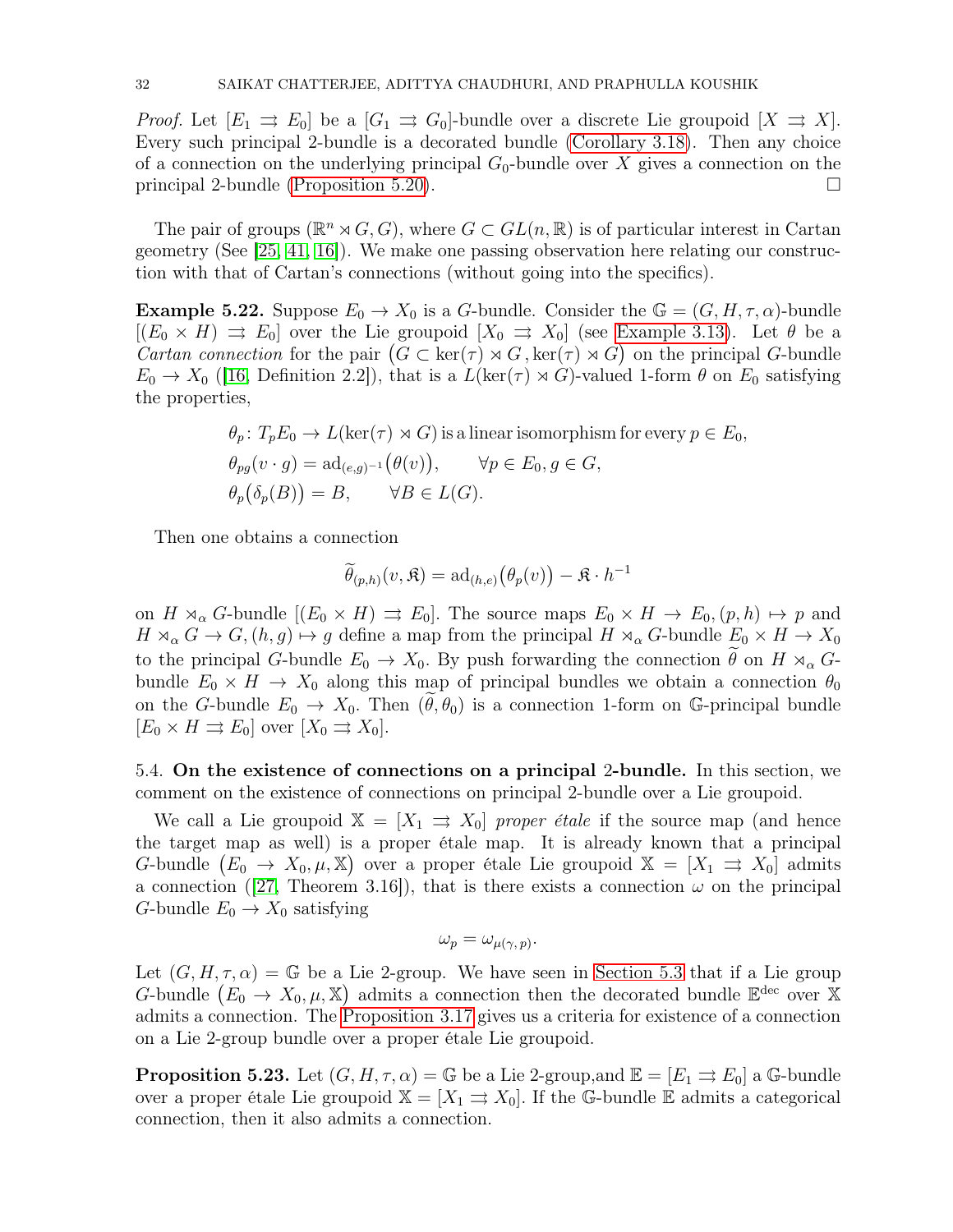# 6. Gauge 2-group of a principal 2-bundle

<span id="page-32-0"></span>In [Definition 3.6](#page-10-4) we have defined Gauge 2-group  $\mathcal{G}(\mathbb{E})$  of a G-bundle  $\mathbb{E} \to \mathbb{X}$ . Consider the 2-group  $C^{\infty}(\mathbb{E}, \mathbb{G})^{\mathbb{G}}$ , whose objects are morphisms of Lie groupoids  $\sigma \colon \mathbb{E} \to \mathbb{G}$  such that the diagram



commutes, and morphisms are natural transformations  $\Phi: \sigma_1 \Longrightarrow \sigma_2$  satisfying  $\Phi(pg) =$  $1_g^{-1}\Phi(p)1_g$ . The strict 2-group structure in  $C^{\infty}(\mathbb{E}, \mathbb{G})^{\mathbb{G}}$  is given by pointwise multiplication.

The 2-group isomorphism between  $\mathcal{G}(\mathbb{E})$  and  $C^{\infty}(\mathbb{E}, \mathbb{G})^{\mathbb{G}}$  is given by

$$
F(x_i) = x_i \sigma(x_i), \forall x_i \in E_i, i \in \{0, 1\}
$$
  

$$
\Psi(p) = 1_p \Phi(p), \forall p \in E_0.
$$
 (6.1)

Let  $(G, H, \tau, \alpha)$  be the Lie crossed module associated to the Lie 2-group  $\mathbb{G} = [G_1 \rightrightarrows G_0]$ . Then a functor  $\sigma \in C^{\infty}(\mathbb{E}, \mathbb{G})^{\mathbb{G}}$  is of the form  $\sigma(p) \in G$  and  $\sigma(\tilde{\gamma}) = (\sigma_{\tilde{\gamma}}, g_{\tilde{\gamma}}) \in H \rtimes_{\alpha} G$ .<br>The functoriality of a intersecondally in a conditional one of  $G = \sigma H$ . The functoriality of  $\sigma$  imposes following conditions on  $g_{\tilde{\gamma}} \in G, \sigma_{\tilde{\gamma}} \in H$ ,

$$
g_{\tilde{\gamma}} = \sigma_{s(\tilde{\gamma})},
$$
  
\n
$$
\sigma_{t(\tilde{\gamma})} = \tau(\sigma_{\tilde{\gamma}})\sigma_{s(\tilde{\gamma})},
$$
  
\n
$$
\sigma_{\tilde{\gamma}_2}\sigma_{\tilde{\gamma}_1} = \sigma_{\tilde{\gamma}_2\circ\tilde{\gamma}_1}.
$$
\n(6.2)

A straightforward but tedious computation, using [Equation](#page-7-1) (2.7), gives us the following G-equivariancy condition on  $(\sigma_{\tilde{\gamma}}, \sigma_p)$ 

<span id="page-32-1"></span>
$$
\sigma_{pg} = \text{Ad}_{g^{-1}}(\sigma_p)
$$
  
\n
$$
\sigma_{\widetilde{\gamma}(h,g)} = \alpha_{g^{-1}}(\text{Ad}_{h^{-1}}(\sigma_{\widetilde{\gamma}})).
$$
\n(6.3)

Now suppose  $\sigma, \sigma' : \mathbb{E} \to \mathbb{G}$  are a pair of objects in  $C^{\infty}(\mathbb{E}, \mathbb{G})^{\mathbb{G}}$  and  $\widetilde{\Phi} : \sigma \Longrightarrow \sigma'$  an arrow in  $C^{\infty}(\mathbb{E}, \mathbb{G})^{\mathbb{G}}$ . Then  $\widetilde{\Phi}(p) : \sigma(p) \to \sigma'(p)$  is of the form  $(\Phi_p, \sigma_p)$ , where  $\Phi(p) \in H$  satisfies the following conditions,

$$
\sigma'(p) = \tau(\Phi(p)) \sigma(p),
$$
  
\n
$$
\sigma'_{\tilde{\gamma}} = \Phi_q \sigma_{\tilde{\gamma}} \Phi_p^{-1},
$$
  
\n
$$
\Phi_{pg} = \alpha_{g^{-1}}(\Phi_p),
$$
\n(6.4)

for all  $p \xrightarrow{\tilde{\gamma}} q \in E_1, g \in G$ .

Though our definition of gauge transformation is a straightforward categorification of the traditional definition, as we will see, it offers an enrichment that does not have a traditional counterpart.

Let  $\pi: \mathbb{E} \to \mathbb{X}$  be a  $\mathbb{G} = [G_1 \rightrightarrows G_0]$ -bundle over a Lie groupoid  $\mathbb{X} = [X_1 \rightrightarrows X_0]$ , which admits a categorical connection. Let  $F: \mathbb{E} \to \mathbb{E}$  be a gauge transformation. Observe that  $F$  acts on the set of categorical connections by

$$
(\mathcal{C} \cdot F)(\gamma, p) := F(\mathcal{C}(\gamma, F^{-1}(p))), \qquad (6.5)
$$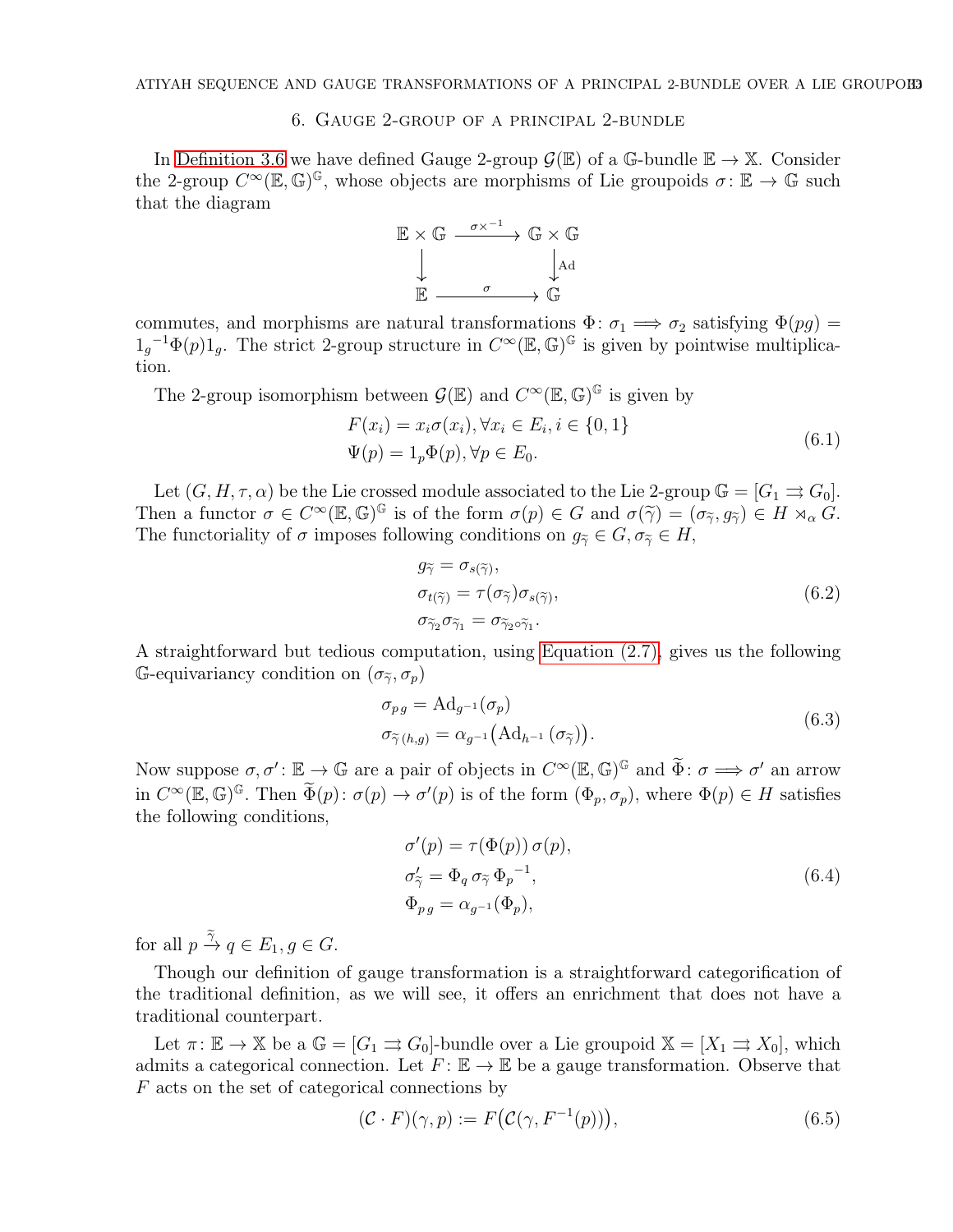where C is a categorical connection and  $(\gamma, p) \in s^*E_0$ . The corresponding transformation of the action reads as  $\mu(\gamma, p) \mapsto \mu_F(\gamma, p) := F(\mu(\gamma, F^{-1}(p))).$ 

Choose a categorical connection C to realize the G-bundle as a decorated bundle  $\mathbb{E}^{\text{dec}}$  =  $[s^*E_0 \times H \Rightarrow E_0] \Rightarrow \mathbb{X}$  over  $\mathbb{X}$ , as described in [Section 3.3.](#page-14-2) Let  $\overline{\mathbb{E}}^{\text{dec}}$  be the decorated bundle corresponding to the action  $\mu_F$ . Note that  $\overline{\mathbb{E}}^{\text{dec}}$  and  $\mathbb{E}^{\text{dec}}$  both have same set of objects and morphisms.

**Proposition 6.1.** Let  $\theta_{\mathcal{C}\cdot F}$ :  $\overline{\mathbb{E}}^{\text{dec}} \to \mathbb{E}$  be the map defined in [Lemma 3.16.](#page-15-0) Let  $\sigma: \mathbb{E} \to \mathbb{G}$ be a gauge transformation. Then  $\sigma \circ \theta_{\mathcal{C}\cdot F} \colon \overline{\mathbb{E}}^{\text{dec}} \to \mathbb{G}$  is a gauge transformation on  $\overline{\mathbb{E}}^{\text{dec}}$ .

*Proof.* We verify  $\sigma \circ \theta_{\mathcal{C}\cdot F}$  is a functor  $\overline{\mathbb{E}}^{\text{dec}} \to \mathbb{G}$  satisfying conditions in [Equation \(6.3\).](#page-32-1)  $\Box$ 

We can further simplify the calculations for the gauge transformation on a decorated bundle as follows. Note that  $((\gamma, p), h) = ((\gamma, p), e)$   $(h^{-1}, e)$ . Therefore if  $F: \mathbb{E}^{\text{dec}} \to$  $\mathbb{E}^{\text{dec}}$  is a gauge transformation, then  $F(\gamma, p, h) = F(\gamma, p, e)(h^{-1}, e)$ . In turn the gauge transformation  $F: \mathbb{E}^{\text{dec}} \to \mathbb{E}^{\text{dec}}$  is completely determined by a smooth functor  $F_0: s^*E_0 \to$  $s^*E_0 \times H$  satisfying  $F_0(p g) = F_0(p) g$ ,  $F_0(\gamma, p g) = F_0(\gamma, p) 1_g$ . Consider the inclusion 1:  $[G \rightrightarrows G] \hookrightarrow [H \rtimes G \rightrightarrows G]$ . Then,  $(F_0, 1)$  is a map of principal 2-bundles  $s^*E_0 \to \mathbb{E}^{\text{dec}}$ from the  $[G \rightrightarrows G]$ -bundle  $s^*E_0 \to \mathbb{X}$  to to the  $[H \rtimes G \rightrightarrows G]$ -bundle  $\mathbb{E}^{\text{dec}} \to \mathbb{X}$ .

The association is given as  $F(p) = F_0(p)$  and  $F(\gamma, p, h) = F_0(\gamma, p)(h^{-1}, e)$ . Equivalently if  $\sigma \in C^{\infty}(\mathbb{E}^{\text{dec}}, \mathbb{G})^{\mathbb{G}}$  corresponds to  $F: \mathbb{E}^{\text{dec}} \to \mathbb{E}^{\text{dec}}$ , then  $\sigma$  is completely determined by a smooth functor  $\sigma_0: s^*E_0 \to \mathbb{G}$  satisfying  $\sigma_0(p g) = g^{-1}\sigma_0(p)g$ ,  $\sigma_0(\gamma, p g) = 1_g^{-1}\sigma_0(\gamma, p)1_g$ , and then  $\sigma$  is given as  $\sigma(p) = \sigma_0(p)$  and  $\sigma((\gamma, p), h) = (h, e) \sigma_0(\gamma, p) (h^{-1}, e)$ .

**Proposition 6.2.** Let  $\mathbb{E}^{\text{dec}} = [s^*E_0 \times H \Rightarrow E_0]$  be the decorated  $(G, H, \tau, \alpha) = \mathbb{G}$ bundle associated to a G-bundle  $(E_0 \to X_0 \mu, \mathbb{X})$  over the Lie groupoid  $\mathbb{X} = [X_1 \Rightarrow X_0]$ . Then a gauge transformation  $\sigma: \mathbb{E}^{\text{dec}} \to \mathbb{G}$  is completely determined by a smooth functor  $\sigma_0: s^*E_0 \to \mathbb{G}$  satisfying  $\sigma_0(p g) = g^{-1}\sigma_0(p)g$ ,  $\sigma_0(\gamma, p g) = 1_g^{-1}\sigma_0(\gamma, p)1_g$ , and  $\sigma$  is given as

$$
\sigma(p) = \sigma_0(p),
$$
  
\n
$$
\sigma((\gamma, p), h) = (h, e) \sigma_0(\gamma, p) (h^{-1}, e).
$$
\n(6.6)

Equivalently it is completely determined by a map of principal 2-bundles  $(F_0, 1)$ :  $s^*E_0 \rightarrow$  $\mathbb{E}^{\text{dec}}$ . The association is given as  $F(p) = F_0(p)$  and  $F((\gamma, p), h) = F_0(\gamma, p)(h^{-1}, e)$ .

**Example 6.3.** Any gauge transformation on a principal G-bundle  $E \rightarrow M$  defines a gauge transformation on the  $[G \rightrightarrows G]$ -bundle  $[E \rightrightarrows E]$  over  $[X \rightrightarrows X]$  and vice versa.

**Example 6.4.** Recall that a principal  $[G \rightrightarrows G]$ -bundle  $[E_1 \rightrightarrows E_0] \to [X_1 \rightrightarrows X_0]$  is same as the pullback bundle  $[s^*E_0 \Rightarrow E_0] \to [X_1 \Rightarrow X_0]$  defined with respect to an action  $\mu: s^*E_0 \to E_0$  [\(Example 3.7\)](#page-10-3). Then, any gauge transformation on a principal  $[G \rightrightarrows G]$ bundle  $[E_1 \rightrightarrows E_0] \to [X_1 \rightrightarrows X_0]$  is given by a gauge transformation  $F: E_0 \to E_0$  on the principal G-bundle  $E_0 \to X_0$  such that  $F(\mu(\gamma, p)) = \mu(\gamma, F(p)).$ 

**Example 6.5.** Let  $(G, H, \tau, \alpha) = \mathbb{G}$  be a Lie 2-group and  $E \to X$  a principal G-bundle. Consider the decorated Lie 2-group  $(G, H, \tau, \alpha)$ -bundle  $E^{\text{dec}} := [E \times H \rightrightarrows E]$  over  $[X \rightrightarrows E]$ X] constructed in [Example 3.13.](#page-14-1) Any gauge transformation  $F: E \to E$  on the principal G-bundle  $E \to X$  defines a gauge transformation on the  $(G, H, \tau, \alpha)$ -bundle  $E^{\text{dec}} \to E^{\text{dec}}$ by  $p \mapsto F(p)$  and  $(p, h) \mapsto (F(p), h)$ , for  $p \in E, h \in H$ .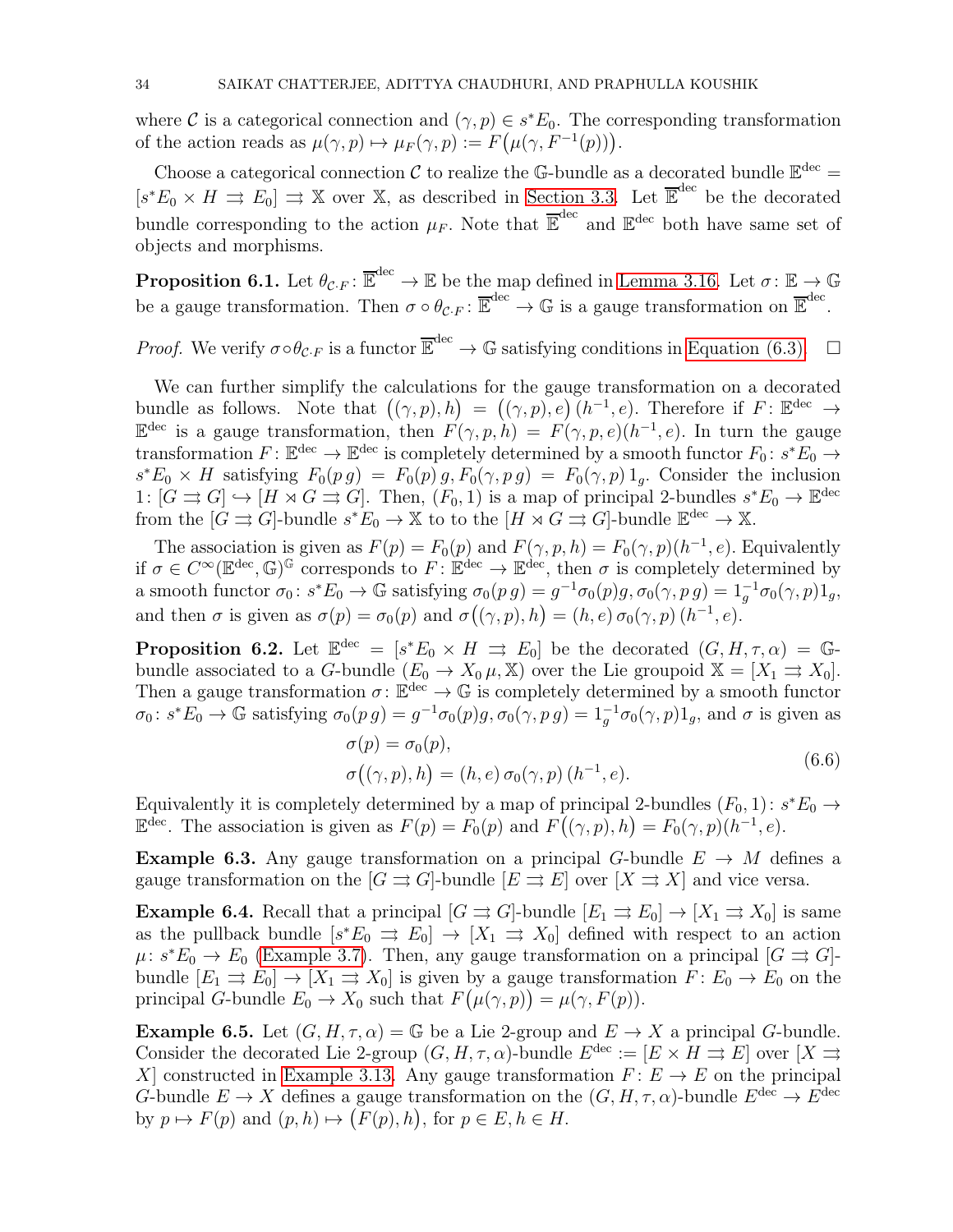**Example 6.6.** Consider the  $[H \rightrightarrows e]$ -bundle  $[E_1 \rightrightarrows X_0]$  over  $[X_1 \rightrightarrows X_0]$  of [Example 3.8.](#page-10-0) Then a gauge transformation  $F: E_1 \to E_1$  on the (traditional) principal H-bundle  $E_1 \to$  $X_1$  defines a gauge transformation on  $[H \Rightarrow e]$ -bundle  $[E_1 \Rightarrow X_0]$  over  $[X_1 \Rightarrow X_0]$  by  $x \mapsto x$  and  $\widetilde{\gamma} \mapsto F(\widetilde{\gamma})$ , for  $x \in X_0, \widetilde{\gamma} \in E_1$ .

6.1. Action of Gauge 2-group on the category of Connections. Let G be a Lie 2-group,  $\pi: \mathbb{E} \to \mathbb{X}$  a G-bundle over  $\mathbb{X}$  and  $\mathcal{G}(\mathbb{E})$  its gauge 2-group. Let  $\Omega_{\mathbb{E}}^{\text{semi}}$  and  $\Omega_{\mathbb{E}}^{\text{strict}}$  respectively be the categories of strict and semi-strict connection 1-forms. Let  $F: \mathbb{E} \to \mathbb{E}$  be a gauge transformation. Then by taking the differentials of F we obtain the G-equivariant Lie groupoid isomorphisms  $F_*: T\mathbb{E} \to T\mathbb{E}$ 

$$
(p, v) \mapsto F_*(p, v) := (p, F_{*,p}(v)),
$$
  

$$
(\widetilde{\gamma}, \widetilde{X}) \mapsto F_*(\widetilde{\gamma}, \widetilde{X}) := (\widetilde{\gamma}, F_{*,\widetilde{\gamma}}(\widetilde{X}))
$$

for any  $(p, v) \in TE_0$ ,  $(\widetilde{\gamma}, \widetilde{X}) \in TE_1$ . Similarly if  $\Psi: F \Longrightarrow F'$  is an arrow in the category  $\mathcal{G}(\mathbb{E})$ , then the differential of  $\Psi$  gives us a G-equivariant natural isomorphism  $\Psi_*\colon F_*\Longrightarrow$  $F'_*$  :

<span id="page-34-0"></span>
$$
(p, v) \mapsto \Psi_*(p, v) := (1_p, \Psi_{*,p}(v)) : F_*(p, v) \longrightarrow F'_*(p, v).
$$
 (6.7)

Now given an object  $\omega \in \Omega_{\mathbb{E}}^{\text{strict}}$  or  $\Omega_{\mathbb{E}}^{\text{semi}}$  and an arrow  $(\zeta : \omega \Longrightarrow \omega') \in \Omega_{\mathbb{E}}^{\text{strict}}$  or  $\Omega_{\mathbb{E}}^{\text{semi}}$  we respectively define

$$
(F, \omega) \mapsto \omega \circ F_*^{-1} : T\mathbb{E} \to L(\mathbb{G}),
$$
  
\n
$$
(\Psi : F \Longrightarrow F', \zeta : \omega \Longrightarrow \omega') \mapsto \zeta \circ_H \Psi_*^{-1} : \omega \circ F_*^{-1} \Longrightarrow \omega \circ F_*^{-1},
$$
\n(6.8)

where  $\circ$ <sub>H</sub> denote the horizontal composition of natural transformations. We claim that [Equation \(6.8\)](#page-34-0) defines an action of the Lie 2-group  $\mathcal{G}(\mathbb{E})$  on  $\Omega_{\mathbb{E}}^{\text{strict}}$  and  $\Omega_{\mathbb{E}}^{\text{semi}}$ . If  $\omega \in \Omega_{\mathbb{E}}^{\text{strict}}$ then it is obvious that  $\omega \circ F_*^{-1} \in \Omega_{\mathbb{E}}^{\text{strict}}$ . Moreover G-equivariance of  $\zeta : \omega \implies \omega'$  and  $\Psi: F \Longrightarrow F'$  give the G-equivariance of  $\zeta \circ_H \Psi_*^{-1}$  for a morphism  $\Psi$  either in  $\Omega_{\mathbb{E}}^{\text{strict}}$  or  $\Omega_{\mathbb{E}}^{\text{semi}}$ . Perhaps the only non-trivial part is to show that  $\omega \circ F_*^{-1} \in \Omega_{\mathbb{E}}^{\text{semi}}$  for  $\omega \in \Omega_{\mathbb{E}}^{\text{semi}}$ . Precisely we have to show that if there exists a G-equivariant natural isomorphism  $\kappa$ :  $\omega \circ$  $\delta \Longrightarrow \text{pr}_2$  then there exists a G-equivariant natural isomorphism  $\kappa^* \colon (\omega \circ F_*^{-1}) \circ \delta \Longrightarrow \text{pr}_2$ , where  $\delta$  is the vertical vector field generating functor for the action of  $\mathbb{G}$  on  $\mathbb{E}$ . To see this we proceed as follows

For  $(p, B) \in E_0 \times L(G_0)$  we define  $\kappa_* \colon (\omega \circ F_*^{-1}) \circ \delta \Longrightarrow \text{pr}_2$  as  $\kappa_*(p, B) = \kappa(F^{-1}(p), B)$ . Note that since a gauge transformation preserves the vertical vector field,  $F_{*,p}^{-1}(\delta_p(B)) =$  $\delta_{F^{-1}(p)}(B)$ , we have  $s(\kappa_*(p,B)) = s(\kappa(F^{-1}(p),B)) = \omega(\delta_{F^{-1}(p)}(B)) = (\omega \circ F_*^{-1}) \circ \delta(p,B)$ and  $t(\kappa_*(p,B)) = t(\kappa(F^{-1}(p),B)) = B$ . Thus

$$
\kappa_*(p,B) \colon \bigl( \omega \circ F_*^{-1} \bigr) \circ \delta(p,B) \to B.
$$

Moreover since  $\kappa: \omega \circ \delta \implies \text{pr}_2$  is a natural transformation, for any  $(p, B) \xrightarrow{(\tilde{\gamma}, K)}$  $(q, B') \in E_1 \times L(G_1)$ , we have

$$
K \circ \kappa(F^{-1}(p), B) = \kappa(F^{-1}(q), B') \circ \omega(F^{-1}(\gamma), \delta_{F^{-1}(\gamma)}(K)).
$$
 (6.9)

<span id="page-34-1"></span>Substituting  $\delta_{F^{-1}(\widetilde{\gamma})}(K)$  by  $F_{*,\widetilde{\gamma}}^{-1}$  $\stackrel{*}{\cdot}$ , $\widetilde{\gamma}$  $(\delta_{\widetilde{\gamma}}(K))$  we confirm that  $\kappa_*$  is indeed a natural transformation. Now we verify G-equivariancy of  $\kappa_*,$ 

$$
\kappa_*((p, B) g) = \kappa((F^{-1}(p), B) g) = \kappa(F^{-1}(p), B) 1_g = \kappa_*(p, B) 1_g.
$$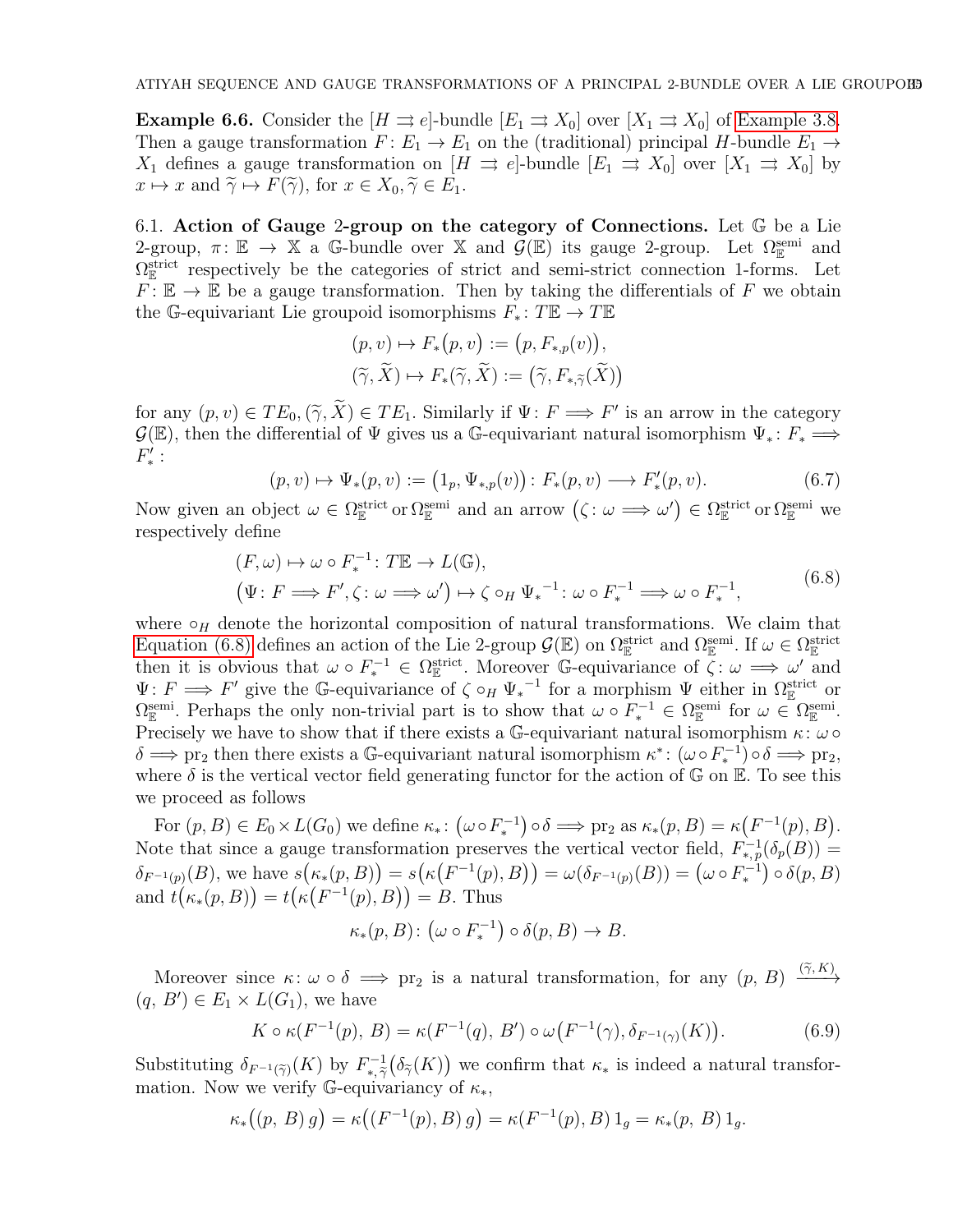**Proposition 6.7.** Let  $\pi: \mathbb{E} \to \mathbb{X}$  be a G-bundle over  $\mathbb{X}$  and  $\mathcal{G}(\mathbb{E})$  its gauge 2-group. Then [Equation \(6.8\)](#page-34-0) defines an action of  $\mathcal{G}(\mathbb{E})$  on  $\Omega_{\mathbb{E}}^{\text{semi}}$ . The action restricts to  $\Omega_{\mathbb{E}}^{\text{strict}} \subset \Omega_{\mathbb{E}}^{\text{semi}}$ .

If one represents F by  $\sigma \in C^{\infty}(\mathbb{E}, \mathbb{G})^{\mathbb{G}}$ , then the gauge transformations of a strict connection 1-form  $\omega^{\text{st}}$  and a semi-strict connection 1-form  $\omega^{\text{se}}$  are respectively expressed as

$$
\omega^{\text{st}} \mapsto \text{Ad}_{\sigma} \,\omega^{\text{st}} - (d\sigma)\sigma^{-1}, \n\omega^{\text{se}} \mapsto \text{Ad}_{\sigma} \,\omega^{\text{se}} - \widehat{\kappa}_{\omega^{\text{se}}} \circ (d\sigma)\sigma^{-1} - (d\sigma)\sigma^{-1},
$$
\n(6.10)

where  $\widehat{\kappa}_{\omega^{\text{se}}} : \mathbb{E} \times L(\mathbb{G}) \longrightarrow L(\mathbb{G})^{\tau} = [L(H) \rtimes \tau(L(H))] \rightrightarrows \tau(L(H))]$  is as in [Proposition 5.9.](#page-25-3) Note that here everything is defined point-wise.

**Remark 6.8.** Since  $\Omega_{\mathbb{E}}^{\text{strict}}$  and  $\Omega_{\mathbb{E}}^{\text{semi}}$  respectively are isomorphic to  $C_{\mathbb{E}}^{\text{strict}}$  and  $C_{\mathbb{E}}^{\text{semi}}$ , the action in [Proposition 6.7](#page-34-1) induces actions of  $\mathcal{G}(\mathbb{E})$  on  $C_{\mathbb{E}}^{\text{strict}}$  and  $C_{\mathbb{E}}^{\text{semi}}$ . The induced action is given as  $(R, F) \mapsto \overline{F} \circ R \circ \overline{T} \overline{F^{-1}}$ , where  $\overline{F}$ : Ad( $\mathbb{E}$ )  $\to$  Ad( $\mathbb{E}$ ) sends  $[x_i, A_i]$  to  $[F(x_i), A_i]$ for any  $[x_i, A_i] \in \text{Ad}(E_i), i \in \{0, 1\}$  and  $\overline{TF}$ :  $\text{At}(\mathbb{E}) \to \text{At}(\mathbb{E})$  sends an object  $[x_i, v_i]$  to  $[F(x_i), F_{*,x_i}(v_i)]$  for any  $[x_i, v_i] \in \text{At}(E_i), i \in \{0, 1\}.$ 

As with the connections, one can consider the set of categorical connected components  $\overline{\mathcal{G}}(\mathbb{E})$  of the gauge 2-group  $\mathcal{G}(\mathbb{E})$  for a G-bundle  $\pi: \mathbb{E} \to \mathbb{X}$ . Then we have the following.

**Corollary 6.9.** Let  $\pi: \mathbb{E} \to \mathbb{X}$  be a G-bundle over  $\mathbb{X}$  and  $\mathcal{G}(\mathbb{E})$  its connected components of the gauge 2-group. Then [Equation \(6.8\)](#page-34-0) defines an action of  $\bar{\mathcal{G}}(\mathbb{E})$  on  $\bar{\Omega_{\mathbb{E}}}^{\text{semi}}$ . The action restricts to  $\overline{\Omega}^{\text{strict}}_{\mathbb{E}} \subset \overline{\Omega}^{\text{semi}}_{\mathbb{E}}$ .

6.2. An Extended symmetry of  $\Omega_{\mathbb{E}}^{\text{semi}}$ . In fact,  $\Omega_{\mathbb{E}}^{\text{semi}}$  enjoys a larger symmetry than given in [Proposition 6.7.](#page-34-1) To see this, consider

$$
\Omega^G(E_0, L(H)) = \{ \lambda \colon TE_0 \to L(H) | \lambda_{p \cdot g}(v \cdot g) = \alpha_{g^{-1}}(\lambda_p(v)) \},
$$

the G-equivariant  $L(H)$ -valued smooth 1-forms on  $E_0$ . Observe that every such  $\lambda \in$  $\Omega^G(E_0, L(H))$  can be viewed as a G-equivariant 1-form  $\overline{\lambda}$ : TE  $\rightarrow L(\mathbb{G})$  on E taking values in  $L(\mathbb{G})^{\tau} = [L(H) \rtimes \tau(L(H))] \rightrightarrows \tau(L(H))] \subset L(\mathbb{G}),$ 

<span id="page-35-0"></span>
$$
\overline{\lambda} := \tau(\lambda) : TE_0 \to \tau(L(H)),
$$
  

$$
\overline{\lambda} := (t^*\lambda - s^*\lambda + (\tau(s^*\lambda)) : TE_1 \to L(H) \oplus \tau(L(H)).
$$
\n(6.11)

Let  $\widehat{\Omega}^{\mathbb{G}}(E_0, L(H))$  be the category whose objects are functors of the form [Equation \(6.11\)](#page-35-0) and morphisms are fiber-wise linear natural transformations.

Now, we intertwine the category  $\widehat{\Omega}^{\mathbb{G}}(E_0, L(H))$  with the gauge 2-group  $\mathcal{G}(\mathbb{E})$  to define a 2-group  $\mathcal{G}^{\text{ext}} := \mathcal{G}(\mathbb{E}) \times \widehat{\Omega}^{\mathbb{G}}(E_0, L(H))$  with group products

$$
(F, \lambda)(F', \lambda') = (FF', \lambda + (\lambda' \circ F_*^{-1})),
$$
  

$$
(\Psi, \theta)(\Psi', \theta') = (\Psi\Psi', \theta + (\theta' \circ_H \Psi_*^{-1})).
$$
\n
$$
(6.12)
$$

One has to apply [Remark 2.6](#page-5-2) to verify that  $\mathcal{G}^{\text{ext}}$  is a 2-group. Note that here we have made the identification Obj  $(\mathcal{G}^{\text{ext}}) \simeq \text{Obj}(\mathcal{G}(\mathbb{E})) \times \Omega^G(E_0, L(H)).$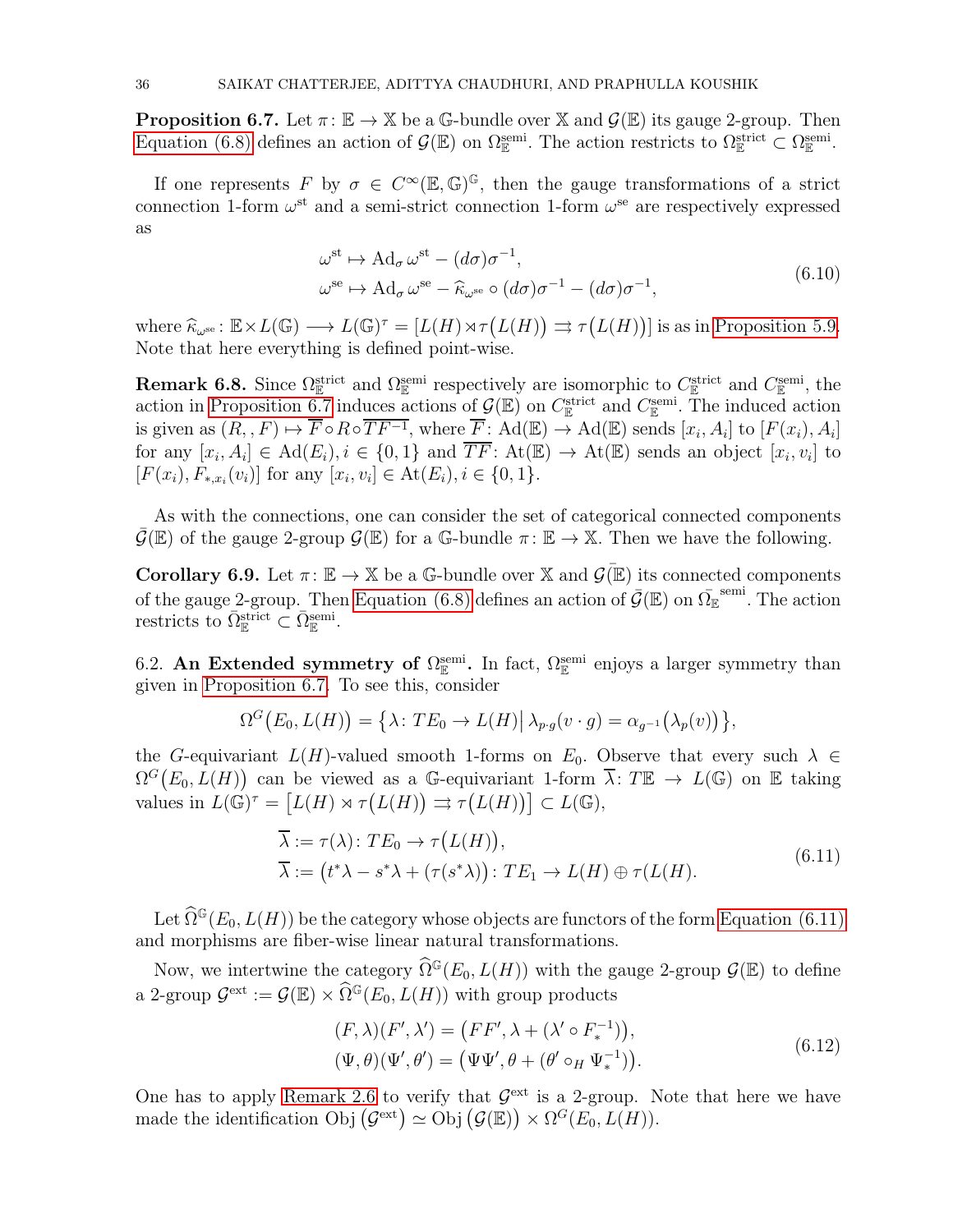Then [Proposition 5.9](#page-25-3) allows us to define a left action of  $\mathcal{G}^{\text{ext}}$  on  $\Omega_{\mathbb{E}}^{\text{semi}}$  by

<span id="page-36-1"></span>
$$
((F,\lambda),\omega) \mapsto \omega \circ F_*^{-1} + \overline{\lambda} : T\mathbb{E} \to L(\mathbb{G}),
$$
  

$$
((\Psi,\theta),\zeta) \mapsto \zeta \circ_H \Psi_*^{-1} + \theta.
$$
 (6.13)

One can as well express the action above as

$$
((\sigma,\lambda),\omega) \mapsto (\mathrm{Ad}_{\sigma}(\omega) - \kappa_{\omega} \circ (d\sigma)\sigma^{-1} - (d\sigma)\sigma^{-1} + \overline{\lambda}): T\mathbb{E} \to L(\mathbb{G}), \tag{6.14}
$$

where  $\sigma \in C^{\infty}(\mathbb{E}, \mathbb{G})^{\mathbb{G}}$ .

We call the action above an *extended gauge transformation*. It is obvious that this action does not restrict to  $\Omega_{\mathbb{E}}^{\text{strict}}$  (see [Corollary 5.10\)](#page-25-0). Particularly, the action we derived in [Equation \(6.13\)](#page-36-1) is of some importance in higher gauge theory and related areas of physics (for example 2-BF theories). We refer to the work of Martins and Miković [\[32\]](#page-38-16), and works of Martins and Picken in this context [\[30,](#page-38-10) [33,](#page-38-11) [31\]](#page-38-5). It would be instructive to consider the following example.

**Example 6.10.** Consider the  $\mathbb{G} = (G, H, \tau, \alpha)$ -bundle  $E^{\text{dec}} := [E \times H \Rightarrow E]$  over  $[X \Rightarrow E]$ X] defined by a traditional principal G-bundle  $E \to X$  as in [Example 3.13.](#page-14-1) A gauge transformation  $\sigma: E^{\text{dec}} \to \mathbb{G}$  on  $E^{\text{dec}} = [E \times H \Rightarrow E]$  is given, by a gauge transformation  $\sigma_0: E \to G$  on the G-bundle  $E \to X$ , as  $\sigma(p) = \sigma_0(p), \sigma(p, h) = (h, \sigma_0(p)).$  Thus an extended gauge transformation  $(\sigma, \lambda)$  is given by a classical gauge transformation  $\sigma_0 \colon E \to$ G on the G-bundle  $E \to X$  and a G-equivariant  $L(H)$ -valued 1-form  $\lambda \in \Omega^G(E, L(H))$  on E. In [Corollary 5.21](#page-30-2) we have seen, any connection  $\omega_0$  on the principal G-bundle  $E \to X$ gives a strict connection  $\overline{\omega} := (\omega^{\text{dec}}, \omega_0)$ . Under the action of  $(\sigma, \lambda)$ , the connection  $\overline{\omega}$ transforms as:

<span id="page-36-2"></span>
$$
\overline{\omega} \mapsto \operatorname{Ad}_{\sigma} \overline{\omega} - (d\sigma)\sigma^{-1} + \overline{\lambda}.
$$

Which explicitly reads

$$
\omega_0(p) \mapsto \mathrm{Ad}_{\sigma_0(p)} \omega_0(p) - (d\sigma_0(p))\sigma_0(p)^{-1} + \tau(\lambda(p)),
$$
  

$$
\omega^{\mathrm{dec}}(p, h) \mapsto \mathrm{Ad}_{(h, \sigma_0(p))} \omega^{\mathrm{dec}}(p, h) - \left(d(h, \sigma_0(p))\right) (h, \sigma_0(p))^{-1} + \left(\tau(\lambda(p)) - \lambda(p) + \mathrm{Ad}_h \lambda(p)\right).
$$
 (6.15)

The gauge transformation obtained here in [Equation \(6.15\)](#page-36-2) is precisely the gauge transformation of a connection 1-form in the higher gauge theories (see [\[44\]](#page-38-17) or [\[32\]](#page-38-16)). Note that the extended gauge transformation is a direct consequence of obstruction to the splitting of the Atiyah sequence in Diagram [5.1,](#page-20-3) and global in nature. Of course, higher gauge theories also involve higher-order differential forms, which we have not dealt with here. In our follow-up paper, we will construct the Chern-Weil theory for the framework developed here, which is expected to make the relation with higher gauge theories more transparent.

#### <span id="page-36-0"></span>Acknowledgements

The first named author acknowledges research support from SERB, DST, Government of India grant MTR/2018/000528.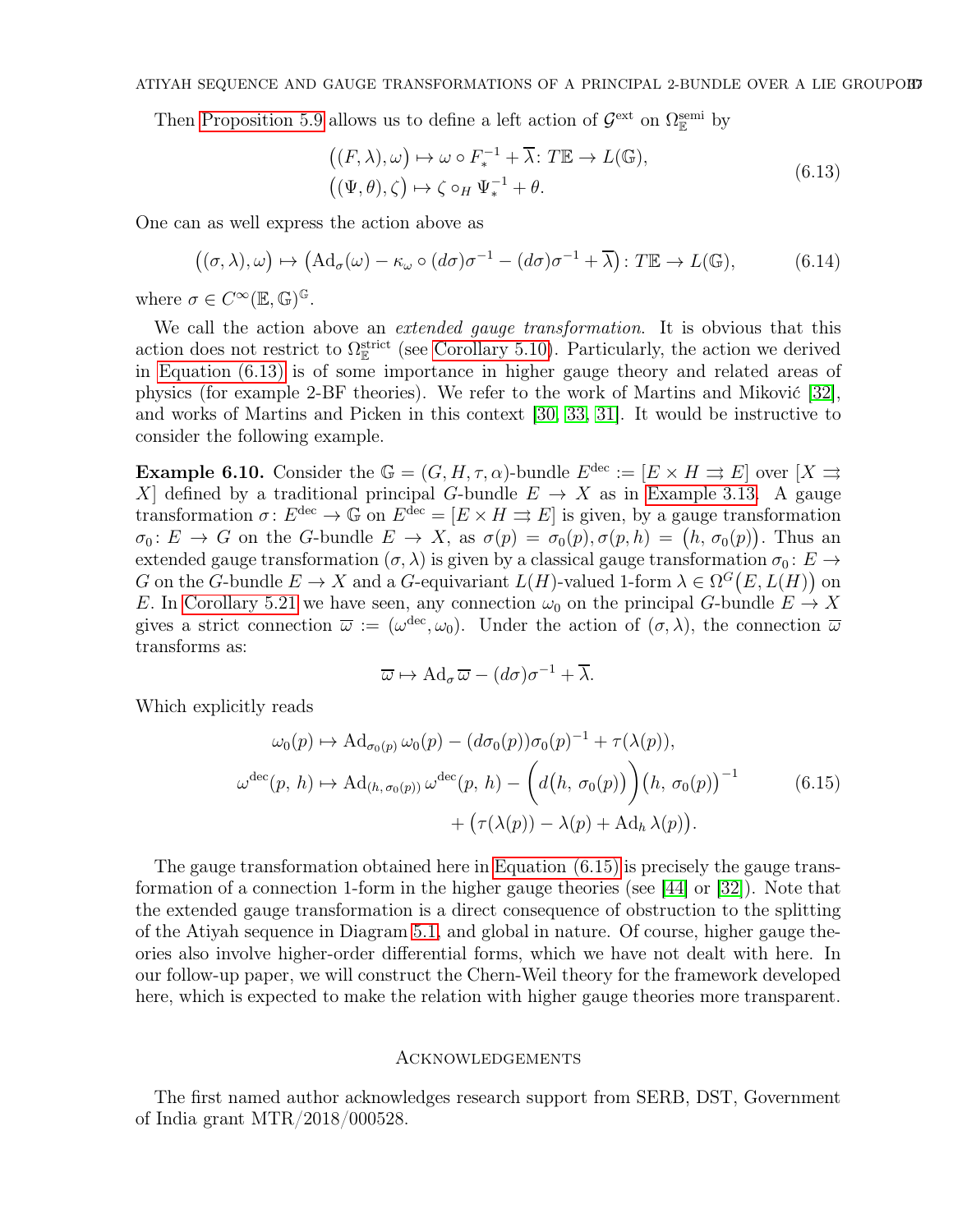### <span id="page-37-0"></span>**REFERENCES**

- <span id="page-37-6"></span>[1] Paolo Aschieri, Luigi Cantini, and Branislav Jurčo. Nonabelian bundle gerbes, their differential geometry and gauge theory. Comm. Math. Phys.,  $254(2):367-400$ ,  $2005$ .
- <span id="page-37-21"></span><span id="page-37-4"></span>[2] M. F. Atiyah. Complex analytic connections in fibre bundles. Trans. Amer. Math. Soc., 85:181–207, 1957.
- <span id="page-37-3"></span>[3] John Baez and Urs Schreiber. Higher gauge theory: 2-connections on 2-bundles. arXiv:hepth/0412325, 2004.
- <span id="page-37-5"></span>[4] John C. Baez and Alissa S. Crans. Higher-dimensional algebra. VI. Lie 2-algebras. Theory Appl. Categ., 12:492–538, 2004.
- <span id="page-37-2"></span>[5] John C. Baez and Aaron D. Lauda. Higher-dimensional algebra. V. 2-groups. Theory Appl. Categ., 12:423–491, 2004.
- [6] John C. Baez and Urs Schreiber. Higher gauge theory. In Categories in algebra, geometry and mathematical physics, volume 431 of Contemp. Math., pages 7–30. Amer. Math. Soc., Providence, RI, 2007.
- <span id="page-37-16"></span><span id="page-37-15"></span>[7] Igor Bakovic. The simplicial interpretation of bigroupoid 2-torsors.  $arXiv:0902.3436$ .
- <span id="page-37-1"></span>[8] Igor Baković. Bigroupoid 2-torsors. PhD thesis, Ludwig Maximilian University of Munich, 2008.
- [9] Tobias Keith Bartels. Higher gauge theory: 2-bundles. ProQuest LLC, Ann Arbor, MI, 2006. Thesis (Ph.D.)–University of California, Riverside.
- <span id="page-37-20"></span><span id="page-37-19"></span>[10] Indranil Biswas, Saikat Chatterjee, Praphulla Koushik, and Frank Neumann. Chern-Weil theory for principal bundles over Lie groupoids. arXiv:2012.08447, 2020.
- [11] Indranil Biswas and Frank Neumann. Atiyah sequences, connections and characteristic forms for principal bundles over groupoids and stacks. C. R. Math. Acad. Sci. Paris, 352(1):59–64, 2014.
- <span id="page-37-23"></span><span id="page-37-9"></span>[12] Francis Borceux. Handbook of categorical algebra. 1, volume 50 of Encyclopedia of Mathematics and its Applications. Cambridge University Press, Cambridge, 1994. Basic category theory.
- <span id="page-37-24"></span>[13] Lawrence Breen and William Messing. Differential geometry of gerbes. Adv. Math., 198(2):732–846, 2005.
- [14] Henrique Bursztyn, Alejandro Cabrera, and Matias del Hoyo. Vector bundles over lie groupoids and algebroids. Advances in Mathematics, 290:163–207, 2016.
- <span id="page-37-25"></span>[15] Henrique Bursztyn, Alejandro Cabrera, and Cristián Ortiz. Linear and multiplicative 2-forms. Letters in Mathematical Physics, 90(1-3):59, 2009.
- <span id="page-37-27"></span>[16] Francesco Cattafi. Cartan geometries and multiplicative forms. Differential Geometry and its Applications, 75:101722, 2021.
- <span id="page-37-11"></span>[17] Saikat Chatterjee, Amitabha Lahiri, and Ambar N. Sengupta. Path space connections and categorical geometry. J. Geom. Phys., 75:129–161, 2014.
- <span id="page-37-13"></span>[18] Saikat Chatterjee, Amitabha Lahiri, and Ambar N. Sengupta. Twisted actions of categorical groups. Theory Appl. Categ., 29:No. 8, 215–255, 2014.
- <span id="page-37-12"></span>[19] Saikat Chatterjee, Amitabha Lahiri, and Ambar N. Sengupta. Construction of categorical bundles from local data. Theory Appl. Categ.,  $31:$ Paper No. 14,  $388-417$ ,  $2016$ .
- <span id="page-37-17"></span>[20] Domenico Fiorenza, Urs Schreiber, and Jim Stasheff. Cech cocycles for differential characteristic classes: an infinity-Lie theoretic construction. Adv. Theor. Math. Phys, 16(1):149–250, 2012.
- <span id="page-37-8"></span>[21] Grégory Ginot and Mathieu Stiénon. G-gerbes, principal 2-group bundles and characteristic classes. J. Symplectic Geom., 13(4):1001–1047, 2015.
- <span id="page-37-22"></span>[22] Alfonso Gracia-Saz and Rajan Amit Mehta. Vb-groupoids and representation theory of Lie groupoids. J. Symplectic Geom., 15(3):741–783, 2017.
- <span id="page-37-10"></span>[23] Branislav Jurčo, Christian Sämann, and Martin Wolf. Semistrict higher gauge theory. J. High Energy *Phys.*, (4):087, front matter+66, 2015.
- <span id="page-37-14"></span>[24] Branislav Jurčo, Christian Sämann, and Martin Wolf. Higher groupoid bundles, higher spaces, and self-dual tensor field equations. Fortschr. Phys., 64(8-9):674–717, 2016.
- <span id="page-37-26"></span><span id="page-37-7"></span>[25] Shôshichi Kobayashi. On connections of cartan. Canadian Journal of Mathematics, 8:145–156, 1956.
- [26] Camille Laurent-Gengoux, Mathieu Stiénon, and Ping Xu. Non-abelian differentiable gerbes. Adv. Math., 220(5):1357–1427, 2009.
- <span id="page-37-18"></span>[27] Camille Laurent-Gengoux, Jean-Louis Tu, and Ping Xu. Chern-Weil map for principal bundles over groupoids. Math. Z., 255(3):451–491, 2007.